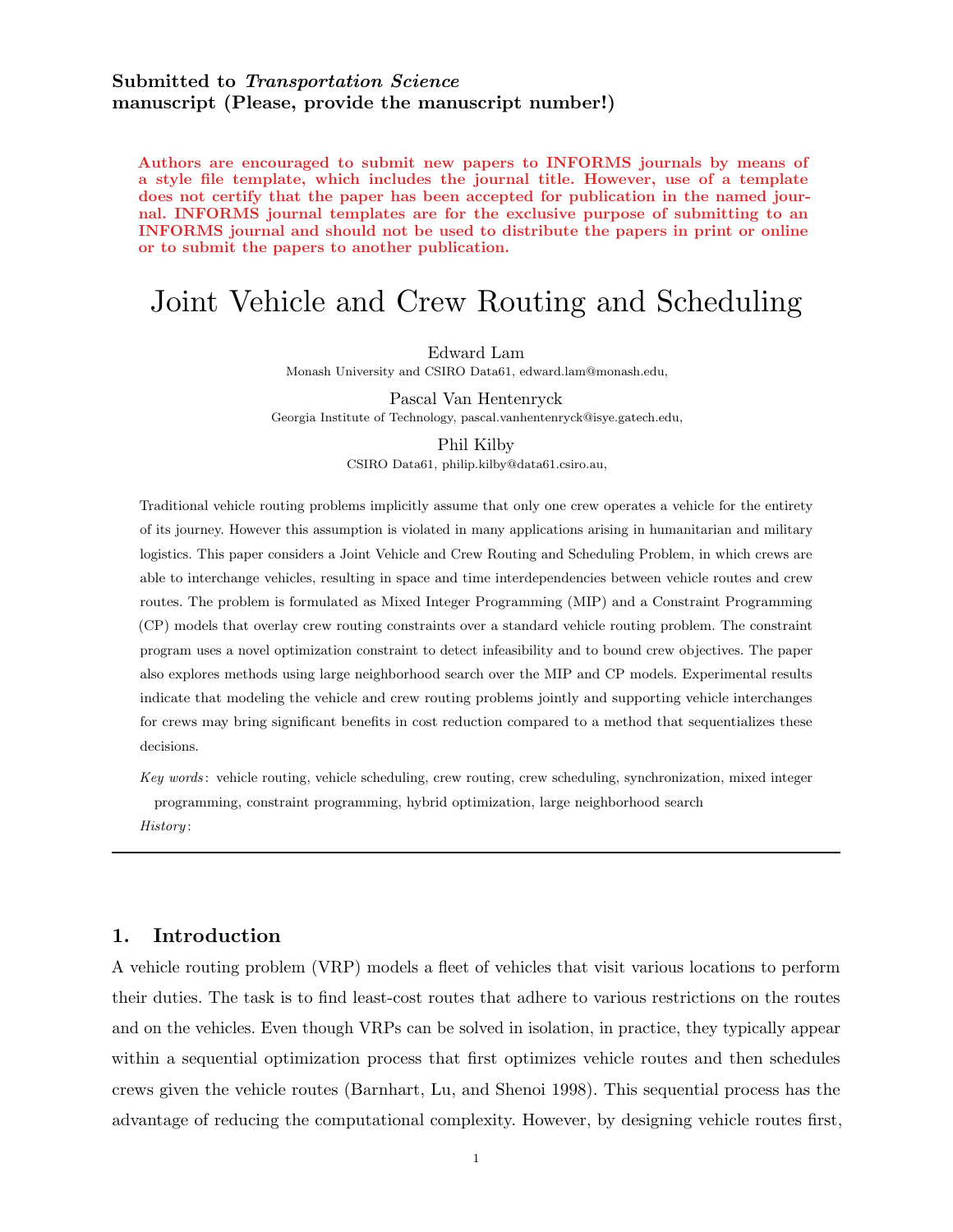sequential approaches may lead to suboptimal or even infeasible crew schedules since decisions in the vehicle routing phase may ignore crew constraints and objectives. Therefore, it is desirable to simultaneously consider vehicle and crew constraints and objectives, particularly for cases in which crew constraints are tight or crew costs exceed vehicle costs.

This paper proposes the Joint Vehicle and Crew Routing and Scheduling Problem (JVCRSP), which adds a second layer of routing for crews to a classical VRP. In many applications of VRPs, goods are moved from one location to another, usually across the course of a day. The JVCRSP is motivated by applications in humanitarian and military logistics; in these contexts, vehicles (e.g., airplanes) travel long routes and transport food and medical supplies across time horizons that can span several days, and hence, determining crew schedules becomes an important part of the problem. For example, vehicles must be operated by crews, which have limitations on their duty times. Crews are able to interchange vehicles at different locations and to travel as passengers before and after their duty times. The JVCRSP is extremely challenging computationally because vehicle routes and crew routes are interdependent. Allowing crews to interchange vehicles adds an additional time element to the problem since two vehicles must be synchronized in order for an exchange to proceed. It is thus necessary to decide whether vehicles wait and for how long at a location because both vehicles must be present at the same location for an interchange to occur.

This paper develops a mixed integer programming and a constraint programming formulation of the JVCRSP that jointly optimize vehicle and crew routing and scheduling in the hope of remedying some limitations of sequential approaches. The formulations overlay crew routing constraints over the Pickup and Delivery Problem with Time Windows (PDPTW) and add a number of synchronization constraints to link the vehicles and crews. In addition, the constraint programming formulation includes a novel global optimization constraint that uses a linear relaxation to check whether the current crew partial routes are feasible and to bound crew costs, which is crucial in the early stages of the search when the focus is on vehicle routing.

Both the mixed integer programming and constraint programming models are each developed into two additional models that sequentialize the vehicle routing and scheduling components in order to evaluate the impacts of simultaneously optimizing these decisions. These six models are then solved using a regular branch-and-bound complete tree search and a large neighborhood search, giving a total of twelve methods.

Experimental results on instances with up to 100 requests and three cost functions indicate that (1) the joint optimization of vehicle and crew routing can produce considerable benefits over sequential methods, (2) the combination of constraint programming and large neighborhood search scales significantly better than pure constraint programming and mixed integer programming approaches, and (3) vehicle interchanges are critical for obtaining high-quality solutions. These findings indicate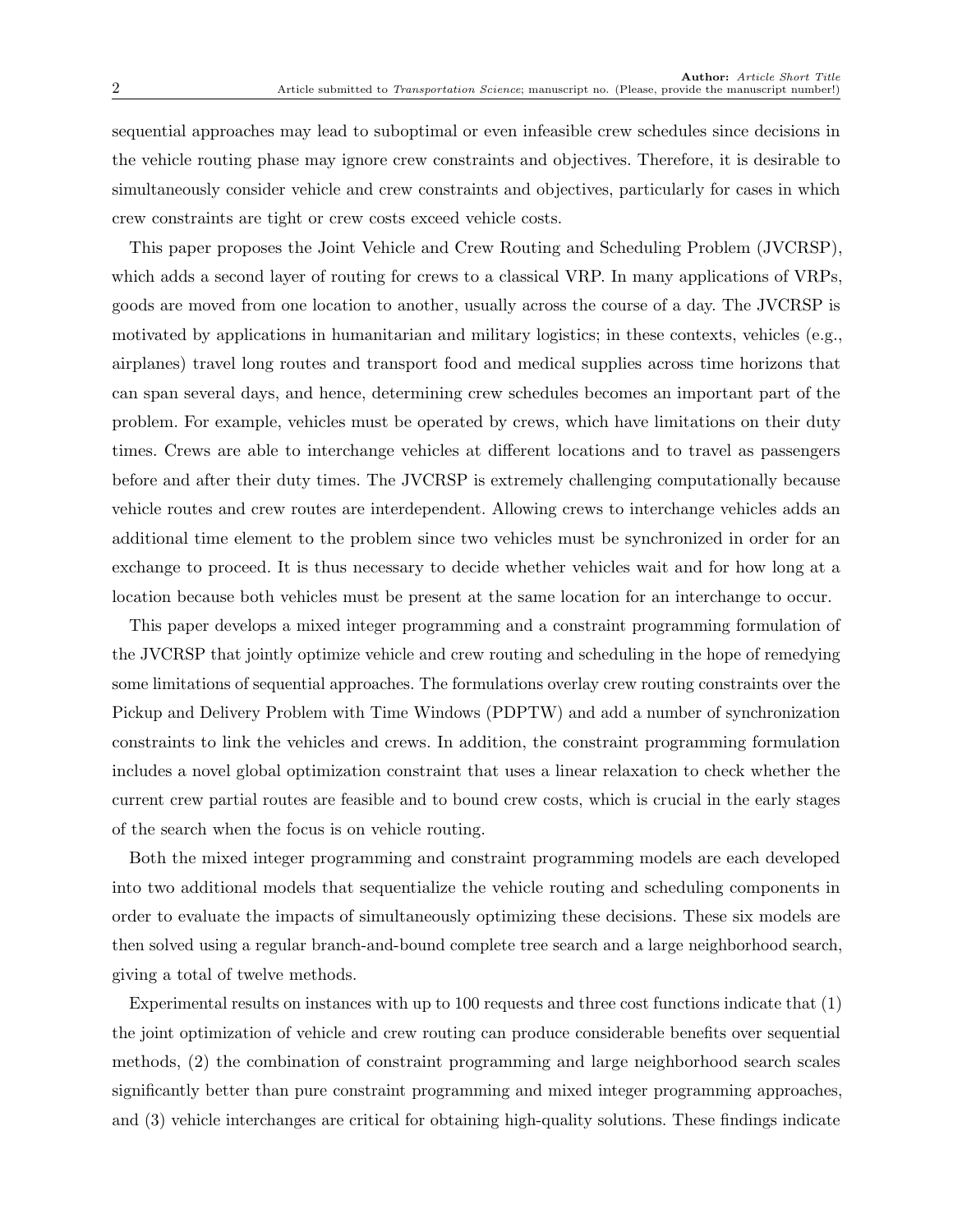that it is now in the realm of optimization technology to simultaneously optimize vehicle and crew routing and scheduling in a single model, and that concurrently modeling vehicle and crew routing may bring significant benefits in cost reduction compared to methods that sequentialize these decisions.

The remainder of this paper is organized as follows. [Section 2](#page-2-0) reviews existing work on related problems. [Section 3](#page-4-0) describes the JVCRSP. [Section 4](#page-6-0) discusses a high-level model of the problem. [Sections 5](#page-10-0) and [6](#page-16-0) concretizes the high-level model as a mixed integer programming model and a constraint programming model. [Section 7](#page-26-0) describes the large neighborhood search common to both the mixed integer programming and constraint programming models. [Section 8](#page-27-0) summarizes the experimental results, which are detailed in the online appendix, and [Section 9](#page-36-0) concludes this paper. This paper is significantly expanded from a previously published conference paper [\(Lam,](#page-39-0) [Van Hentenryck, and Kilby 2015\)](#page-39-0).

### <span id="page-2-0"></span>2. Literature Review

Simultaneous vehicle routing and crew scheduling problems have not attracted much interest in the literature at this point, probably due to their inherent complexity [\(Drexl 2012\)](#page-37-1). This section reviews three relevant problems from the literature.

[Kim, Koo, and Park](#page-39-1) [\(2010\)](#page-39-1) considered a problem in which vehicles transport teams to service customers. Vehicles are able to move without any team on board. The problem features three types of tasks that must be serviced in order, and all customers have one task of each type. Each team can only service one compatible type of task. The mixed integer programming formulation has variables indexed by five dimensions and is intractable. The paper develops a simple local search algorithm that is embedded within a particle swarm metaheuristic. This approach was developed specifically for the problem and cannot easily accommodate side constraints.

[Hollis, Forbes, and Douglas](#page-38-0) [\(2006\)](#page-38-0) solved a mail distribution problem that features multiple depots at which vehicle routes begin and end. The model was solved using a two-stage heuristic column generation approach, which cannot be guaranteed to solve the problem to optimality. In the first stage, trips that begin and end at the depots are computed. The second stage takes a scheduling approach and assigns vehicles and crews to the trips. Vehicle interchange can only occur at the depots at the start or end of a trip. In addition, the model features a 24-hour cyclic time period and variables indexed by discretized blocks of time.

[Drexl et al.](#page-38-1) [\(2013\)](#page-38-1) considered a problem that includes European legislation and relay stations where drivers rest and interchange vehicles. Vehicles must wait a fixed amount of time upon reaching a relay station. Vehicle interchange can only occur if other drivers arrive at this relay station during this time interval. The problem also provides a shuttle service, separate from the fleet of vehicles,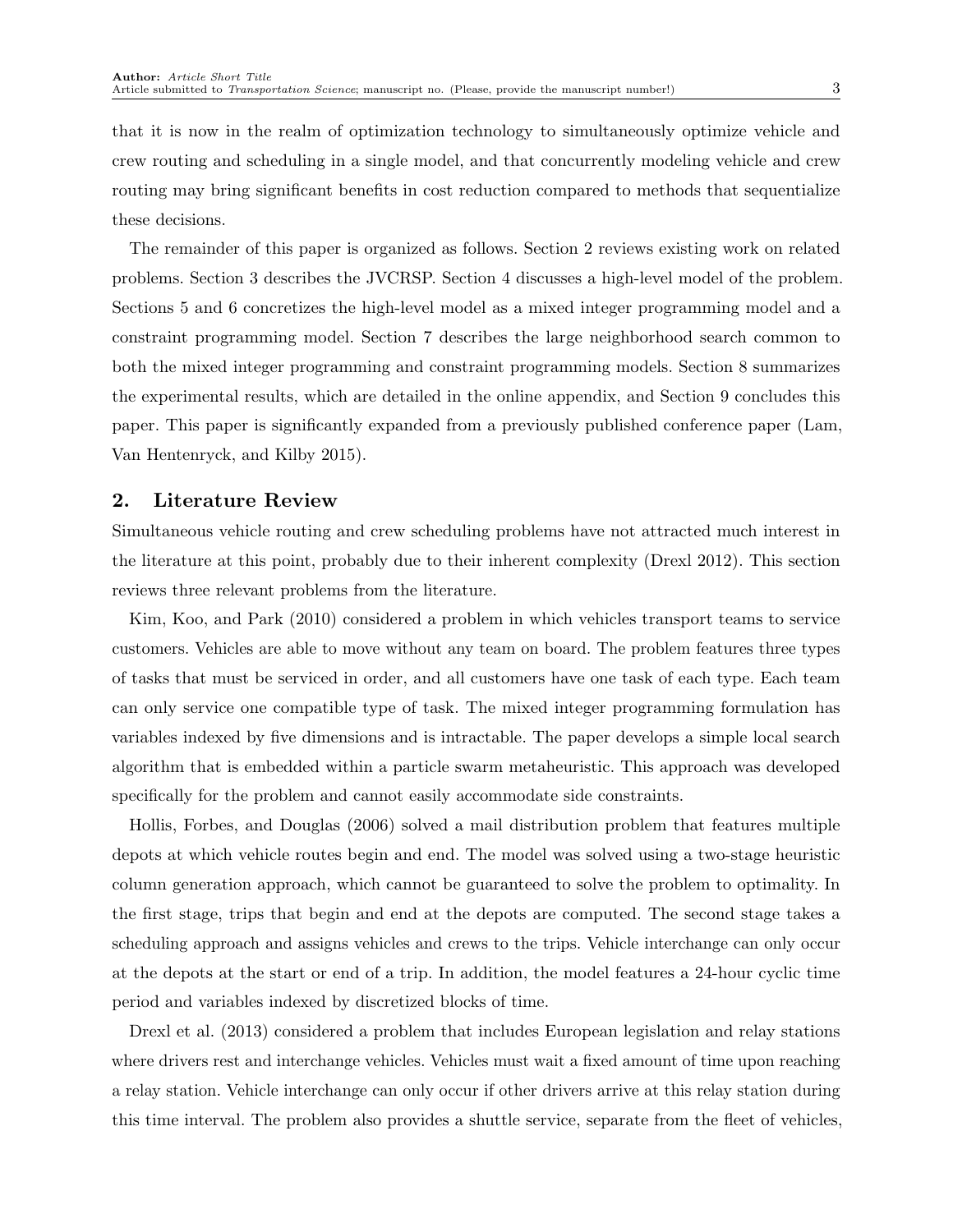that can be used to move drivers between relay stations. The problem is solved using a two-stage large neighborhood search method. In the first stage, a vehicle routing problem is solved and the resulting routes form the customers of another vehicle routing problem in the second stage, in which the crews perform the role of vehicles. Observe that this approach also cannot jointly optimize vehicle and crew routing. The model features several fixed parameters, such as the duration during which a vehicle waits at a relay station, and a search procedure that only explores a limited number of nearby relay stations. Both these restrictions greatly reduce the search space but negatively impact vehicle interchange, leading the authors to conclude that allowing for vehicle interchange does not significantly improve the objective value.

[Drexl](#page-37-1) [\(2012\)](#page-37-1) classified simultaneous vehicle routing and crew scheduling problems as a Vehicle Routing Problem with Multiple Synchronization constraints (VRPMS). Synchronization is a feature present in some vehicle routing problems, in which decisions about one object (e.g., vehicle, route, request) imply actions that may or must be taken on other objects.

[Drexl](#page-38-2) [\(2014,](#page-38-2) [2007\)](#page-37-2) developed a VRPMS called the Vehicle Routing Problem with Trailers and Transshipments (VRPTT). It features two vehicle classes: lorries which can move independently, and trailers which must be towed by an accompanying lorry. All lorries begin at a single depot with or without a trailer. A lorry can detach its trailer at transshipment locations to visit customers who are unable to accommodate a trailer (e.g., due to size). Lorries can transfer load into and/or attach with any trailer at any transshipment location. A lorry that has detached its trailer can also return to the depot without reattaching a trailer, leaving its trailer behind at a transshipment location to be collected by another lorry at a future time. Several sophisticated mixed integer programming formulations were presented, which were solved using branch-and-cut on instances with up to eight customers, eight transshipment locations and eight vehicles. [Drexl](#page-37-3) [\(2013\)](#page-37-3) argued that simultaneous vehicle routing and crew scheduling problems can be reformulated into the VRPTT by casting crews as lorries with zero capacity, and vehicles as trailers.

The VRPTT is most closely related to the JVCRSP since lorry routes and trailer routes are jointly computed, and the search space is not artificially limited. A key difference is that the VRPTT includes load synchronization, which is not considered in the JVCRSP. Load synchronization refers to the ability to either transfer load from one vehicle to another while both are present, or partially or fully transporting load to a transshipment location and then having a different vehicle retrieve the load to deliver it to its final destination.

Finally, observe that vehicle and crew *scheduling* problems are thoroughly studied (e.g., [Haase,](#page-38-3) [Desaulniers, and Desrosiers 2001,](#page-38-3) [Mesquita and Paias 2008,](#page-39-2) Freling, Wagelmans, and Paixão [1999,](#page-38-4) [Freling, Huisman, and Wagelmans 2001,](#page-38-5) [2003,](#page-38-6) [Cordeau et al. 2001,](#page-37-4) [Mercier, Cordeau, and](#page-39-3) [Soumis 2005,](#page-39-3) [Mercier and Soumis 2007\)](#page-39-4). These problems aim to assign vehicles and crews to a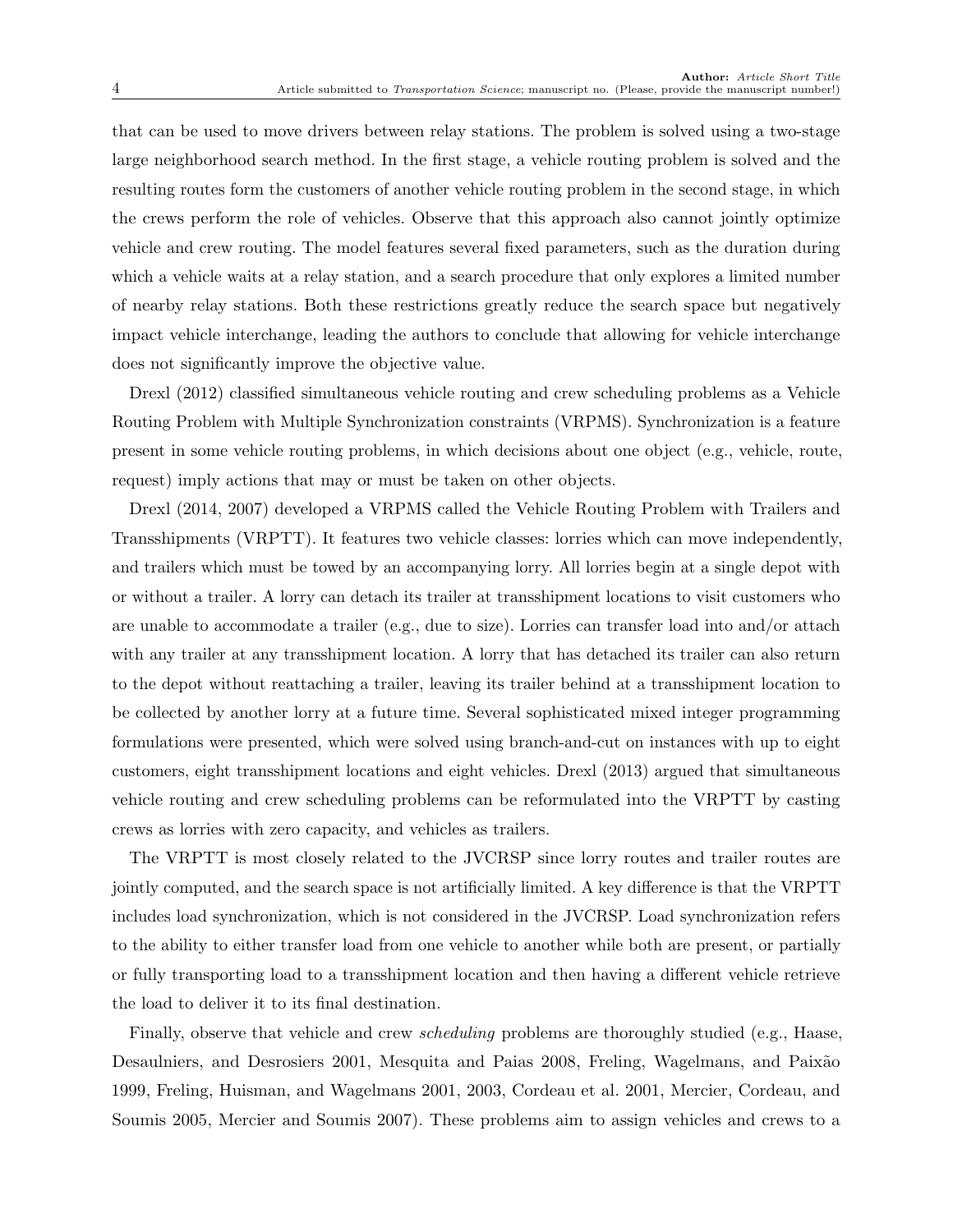predetermined set of trips, with each trip consisting of a fixed route and usually with fixed arrival and departure times. Trips in these problems correspond to parts of a route in the JVCRSP, which are not available a priori, but instead, must be computed during search, thereby increasing the computational challenges.

# <span id="page-4-0"></span>3. Problem Description

This section describes the application, reviews several classical VRPs, and introduces the JVCRSP as an abstraction of interesting elements of the original problem. Given the complexity of the overall problem, the research methodology is to find effective solution approaches to interesting aspects of the application before addressing the problem as a whole.

Motivating Application The JVCRSP is motivated by an air transportation problem faced by the Royal Australian Air Force. The challenge is to design effective routes for moving goods, known as parcels, around the world. The majority of parcels originate in Australia and are destined for the Asia-Pacific region. Most parcels only have a due date for arrival; parcels rarely have a due date for departure, possibly because of ample storage space at military bases. The parcels are associated with a weight and a 3-dimensional size of length, width and height. The sizes of the parcels vary: they can be as small as a spare part for a plane or as large as a tank. They can also include doctors moving to other bases in order to perform urgent medical procedures on patients, moving soldiers on and off rotations, moving food and medical supplies to bases, keeping inventories of spare parts, delivering mail, etc. To simplify the problem, this study only considers the weights and due dates. Obviously, the full problem contains 3D-packing constraints for the airplanes as well.

The planes are operated by crews, who have limited flying time. They will often fly to a base and hand over the plane to another crew. The crew will then spend some recovery time at that base and then continue in the next plane that arrives. Crews can also be moved on planes to other bases if needed. The abstracted problem considered in this paper only accounts for one duty period. The full problem expands the number of duty periods, which is modeled exactly as in the paper with the addition of a minimum rest time between duty periods. The minimum rest time depends on the previous flight times, e.g., 12 hours rest for 24 hours of flight, 60 hours rest for 96 hours of flight, and 4 days rest for 14 days of flight.

Additionally, the full problem restricts the number of planes that can occupy an airfield at any given time because of the limited availability of taxiing and parking space. This aspect of the motivating application was studied by [Lam and Van Hentenryck](#page-39-5) [\(2016\)](#page-39-5) using a branch-and-priceand-check approach.

The JVCRSP aims at capturing interesting elements of the motivating application surrounding the two layers of interdependent vehicle and crew routing. The remainder of this section describes several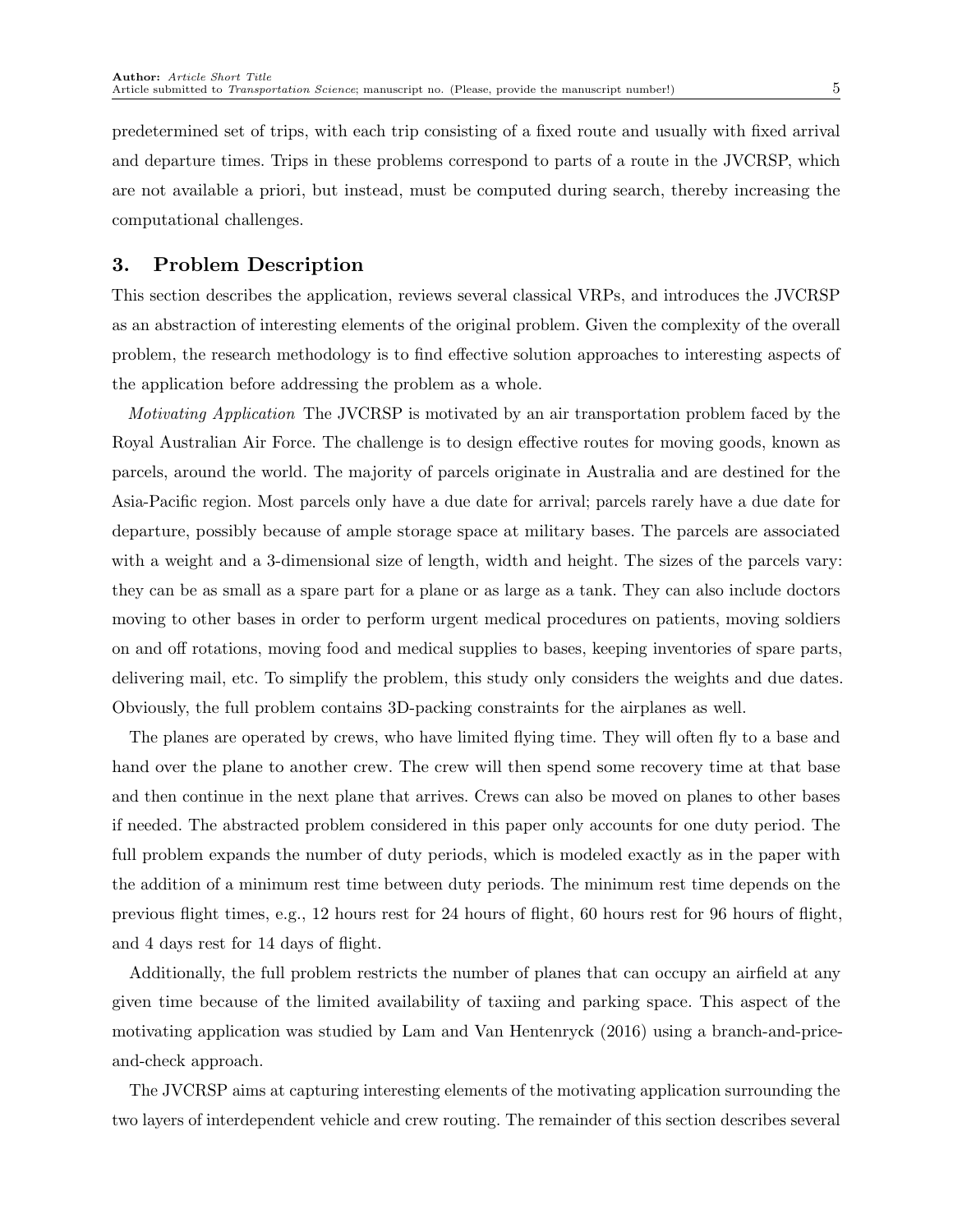classical VRPs and generalize them to the JVCRSP. Readers seeking an extensive introduction to vehicle routing problems can consult the book by [Vigo and Toth](#page-39-6) [\(2014\)](#page-39-6).

Classical VRPs The Capacitated Vehicle Routing Problem (CVRP) is a basic problem that requires vehicles to depart a central depot to pick up goods and then deliver them to the same depot at the end of their routes. Each pickup, called a request, is associated with a weight, called its load. All vehicles are identical, and each vehicle can carry requests up to a maximum total weight, called the vehicle capacity. The goal of the CVRP is to find routes for these vehicles that pick up all requests while minimizing the total travel distance.

The Vehicle Routing Problem with Time Windows (VRPTW) extends the CVRP with time constraints. Every request is associated with a time frame, called its time window, within which the request must be picked up. Vehicles can arrive at the location of a request prior to the opening of its time window but must wait until its time window opens before commencing service.

The Vehicle Routing Problem with Pickup and Delivery and Time Windows (VRPPDTW), also known as the Pickup and Delivery Problem with Time Windows (PDPTW), generalizes the VRPTW. The PDPTW models *pickup-delivery pairs* instead of single pickup requests. Each pair is associated with both a pickup request and a delivery request. Every pickup must be brought to its destination during a route instead of the central depot at the end of a route. The load of a vehicle cannot exceed its capacity at any time along its route; although making a delivery will reduce its load and free up the capacity to pick up other requests. Since all pickups must be delivered, all vehicles return empty to the central depot.

The JVCRSP extends the PDPTW with two major additions. First, it groups requests by location, i.e., every request has an attribute for its location. This contrasts with traditional vehicle routing problems, in which locations are synonymous with requests. Grouping requests by location makes it possible to model crews interchanging vehicles because the model can recognize if two vehicles are present at the same location.

Second, the JVCRSP adds crews to the PDPTW. Crews must travel on a vehicle when traveling from one location to another, and are free to switch vehicles at any location. Hence, crews can exit a location on a vehicle different to the one on which they entered. Every vehicle can carry an unlimited number of crews onboard as passengers, and one of the crews onboard, known as the driver, must operate the vehicle whenever it travels from one location to another.

Each crew is restricted to at most one driving segment, which is defined as the time period from the beginning of a crew's first drive to the end of the crew's last drive. The driving segment is limited to a maximum duration. During the driving segment, the crew may interchange vehicles to drive on other vehicles and may travel as a passenger to reach a vehicle before recommencing driving on this vehicle. The time taken for traveling as a passenger is included within the driving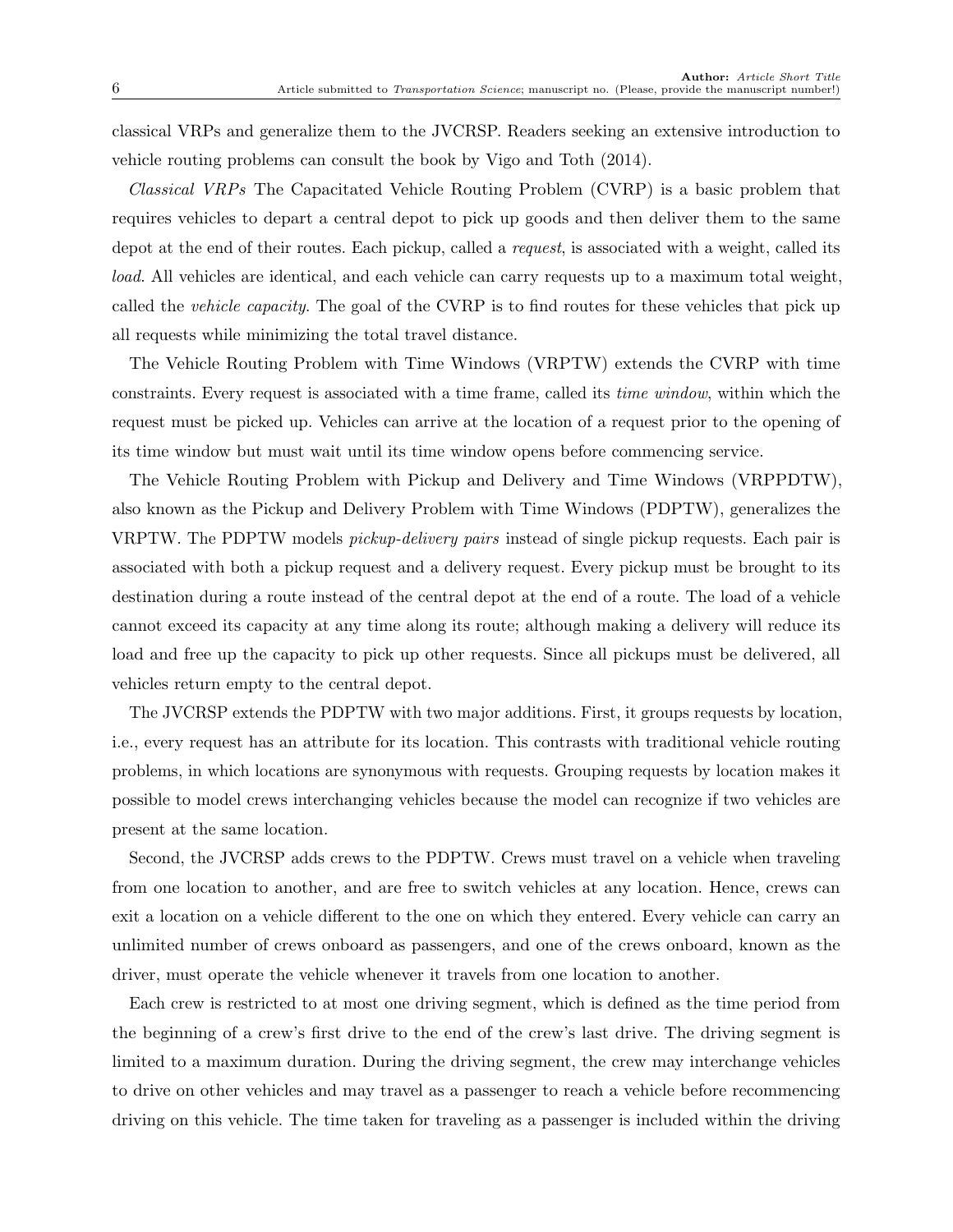segment. Crews can travel on any vehicle to reach the location of their first drive, and crews can travel on any vehicle back to the depot after driving. No distance or time limitations are placed on crews before and after the driving segment.

The JVCRSP seeks to minimize a weighted sum of the number of vehicles and crews used, as well as the total vehicle and crew travel distances.

# <span id="page-6-0"></span>4. High-Level Modeling Concepts

This section presents several modeling decisions underlying the constraint programming and mixed integer programming models and concepts relevant to solving the JVCRSP.

[Figure 1](#page-7-0) illustrates an example of several vehicle routes and crew routes for a problem with three vehicles, five crews and five locations. Every crew begins at the common crew start node (CS) and either moves directly to the crew end node (CE), signifying that the crew is unused, or proceeds to a vehicle start node (S1 to S3) to board a vehicle. The vehicles and crews visit the locations (L1 to L5) to service requests and then proceed to the vehicle end nodes (E1 to E3), where the vehicles complete their routes. The crews then disembark the vehicles and proceed to the crew end node (CE). Observe that the yellow crew changes vehicles at L3 and then drives the blue vehicle. Also, observe that the blue crew changes vehicles at L3, travels as a passenger on the red vehicle and then changes vehicles at L5 to drive on the green vehicle. Because the driving segment of a crew is defined from the moment that it starts driving to the moment that it finishes driving, the driving segment of the blue crew is its entire route from S1 to E3.

Like in conventional vehicle routing problems, a route in the JVCRSP is a sequence of requests. However, each request is associated with an additional input parameter that maps it to a location. Along a route, a subsequence of requests at the same location can be thought of as a visit to the location, with an entry at the first request in the subsequence and an exit at the last request in the subsequence.

[Figure 2](#page-7-1) illustrates a route that visits two locations. A vehicle departs the starting node S to service requests 1 to 3 at a location and then moves to the next location to service requests 4 to 6 before finishing at the end node E. Even though a vehicle route is a sequence of requests, semantically, the vehicle enters the first location at request 1, departs it at request 3, enters the second location at request 4 and departs it at request 6.

The model employs a number of crew routing constraints, which mirror the vehicle routing constraints. Vehicles and crews are synchronized using constraints that require

- crews to move with a vehicle when moving from one location to another,
- vehicles to have exactly one driver onboard when moving from one location to another, and
- the driver of a vehicle to be one of the crews onboard.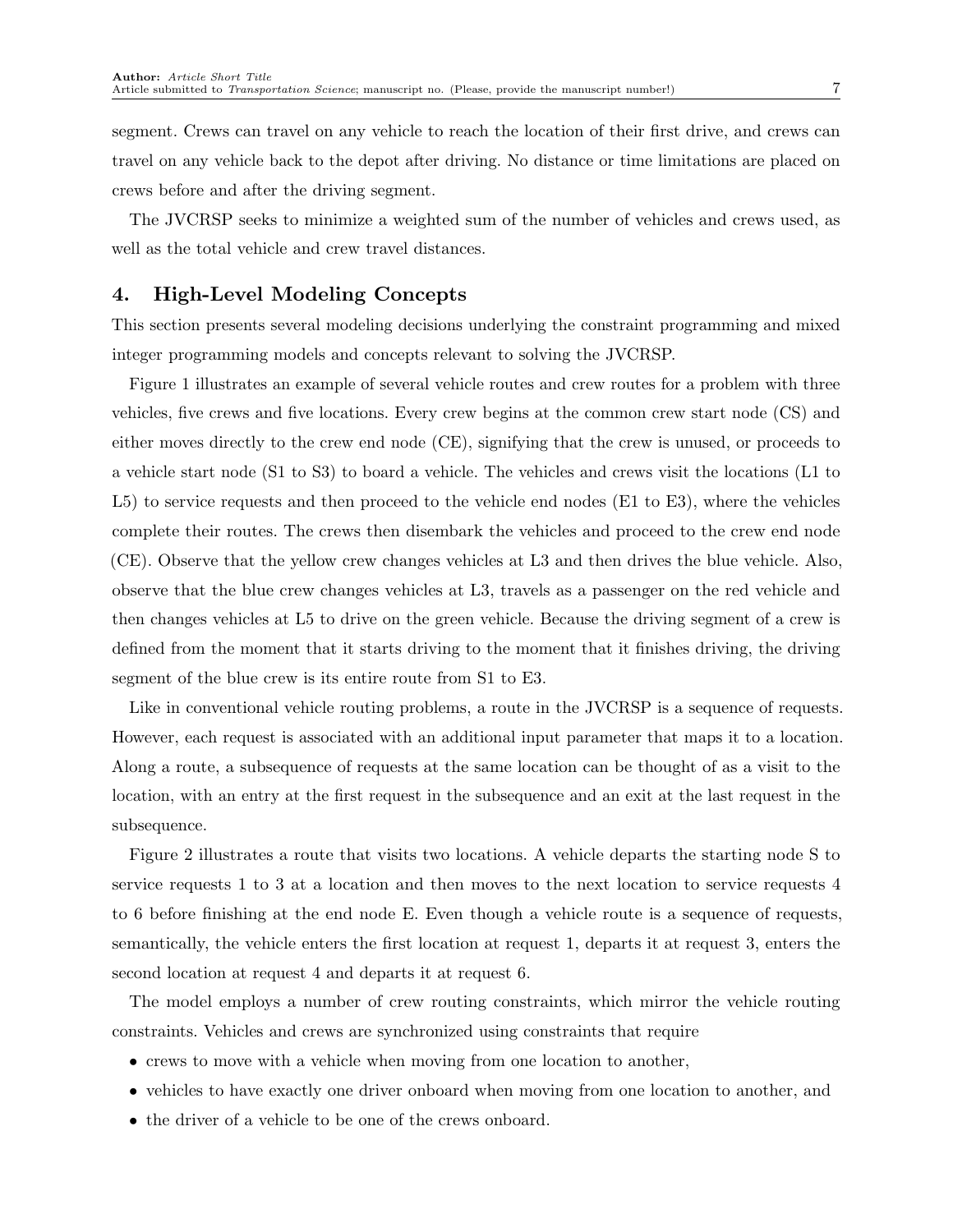<span id="page-7-0"></span>

<span id="page-7-1"></span>Figure 1 Example of vehicle routes and crew routes. Vehicle routes are marked by solid lines and crew routes are marked by dashed lines and dotted lines. Crews travel as passengers on dashed lines and as drivers on dotted lines.



Figure 2 Example of locations along a vehicle route.

These requirements allow vehicles and crews to move independently within a location.

[Figure 3](#page-8-0) illustrates two crews switching vehicles at a location. The location contains requests 1 to 6. A vehicle and crew enter the location at request 1, and another vehicle and crew enter the location at request 4. While the two vehicles are servicing requests, the first crew moves to the departure request of the second vehicle (request 6), and the second crew moves to the departure request of the first vehicle (request 3). The two crews wait for their new vehicles to complete servicing the requests then leave the location. In order for this interchange to occur, both vehicles must be at the same location at the same time. Suppose requests 1 to 3 require 10 units of time for service, and requests 4 to 6 require 5 units of time for service. The first crew can move to the second vehicle because the crew arrived (at time 10) before the departure of the second vehicle (at time 75). The second crew can move to the first vehicle which waits until time 60 to depart, even though the service for request 3 is completed at time 40.

The crew constraints described above permit many symmetrical solutions due to the numerous subpaths that a crew can travel on within a location. The specific requests that a crew visits at a particular location are not important; what is significant is the two vehicles that the crew uses to arrive at and depart from the location. In other words, there are many symmetrical solutions that differ only by the path that a crew takes within a location. These symmetries are best explained using [Figure 3.](#page-8-0) It is possible for the first crew to enter the location at request 1, visit requests 2 to 5 in order then exit on the second vehicle at request 6. However, this path is equivalent, for all practical purposes, to one in which the crew moves directly from request 1 to request 6. Hence, the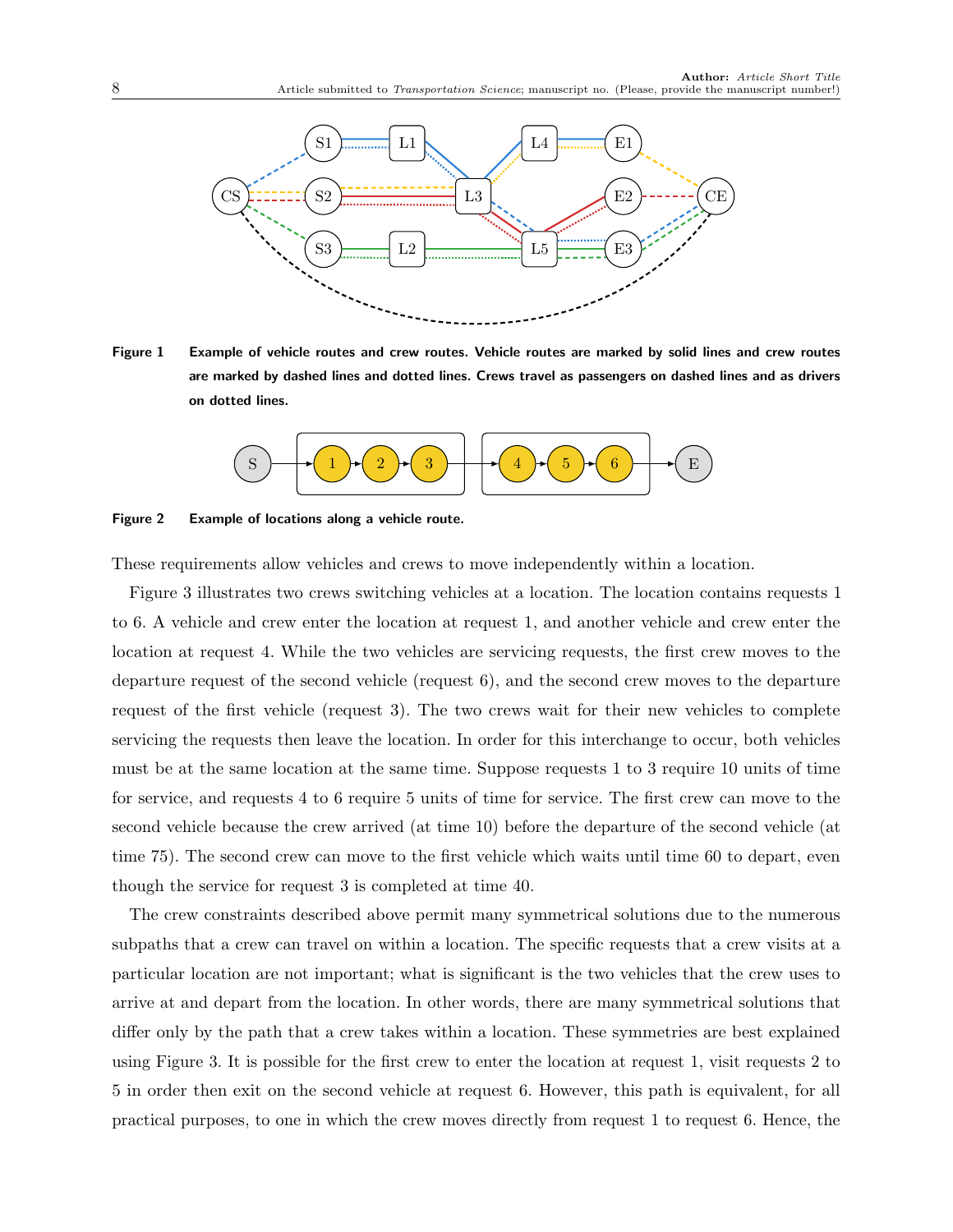<span id="page-8-0"></span>

Figure 3 Example of two crews interchanging vehicles at a location. Vehicles are marked by solid lines and crews are marked by dashed lines. Each node has its arrival time, start of service, end of service and departure time labeled from top to bottom.

search space can be reduced by requiring crews to shortcut intermediate nodes within a location by visiting at most a single entry node and a single exit node per location. This is accomplished by ensuring that crews cannot visit a subsequence of three or more requests at the same location. This restriction allows for vehicle interchanges without considering all the symmetric solutions that have no impact on the objective.

The JVCRSP features a temporal element that emerges from the interdependency between vehicle routes and crew routes. This time complexity is not present in traditional vehicle routing problems. Consider a route in the PDPTW, as shown in [Figures 4a](#page-9-0) and [4b. Figures 4c](#page-9-0) and [4d](#page-9-0) show two different schedules for the same vehicle route. Delaying the departure times along one route does not impact other routes nor invalidate the solution (provided that the delayed route satisfies the time windows). The time variables in classical vehicle routing problems are used solely to enforce the feasibility of the time windows. Solvers frequently use this knowledge to avoid branching on time variables by fixing all time variables to their earliest possible once all routes are determined. Because solvers only need to search on the arcs (i.e., space) variables and not the time variables, classical vehicle routing problems are said to possess one spatial degree of freedom and zero temporal degrees of freedom.

[Figure 5](#page-10-1) shows two crews that switch vehicles at a location. Delaying the top vehicle to depart at time 60, instead of departing immediately after service at time 40, allows the bottom crew to move onboard. This delay alters the departure times and can cause a cascade of events farther along this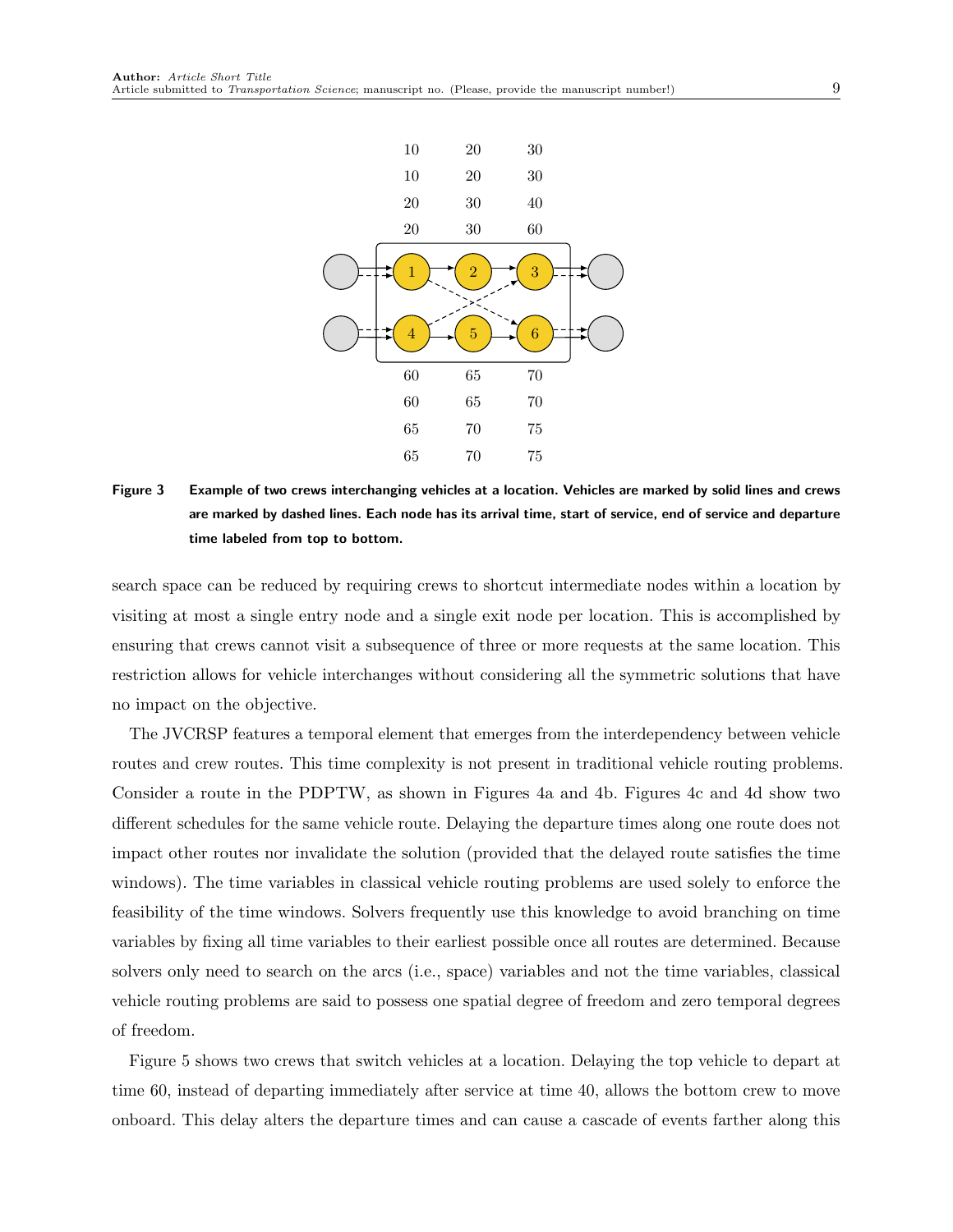<span id="page-9-0"></span>

(a) A route consisting of two requests and the start and end depot nodes, and their time windows for the start of service. Every request requires 10 time units for service, and every arc requires 10 time units of travel time.



(c) Since early arrival is permitted, arrival times, service times and departure times can be fixed to their earliest possible once a route is determined.



(b) Lower and upper bounds for the arrival time (top), service start time (middle) and departure time (bottom) at each request along the route can be easily computed by considering travel time and time window constraints.



(d) Delaying service or departure along a route, although possible, is not beneficial since an amount of time is wasted, which could be better used to service other requests.

Figure 4 Example of two different schedules for the same route in classical vehicle routing problems without time synchronization.

route and on other routes. For example, the delay may allow a crew to interchange vehicles at one location but prevent a crew from interchanging vehicles at another location. Hence, searching on the arrival and departure time variables is essential in the JVCRSP.

The JVCRSP has two spatial degrees of freedom because vehicles and crews can move independently in space. However, the JVCRSP has only one temporal degree of freedom because the crew time variables are tightly coupled to the vehicle time variables since the crews move with vehicles between locations and crews have no notion of time within locations. Hence, the crew time variables serve a similar purpose to the vehicle time variables in classical vehicle routing problems, such as the PDPTW, in that they exist only to ensure the feasibility of the maximum driving duration constraints.

It is the temporal degree of freedom that makes the JVCRSP difficult, especially when the time horizon is large, because the solver must test many combinations of assignments to the time variables to determine if crews can interchange vehicles or if they have reached the maximum driving duration.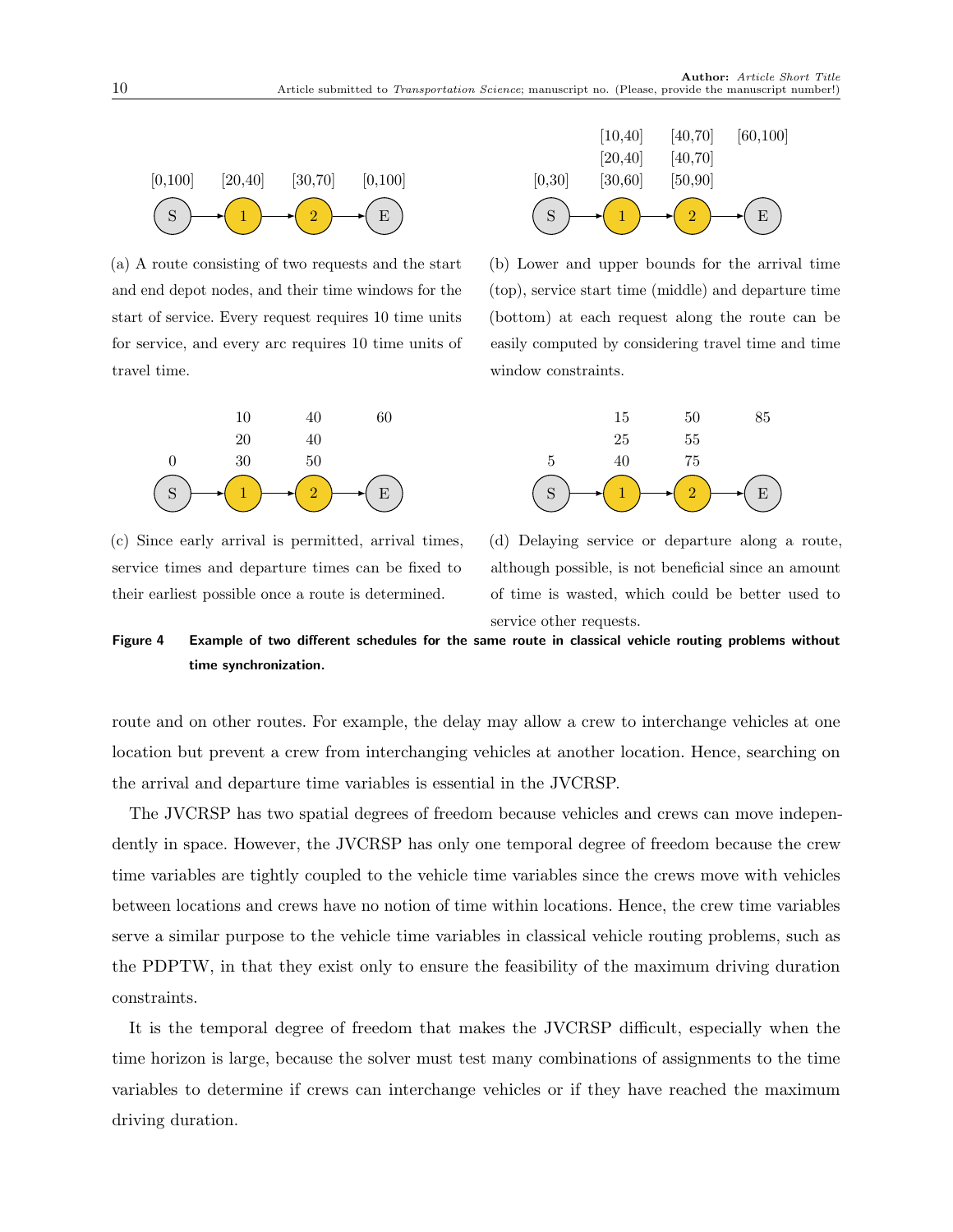<span id="page-10-1"></span>

(a) Consider two vehicles (solid lines) and two crews (dashed lines) that arrive at a location. Next to each request at the location is the lower and upper bounds for its arrival time (top) and departure time (bottom). Requests 1 to 3 require 10 units of time for service, and requests 4 to 6 require 5 units of time for service.





(b) Setting all time variables to the earliest possible will prohibit the bottom crew from changing to the top vehicle because the top vehicle departs the location (at time 40) before the arrival of the bottom vehicle and crew (at time 60).

(c) Delaying the departure of the top vehicle to time 60 allows both the top and bottom crews to exchange vehicles.

Figure 5 Example of the significance of branching on the time variables when vehicle routes are interdependent.

# <span id="page-10-0"></span>5. The Mixed Integer Programming Model

This section concretizes the high-level JVCRSP model into a mixed integer program.

The inputs and decision variables for the model are listed in [Table 1.](#page-11-0) The problem is defined on a time interval  $\mathcal{T} = [0, T]$ , where  $T > 0$  is the time horizon when all  $V \in \{1, ..., \infty\}$  vehicles and  $C \in \{V, \ldots, \infty\}$  crews must have completed their routes. The vehicles and crews are represented by the sets  $V = \{1, ..., V\}$  and  $C = \{1, ..., C\}$  respectively. Each vehicle has a load capacity of  $Q \ge 0$ and each crew has a maximum driving duration of  $T \in \mathcal{T}$ .

Assume that there are  $P \in \{1, ..., \infty\}$  pickup-delivery pairs, and hence, 2P requests in total. Define  $\mathcal{P} = \{1, ..., P\}$  and  $\mathcal{D} = \{P + 1, ..., 2P\}$  as the set of pickup nodes and delivery nodes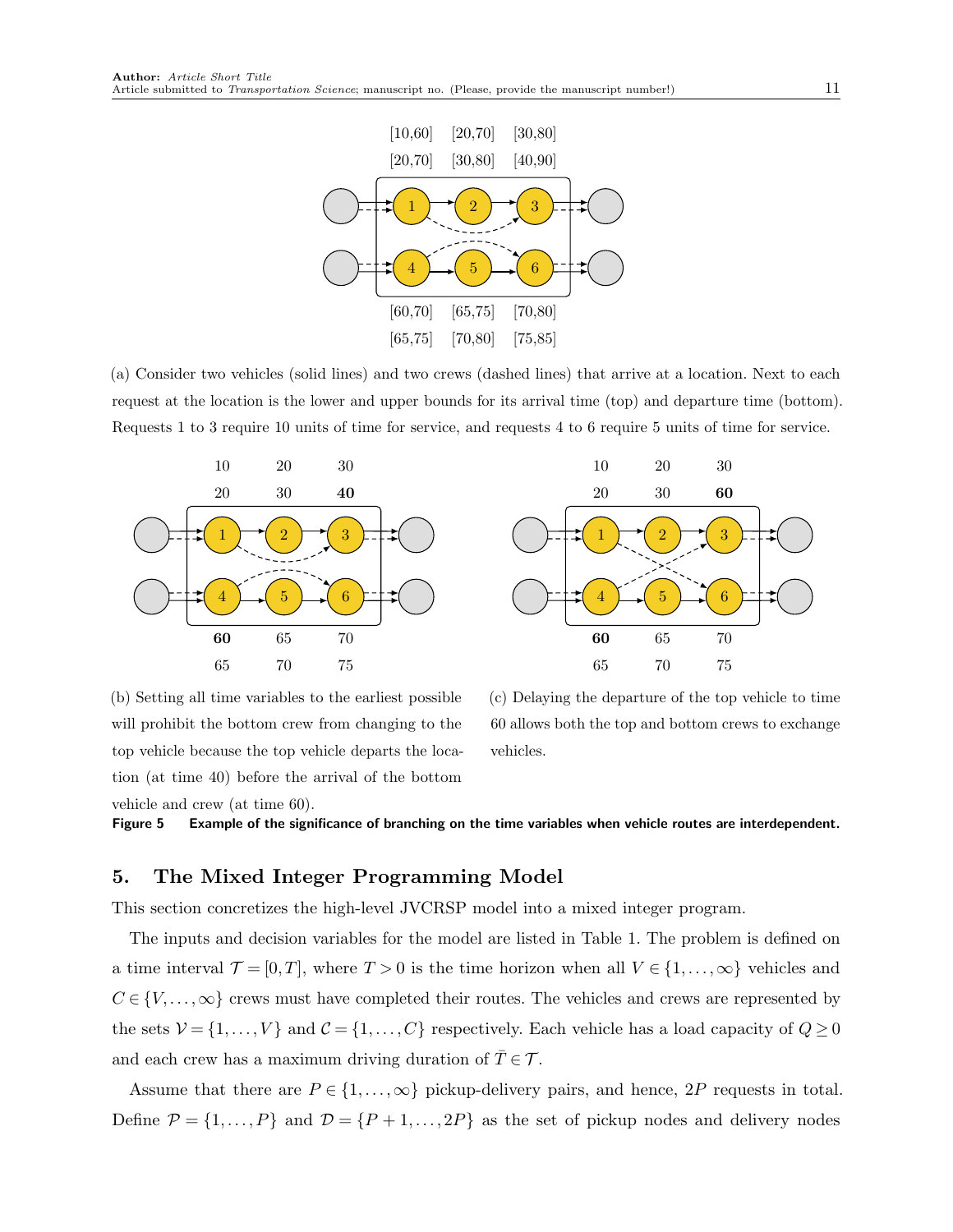<span id="page-11-0"></span>

| Name                                                            | Description                                                                                  |
|-----------------------------------------------------------------|----------------------------------------------------------------------------------------------|
| T > 0                                                           | Time horizon.                                                                                |
| $\mathcal{T}=[0,T]$                                             | Time interval.                                                                               |
| $V\in\{1,\ldots,\infty\}$                                       | Number of vehicles.                                                                          |
| $\mathcal{V} = \{1,\ldots,V\}$                                  | Set of vehicles.                                                                             |
| $Q \geq 0$                                                      | Vehicle capacity.                                                                            |
| $C \in \{V, \ldots, \infty\}$                                   | Number of crews.                                                                             |
| $\mathcal{C} = \{1, \ldots, C\}$                                | Set of crews.                                                                                |
| $\bar{T} \in \mathcal{T}$                                       | Crew maximum driving duration.                                                               |
| $P \in \{1,\ldots,\infty\}$                                     | Number of pickup-delivery pairs.                                                             |
| $\mathcal{P} = \{1, \ldots, P\}$                                | Set of pickup nodes.                                                                         |
| $\mathcal{D} = \{P+1,\ldots,2P\}$                               | Set of delivery nodes.                                                                       |
| $\mathcal{R} = \mathcal{P} \cup \mathcal{D}$                    | Set of all requests.                                                                         |
| $\boldsymbol{S}_{\boldsymbol{v}}$                               | Start node of vehicle $v \in \mathcal{V}$ .                                                  |
| $e_v$                                                           | End node of vehicle $v \in \mathcal{V}$ .                                                    |
| $\mathcal{S} = \{s_1, \ldots, s_V\}$                            | Set of vehicle start nodes.                                                                  |
| $\mathcal{E} = \{e_1, \ldots, e_V\}$                            | Set of vehicle end nodes.                                                                    |
| $\mathcal{N} = \mathcal{R} \cup \mathcal{S} \cup \mathcal{E}$   | Set of all requests and vehicle start and end nodes.                                         |
| $s_{\rm crew}$                                                  | Start node of all crews.                                                                     |
| $e_{\rm crew}$                                                  | End node of all crews.                                                                       |
| $\mathcal{A}_v$                                                 | Arcs that can be traversed by vehicle $v \in V$ . Defined in Equation (1).                   |
| $\mathcal A$                                                    | Arcs that can be traversed by crews. Defined in Equation (2).                                |
| $\mathcal{L}$                                                   | Set of locations, including one depot location.                                              |
| $l_i \in \mathcal{L}$                                           | Location of $i \in \mathcal{N}$ .                                                            |
| $a_i \in \mathcal{T}$                                           | Earliest start of service at $i \in \mathcal{N}$ .                                           |
| $b_i \in \mathcal{T}$                                           | Latest start of service at $i \in \mathcal{N}$ .                                             |
| $t_i \in \mathcal{T}$                                           | Service duration of $i \in \mathcal{N}$ .                                                    |
| $q_i \in [-Q, Q]$                                               | Load demand at $i \in \mathcal{N}$ .                                                         |
| $d_{i,j} \in \mathcal{T}$                                       | Distance and travel time along the arc $(i, j) \in \bigcup_{v \in \mathcal{V}} A_v \cup A$ . |
| $w_1 > 0$                                                       | Cost of using one vehicle.                                                                   |
| $w_2 > 0$                                                       | Cost of using one crew.                                                                      |
| $w_3 > 0$                                                       | Cost of one unit of vehicle distance.                                                        |
| $w_4 > 0$                                                       | Cost of one unit of crew distance.                                                           |
| $veh_{v,i,j} \in \{0,1\}$                                       | Indicates if vehicle $v \in \mathcal{V}$ traverses $(i, j) \in \mathcal{A}_v$ .              |
| $\text{arr}_{v,i} \in \mathcal{T}$                              | Arrival time of vehicle $v \in \mathcal{V}$ at $i \in \mathcal{N}$ .                         |
| $\text{serv}_{v,i} \in [a_i, b_i]$                              | Start of service by vehicle $v \in \mathcal{V}$ at $i \in \mathcal{N}$ .                     |
| $\text{dep}_{v,i} \in \mathcal{T}$                              | Departure time of vehicle $v \in \mathcal{V}$ at $i \in \mathcal{N}$ .                       |
| $\text{load}_{v,i} \in [0, Q]$                                  | Load of vehicle $v \in \mathcal{V}$ after servicing $i \in \mathcal{N}$ .                    |
| $\text{crew}_{c,i,j} \in \{0,1\}$                               | Indicates if crew $c \in \mathcal{C}$ traverses $(i, j) \in \mathcal{A}$ .                   |
| crewTime <sub>c,i</sub> $\in \mathcal{T}$                       | Time when crew $c \in \mathcal{C}$ is at $i \in \mathcal{N}$ .                               |
| driver <sub>c,<i>i</i>,<i>j</i> <math>\in \{0, 1\}</math></sub> | Indicates if crew $c \in \mathcal{C}$ drives on $(i, j) \in \mathcal{A}, l_i \neq l_j$ .     |
| driveStart <sub>c</sub> $\in \mathcal{T}$                       | Start time of driving for crew $c \in \mathcal{C}$ .                                         |
| drive $\text{End}_c \in \mathcal{T}$                            | End time of driving for crew $c \in \mathcal{C}$ .                                           |
| driveDur <sub>c</sub> $\in [0, T]$                              | Driving duration of crew $c \in \mathcal{C}$ .                                               |

Table 1 The data and decision variables of the mixed integer programming model.

respectively, and let  $\mathcal{R} = \mathcal{P} \cup \mathcal{D}$  be the set of all request nodes. Every vehicle  $v \in \mathcal{V}$  has a unique start node  $s_v$  and end node  $e_v$ . These are grouped in the sets  $S = \{s_1, \ldots, s_V\}$  and  $\mathcal{E} = \{e_1, \ldots, e_V\}$ . Also, define  $\mathcal{N} = \mathcal{R} \cup \mathcal{S} \cup \mathcal{E}$  to be all nodes that vehicles can visit. Finally, let  $s_{\text{crew}}$  and  $e_{\text{crew}}$  be the common crew start node and end node respectively.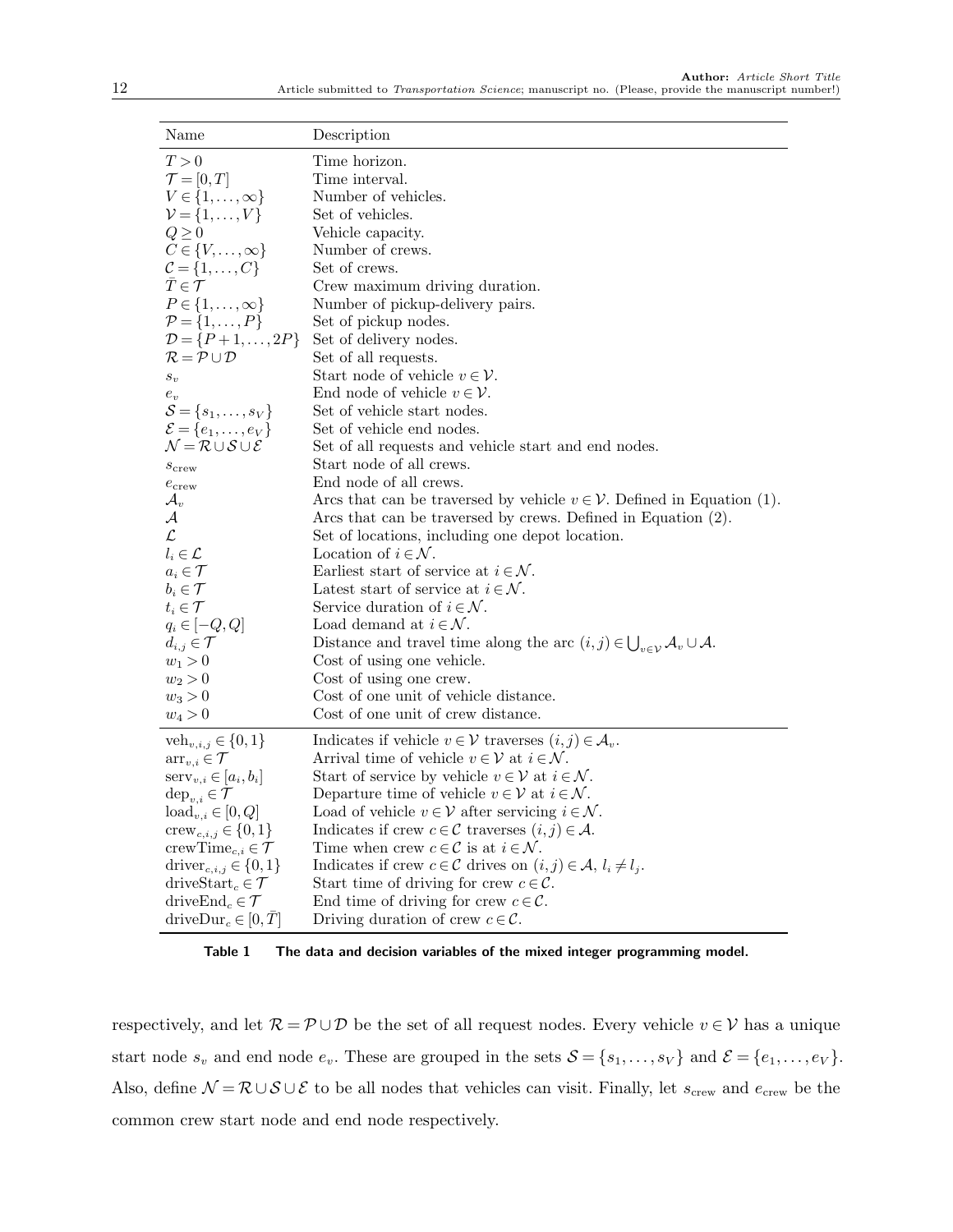Each vehicle can traverse arcs from its start node to any pickup, from any request to any other request, from deliveries to its end node, and if the vehicle is unused, from its start node to end node. For every vehicle  $v \in V$ , define this set of arcs as

<span id="page-12-0"></span>
$$
\mathcal{A}_v = \{(s_v, i) | i \in \mathcal{P}\} \cup \{(i, j) | i \in \mathcal{R}, j \in \mathcal{R}, i \neq j\} \cup \{(i, e_v) | i \in \mathcal{D}\} \cup \{(s_v, e_v)\}.
$$
 (1)

Crews can traverse all vehicle arcs except the arcs indicating that a vehicle is unused. Additionally, crews can traverse arcs from the crew start node to any vehicle start node, from any vehicle end node to the crew end node, and directly from the crew start node to the crew end node. Define the common crew arcs as

<span id="page-12-1"></span>
$$
\mathcal{A} = \{(s_{\text{crew}}, i) | i \in \mathcal{S}\} \cup \bigcup_{v \in \mathcal{V}} \mathcal{A}_v \cup \{(i, e_{\text{crew}}) | i \in \mathcal{E}\} \cup \{(s_{\text{crew}}, e_{\text{crew}})\} \setminus \{(s_v, e_v) | v \in \mathcal{V}\}.
$$
 (2)

Define L as the set of locations, including one depot location. For every node  $i \in \mathcal{N}$ , let  $l_i \in \mathcal{L}$ be its location,  $a_i \in \mathcal{T}$  and  $b_i \in \mathcal{T}$  be its earliest time and latest time to start service,  $t_i \in \mathcal{T}$  be its service duration and  $q_i \in [-Q, Q]$  be its load demand. For every arc  $(i, j) \in \bigcup_{v \in V} A_v \cup A$ , define  $d_{i,j} \in \mathcal{T}$  as the distance and travel time along the arc. Finally, let  $w_1 > 0$  and  $w_2 > 0$  be the cost of using one vehicle and one crew, and let  $w_3 > 0$  and  $w_4 > 0$  be the cost of one unit of distance traveled by a vehicle and by a crew.

The primary decision variables are the usual vehicle flow variables veh<sub>v,i,j</sub>  $\in \{0,1\}$ , which indicate whether vehicle  $v \in \mathcal{V}$  traverses  $(i, j) \in \mathcal{A}_v$ . The variables  $\operatorname{arr}_{v,i} \in \mathcal{T}$ , serv $_{v,i} \in [a_i, b_i]$  and  $\operatorname{dep}_{v,i} \in \mathcal{T}$ represent the arrival time, service start time and departure time of vehicle  $v \in V$  at node  $i \in \mathcal{N}$ . The load<sub>v,i</sub> ∈ [0, Q] variable contains the load of vehicle  $v \in V$  after it services node  $i \in \mathcal{N}$ .

The secondary decision variables are the crew flow variables  $\text{crew}_{c,i,j} \in \{0,1\}$ , which indicate whether crew  $c \in \mathcal{C}$  traverses  $(i, j) \in \mathcal{A}$ . Variable crewTime<sub>c,i</sub>  $\in \mathcal{T}$  stores a moment when crew  $c \in \mathcal{C}$ is present at node  $i \in \mathcal{N}$ . In our solutions, it will be either the arrival or the departure time at the node (or both if they are equal). The driver<sub>c,i,j</sub>  $\in \{0,1\}$  variable indicates whether crew  $c \in \mathcal{C}$ drives the vehicle that traverses  $(i, j) \in A$  if  $l_i \neq l_j$ . The start and end time of the driving segment of crew  $c \in \mathcal{C}$  is given by driveStart<sub>c</sub>  $\in \mathcal{T}$  and driveEnd<sub>c</sub>  $\in \mathcal{T}$ , and the total driving duration by driveDur<sub>c</sub>  $\in [0, T]$ .

The constraints of the mixed integer programming model are separated into a vehicle component and a crew component. The vehicle component, depicted in [Figure 6,](#page-13-0) is the standard three-index flow model of the PDPTW with the addition of arrival and departure time variables and the duplication of the start and end node for each vehicle. [Constraints \(3\)](#page-13-1) to [\(5\)](#page-13-2) are the usual flow constraints, which ensure that each vehicle follows a path from its start node to its end node. [Constraint \(6\)](#page-13-3) is the request cover constraint, which requires every (pickup) request to be visited.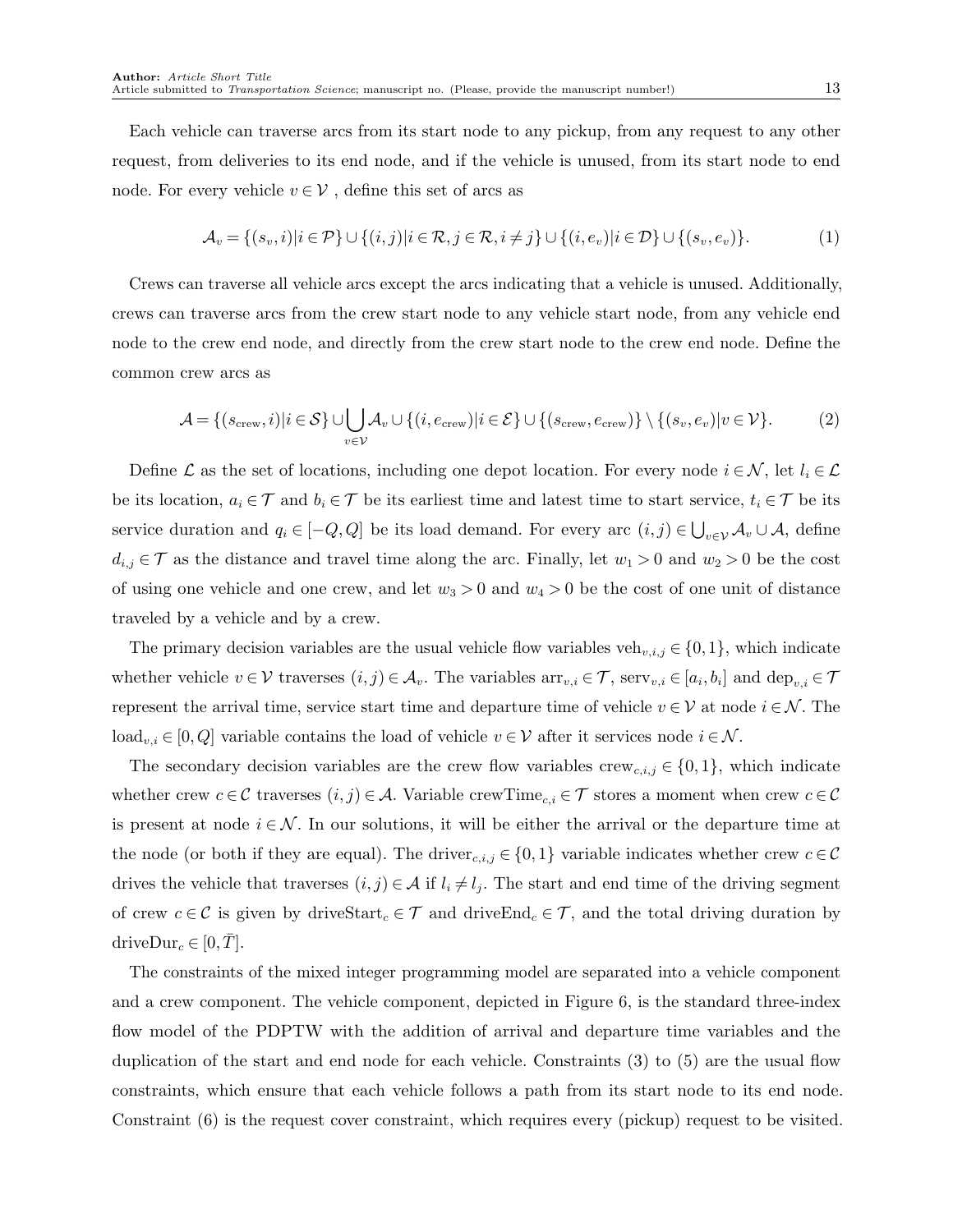<span id="page-13-8"></span><span id="page-13-7"></span><span id="page-13-6"></span><span id="page-13-5"></span><span id="page-13-4"></span><span id="page-13-3"></span><span id="page-13-2"></span><span id="page-13-1"></span><span id="page-13-0"></span>

| $\sum$ veh <sub>v,s<sub>v</sub>,j = 1</sub>                                                                     | $\forall v \in \mathcal{V}, \quad (3)$                                |  |
|-----------------------------------------------------------------------------------------------------------------|-----------------------------------------------------------------------|--|
| $j:(s_v,j){\in}A_v$                                                                                             |                                                                       |  |
| $\sum$ veh <sub>v,h,i</sub> = $\sum$ veh <sub>v,i,j</sub><br>$h:(h,i){\in}A_v$<br>$i:(i,j)\in\mathcal{A}_v$     | $\forall v \in \mathcal{V}, i \in \mathcal{R}, \quad (4)$             |  |
| $\sum$ veh <sub>v,h,ev</sub> = 1                                                                                | $\forall v \in \mathcal{V}, \quad (5)$                                |  |
| $h:(h,e_v){\in}A_v$                                                                                             |                                                                       |  |
| $\sum_{i} \sum_{j} \text{veh}_{v,h,i} = 1$                                                                      | $\forall i \in \mathcal{P}, \quad (6)$                                |  |
| $v \in V$ $h:(h,i) \in \mathcal{A}_v$                                                                           |                                                                       |  |
| $\sum$ veh <sub>v,h,i</sub> = $\sum$ veh <sub>v,h,P+i</sub>                                                     | $\forall v \in \mathcal{V}, i \in \mathcal{P},$ (7)                   |  |
| $h:(h,i)\in\mathcal{A}_v$ $h:(h,P+i)\in\mathcal{A}_v$<br>$\text{dep}_{v,i} + d_{i,P+i} \leq \text{arr}_{v,P+i}$ | $\forall v \in \mathcal{V}, i \in \mathcal{P},$ (8)                   |  |
| $\text{arr}_{v,i} \leq \text{serv}_{v,i}$                                                                       | $\forall v \in \mathcal{V}, i \in \mathcal{R}, \quad (9)$             |  |
| $\text{serv}_{v,i} + t_i \le \text{dep}_{v,i}$                                                                  | $\forall v \in \mathcal{V}, i \in \mathcal{R}, (10)$                  |  |
| $\arctan_{v,i} = \arctan_{v,i} = \text{dep}_{v,i}$                                                              | $\forall v \in \mathcal{V}, i \in \mathcal{S} \cup \mathcal{E}, (11)$ |  |
| $\text{dep}_{v,i} + d_{i,j} - \text{arr}_{v,j} \leq M_1 (1 - \text{veh}_{v,i,j})$                               | $\forall v \in \mathcal{V}, (i, j) \in \mathcal{A}_v, (12)$           |  |
| $\arctan_{v,i} - \text{dep}_{v,i} - d_{i,j} \leq M_2 (1 - \text{veh}_{v,i,j})$                                  | $\forall v \in \mathcal{V}, (i, j) \in \mathcal{A}_v, (13)$           |  |
| $load_{v,i}=0$                                                                                                  | $\forall v \in \mathcal{V}, i \in \mathcal{S} \cup \mathcal{E}, (14)$ |  |
| $q_i \leq \text{load}_{v,i} \leq Q$                                                                             | $\forall v \in \mathcal{V}, i \in \mathcal{P}, (15)$                  |  |
| $0 \leq \text{load}_{v,i} \leq Q + q_i$                                                                         | $\forall v \in \mathcal{V}, i \in \mathcal{D}, (16)$                  |  |
| $\text{load}_{v,i} + q_i - \text{load}_{v,i} \leq M_3 (1 - \text{veh}_{v,i,i})$                                 | $\forall v \in \mathcal{V}, (i, j) \in \mathcal{A}_v, (17)$           |  |
| $\sum$ veh <sub>v,h,i</sub> $\leq$ 1                                                                            | $\forall v \in \mathcal{V}, i \in \mathcal{R}, (18)$                  |  |
| $h:(h,i)\in \mathcal{A}_v$                                                                                      | $\forall v \in \{1, \ldots, V-1\}.$ (19)                              |  |
| $veh_{v,s_v,e_v} \leq veh_{v+1,s_{v+1},e_{v+1}}$                                                                |                                                                       |  |

### <span id="page-13-15"></span><span id="page-13-14"></span><span id="page-13-13"></span><span id="page-13-12"></span><span id="page-13-11"></span><span id="page-13-10"></span><span id="page-13-9"></span>Figure 6 The vehicle component of the mixed integer programming model.

[Constraints \(7\)](#page-13-4) and [\(8\)](#page-13-5) are the pickup-delivery constraints, which ensure that delivery requests are serviced by the same vehicle that serviced their associated pickup request and are serviced after the associated pickup request. [Constraints \(9\)](#page-13-6) and [\(10\)](#page-13-7) order the arrival, service and departure times at each request. [Constraint \(11\)](#page-13-8) constrains each start node and end node to one common arrival/service/departure time. [Constraints \(12\)](#page-13-9) and [\(13\)](#page-13-10) are the travel time constraints, which linearize the constraint

$$
\text{veh}_{v,i,j} = 1 \to \text{dep}_{v,i} + d_{i,j} = \text{arr}_{v,j} \qquad \qquad \forall v \in \mathcal{V}, (i,j) \in \mathcal{A}_v.
$$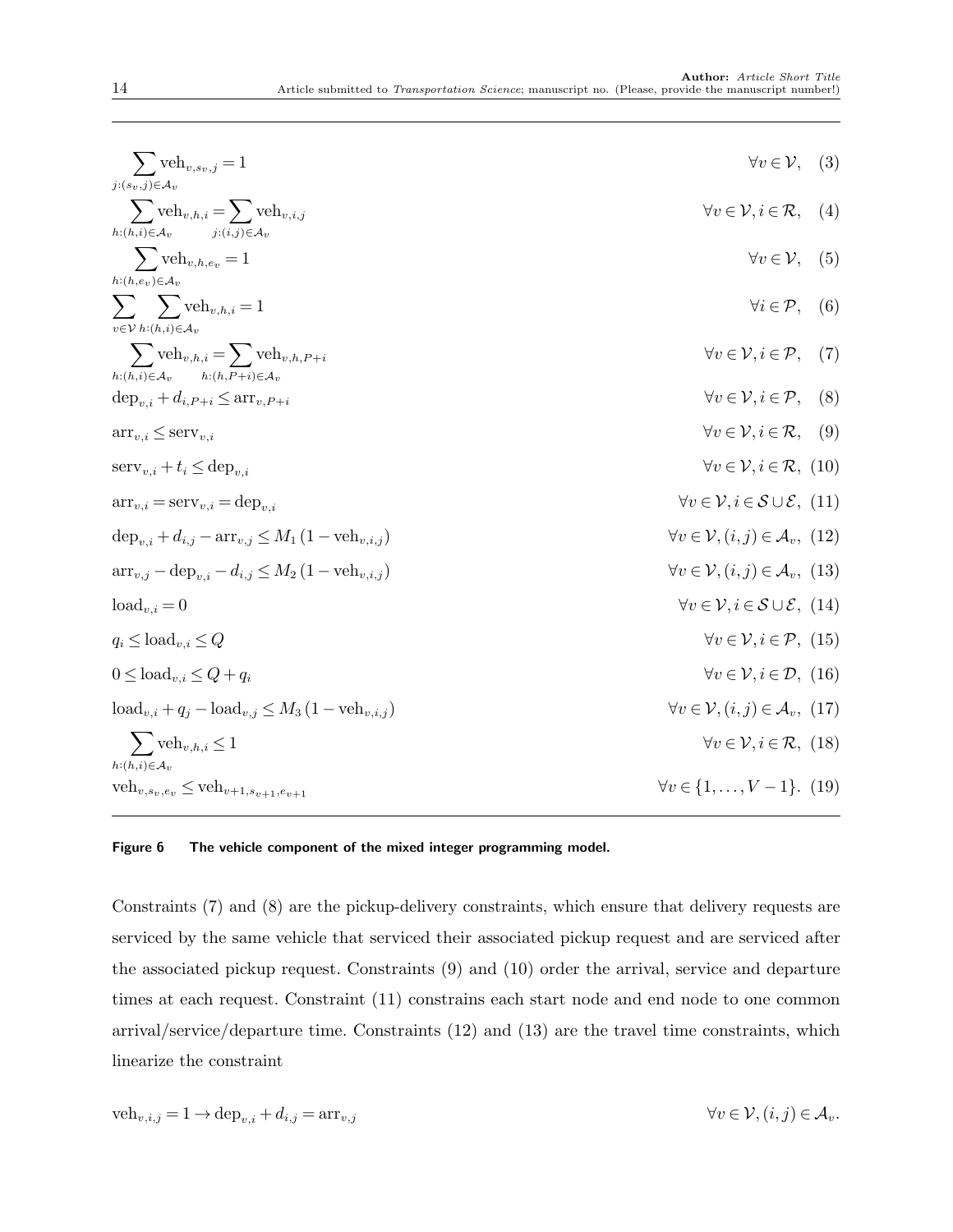<span id="page-14-8"></span><span id="page-14-7"></span><span id="page-14-6"></span><span id="page-14-5"></span><span id="page-14-4"></span><span id="page-14-3"></span><span id="page-14-2"></span><span id="page-14-1"></span><span id="page-14-0"></span>
$$
\sum_{j:(s_{\text{crew}},j)\in A} \text{CFew}_{c,h,i} = \sum_{j:(i,j)\in A} \text{CFew}_{c,h,i} = \sum_{j:(i,j)\in A} \text{CFew}_{c,h,i} = \sum_{j:(i,j)\in A} \text{CFew}_{c,h,i} = \sum_{j:(i,j)\in A} \text{CFew}_{c,h,i,j} = \sum_{k:(h,i)\in A} \text{CFew}_{c,k,i,j} = 1
$$
\n
$$
\forall c \in \mathcal{C}, (20)
$$
\n
$$
\forall c \in \mathcal{C}, (21)
$$
\n
$$
\forall c \in \mathcal{C}, (22)
$$
\n
$$
\forall c \in \mathcal{C}, (23)
$$
\n
$$
\forall c \in \mathcal{C}, (24)
$$
\n
$$
\forall c \in \mathcal{C}, (22)
$$
\n
$$
\forall c \in \mathcal{C}, (23)
$$
\n
$$
\forall c \in \mathcal{C}, (i,j) \in A, l_i \neq l_j, (23)
$$
\n
$$
\forall c \in \mathcal{C}, (i,j) \in A, l_i \neq l_j, (24)
$$
\n
$$
\forall c \in \mathcal{C}, (i,j) \in A, l_i \neq l_j, (25)
$$
\n
$$
\forall c \in \mathcal{C}, (i,j) \in A, l_i \neq l_j, (26)
$$
\n
$$
\text{errorTime}_{c,i} \leq \text{newTime}_{c,i} \leq \text{depth}_{v,i}
$$
\n
$$
\forall c \in \mathcal{C}, (i,j) \in A, l_i \neq l_j, (25)
$$
\n
$$
\forall c \in \mathcal{C}, (i,j) \in A, (26)
$$
\n
$$
\text{errorTime}_{c,i} = \text{driveTime}_{c,i} \leq \text{depth}_{v,i}
$$
\n
$$
\forall c \in \mathcal{C}, i \in \mathcal{R} \cup \mathcal{S}, (28)
$$
\n
$$
\text{errorTime}_{c,i} = \text{driveEnd}_{c} \leq M_{6} \left( 1 - \sum_{j:(i,j)\in A} \text{div}_{c,k,j} \right)
$$
\n
$$
\forall c \in \mathcal{C}, i \in \mathcal{R} \cup \mathcal{S}, (29)
$$
\n
$$
\
$$

#### <span id="page-14-14"></span><span id="page-14-13"></span><span id="page-14-12"></span><span id="page-14-11"></span><span id="page-14-10"></span><span id="page-14-9"></span>Figure 7 The crew component of the mixed integer programming model.

[Constraints \(14\)](#page-13-11) to [\(16\)](#page-13-12) bound the vehicle load after service of a request. Vehicle loads along a route are accumulated by [Constraint \(17\).](#page-13-13) [Constraint \(18\)](#page-13-14) is a redundant constraint that prunes the search space by allowing each vehicle to visit a request at most once. [Constraint \(19\)](#page-13-15) is a redundant constraint that breaks symmetry between vehicles by forcing a vehicle to be unused if a lower-numbered vehicle is unused.  $M_1$  to  $M_3$  are big-M constants.

The crew component, depicted in [Figure 7,](#page-14-0) overlays the vehicle component with crew constraints to obtain the JVCRSP. It contains routing constraints similar to those in the vehicle component but also includes synchronization constraints to couple the vehicles and crews. [Constraints \(20\)](#page-14-1) to [\(22\)](#page-14-2) are the crew flow constraints, which ensure that all crews follow a path beginning at the crew start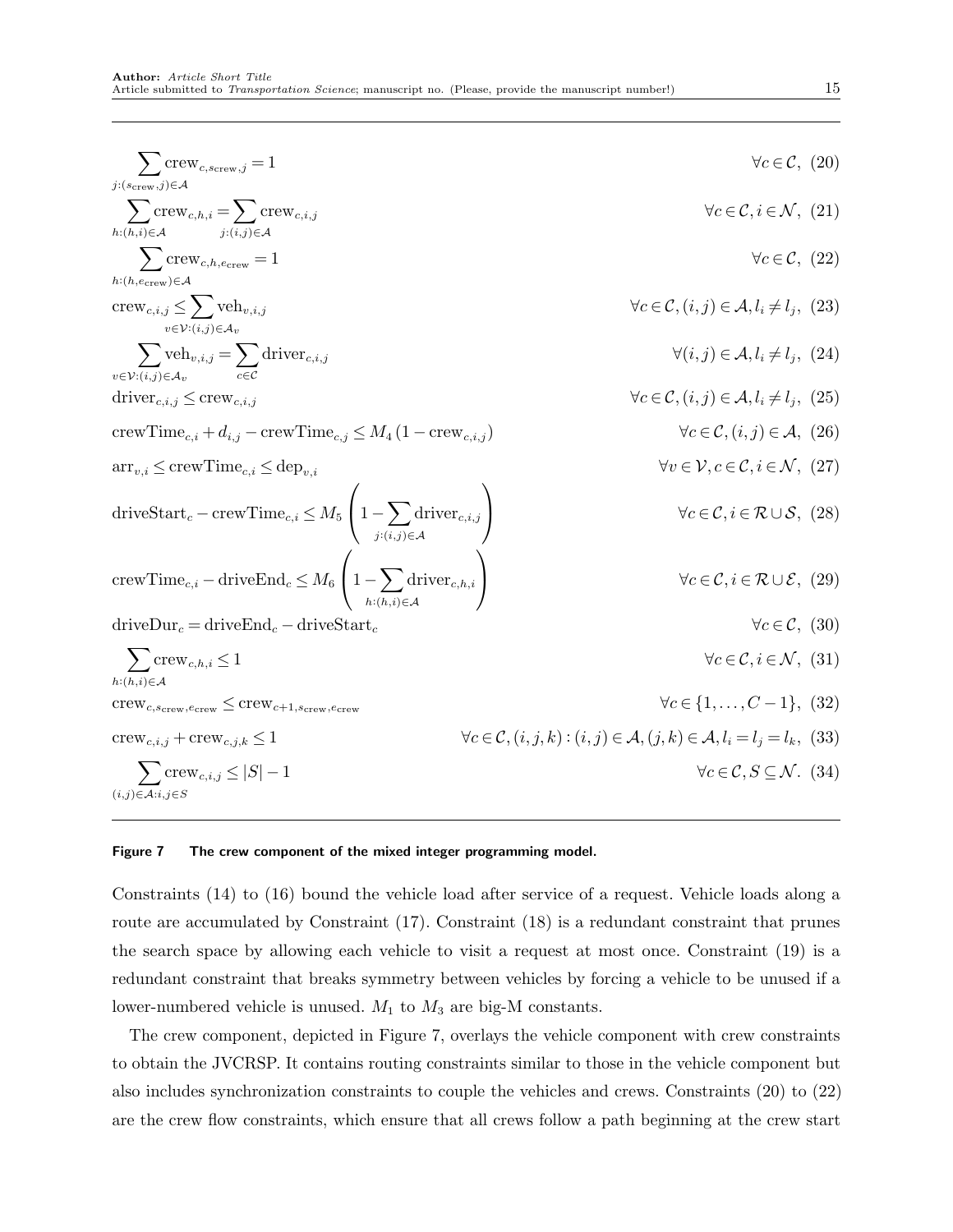node through to the crew end node. [Constraints \(23\)](#page-14-3) and [\(24\)](#page-14-4) are space synchronization constraints that require crews to move with a vehicle and vehicles to move with a driver onboard when moving from one location to another. [Constraint \(25\)](#page-14-5) is another space synchronization constraint that restricts the driver along an arc to be one of the crews that traverses the arc. [Constraint \(26\)](#page-14-6) is the crew travel time constraint. [Constraint \(27\)](#page-14-7) is a time synchronization constraint that allows crews to be at a node only while a vehicle is present. Having bounds on the crew time variables, rather than strict equality, is essential to modeling vehicle interchange because it enables crews to both move off a vehicle when it arrives at a location and move on a vehicle when it departs a location. In an equality constraint, crews must either always move off a vehicle at arrival or at departure, which disallow some interchanges. [Constraints \(28\)](#page-14-8) and [\(29\)](#page-14-9) determine the start and end of driving of each crew. [Constraint \(28\)](#page-14-8) is a linearization of the constraint

$$
\sum_{j:(i,j)\in\mathcal{A}}\text{driver}_{c,i,j}=1\to\text{driveStart}_c\leq\text{crewTime}_{c,i}\qquad\qquad\forall c\in\mathcal{C},i\in\mathcal{R}\cup\mathcal{S},
$$

which imposes that, if a driver departs the node  $i$ , the driver must have already started driving before or at the departure time at i. Similarly, Constraint  $(29)$  states that if a crew drives to node i, the end of driving of the crew must be later than or at the arrival time of i. Constraint  $(30)$ calculates the driving duration of each crew. [Constraints \(31\)](#page-14-11) and [\(32\)](#page-14-12) are redundant constraints and are equivalent to [Constraints \(18\)](#page-13-14) and [\(19\).](#page-13-15) [Constraint \(33\)](#page-14-13) prevents crews from visiting subsequences of three or more requests at the same location, as explained in [Section 4.](#page-6-0)  $M_4$  to  $M_6$ are big-M constants.

When a crew travels between two requests  $i$  and  $j$  within a location, the distance and travel time is zero  $(d_{i,j}=0)$ , and hence, [Constraint \(26\)](#page-14-6) fails to perform subtour elimination. There are two possible remedies. The first option replaces  $d_{i,j}$  in [Constraint \(26\)](#page-14-6) with a new crew travel time cost that has a positive value when traveling between two requests within a location. This value can be interpreted as the time required for a crew to switch vehicles. The alternative option is to use the subtour elimination constraints specified by [Constraint \(34\).](#page-14-14) Our algorithm uses the second approach but adds these constraints lazily in a branch-and-cut scheme.

[Objective Function \(35\)](#page-15-0) minimizes a weighted sum of the number of vehicles and crews used and the total vehicle and crew travel distances.

<span id="page-15-0"></span>
$$
\min w_1 \sum_{v \in \mathcal{V}} \sum_{j \in \mathcal{P}} \text{veh}_{v, s_v, j} + w_2 \sum_{c \in \mathcal{C}} \sum_{j \in \mathcal{S}} \text{crew}_{c, s_{\text{crew}, j}} + w_3 \sum_{v \in \mathcal{V}} \sum_{(i,j) \in \mathcal{A}} d_{i,j} \text{veh}_{v,i,j} + w_4 \sum_{c \in \mathcal{C}} \sum_{(i,j) \in \mathcal{A}} d_{i,j} \text{crew}_{c,i,j}.
$$
\n
$$
(35)
$$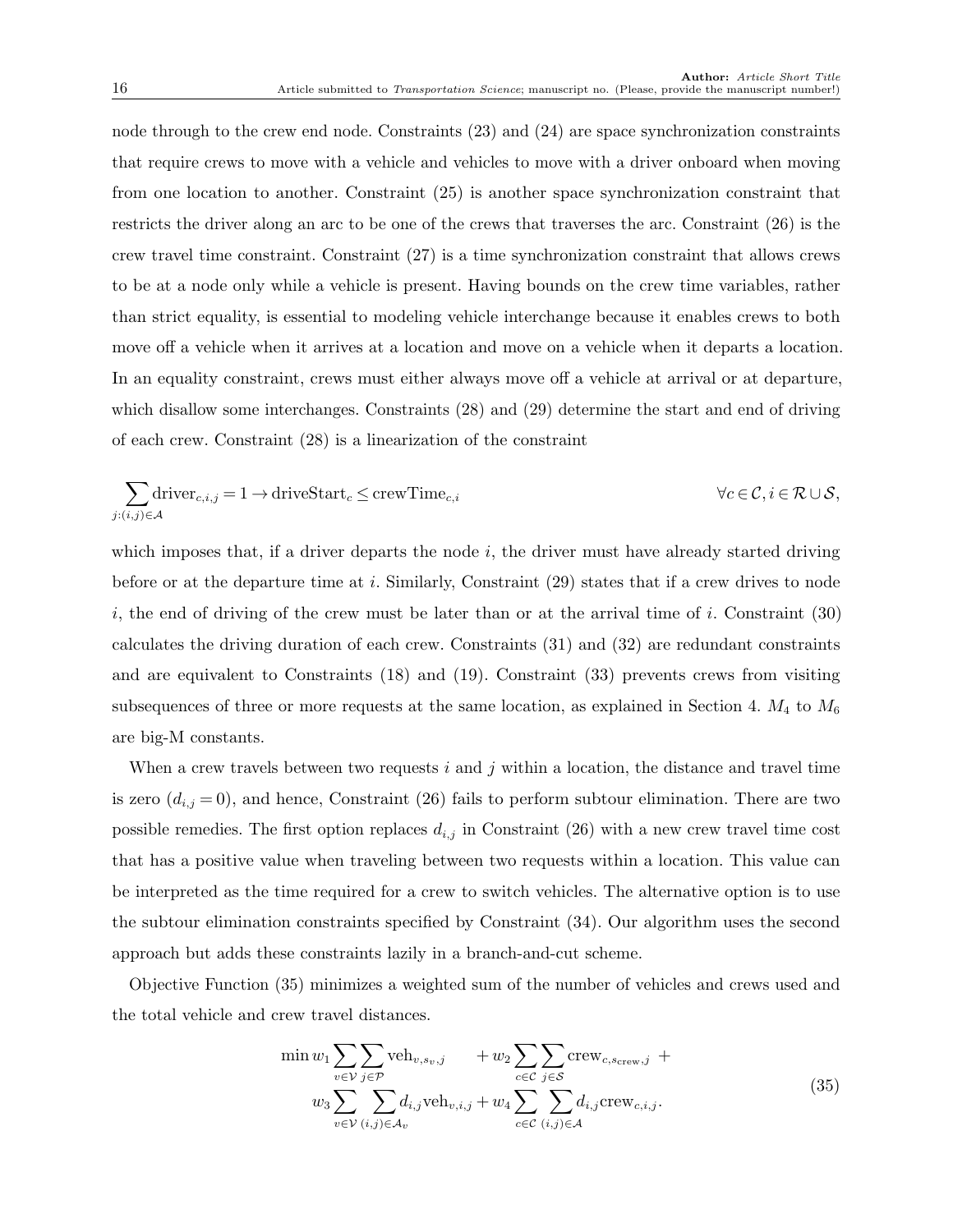# <span id="page-16-0"></span>6. The Constraint Programming Model

This section discusses the constraint programming formulation of the high-level model of the JVCRSP.

The inputs and decision variables of the constraint programming model are listed in [Table 2.](#page-17-0) The definitions of many of the variables are identical to those in the mixed integer programming model but differ in that some sets are discrete instead of continuous. The problem is defined on a discrete time interval  $\mathcal{T} = \{0, \ldots, T\}$ , where  $T \in \{1, \ldots, \infty\}$  is the time horizon. Let  $V \in \{1, \ldots, \infty\}$  be the number of vehicles, and  $Q \in \{0, \ldots, \infty\}$  be the load capacity of each vehicle. Let  $C \in \{V, \ldots, \infty\}$  be the number of crews, and  $\overline{T} \in \mathcal{T}$  be the maximum driving duration. The vehicles and crews are represented by the sets  $V = \{1, ..., V\}$  and  $C = \{1, ..., C\}$  respectively. The set  $C_0 = C \cup \{0\}$  extends the set of crews with a dummy value 0 that indicates no crew.

The problem has  $P \in \{1,\ldots,\infty\}$  pickup-delivery pairs, giving a total of  $R = 2P$  requests. Define  $\mathcal{P} = \{1, ..., P\}$  and  $\mathcal{D} = \{P+1, ..., R\}$  as the set of pickups and deliveries respectively, and group them in the set  $\mathcal{R} = \mathcal{P} \cup \mathcal{D}$ . For every vehicle  $v \in \mathcal{V}$ , define its unique start and end node as  $s(v) = R + v$  and  $e(v) = R + V + v$ . The start and end nodes are grouped in  $S = \{R + 1, \ldots, R + V\}$ and  $\mathcal{E} = \{R+V+1,\ldots,R+2V\}$ . Let  $\mathcal{N} = \mathcal{R} \cup \mathcal{S} \cup \mathcal{E}$  be the set of all nodes, and  $\mathcal{N}_0 = \mathcal{N} \cup \{0\}$  be the set of all nodes plus the combined crew start and end depot node 0.

Define L as the set of locations, including one depot location. For every node  $i \in \mathcal{N}$ , define  $l(i) \in \mathcal{L}$ as its location,  $a(i) \in \mathcal{T}$  and  $b(i) \in \mathcal{T}$  as the opening and closing of its time window,  $t(i) \in \{1, \ldots, \infty\}$ as its service duration, and  $q(i) \in \{-Q, \ldots, Q\}$  as its load demand. Let  $d(i, j) \in \mathcal{T}$  be the distance and travel time from  $i \in \mathcal{N}$  to  $j \in \mathcal{N}$ .

Let  $w_1 \in \{1,\ldots,\infty\}$  and  $w_2 \in \{1,\ldots,\infty\}$  be the cost of using one vehicle and one crew, and let  $w_3 \in \{1,\ldots,\infty\}$  and  $w_4 \in \{1,\ldots,\infty\}$  be the cost of one unit of distance traveled by a vehicle and by a crew.

The primary decision variables are the vehicle successor variables. Successor variables are frequently seen in constraint programming models of vehicle routing problems (e.g., [Kilby, Prosser, and Shaw](#page-38-7) [2000,](#page-38-7) [Rousseau, Gendreau, and Pesant 2002\)](#page-39-7) and serve the same purpose as the flow variables in the mixed integer programming model. For every node  $i \in \mathcal{N}$ , succ $(i) \in \mathcal{N}$  denotes the direct successor of i on its route. For example, if  $succ(i) = j$ , then the arc  $(i, j)$  is used. The successor of a vehicle's end node is the start node of the following vehicle, and the successor of the last vehicle's end node is the start node of the first vehicle. The time and load resources are accumulated along a route and then reset at an end node prior to the start of the next route. Under this modeling, the successor variables describe a Hamiltonian cycle. [Figure 8](#page-18-0) shows an example of the Hamiltonian cycle formed by four vehicle routes. This modeling was developed by [Christofides and Eilon](#page-37-5) [\(1969\)](#page-37-5) and subsequently called the giant tour representation (e.g., [Irnich 2008\)](#page-38-8).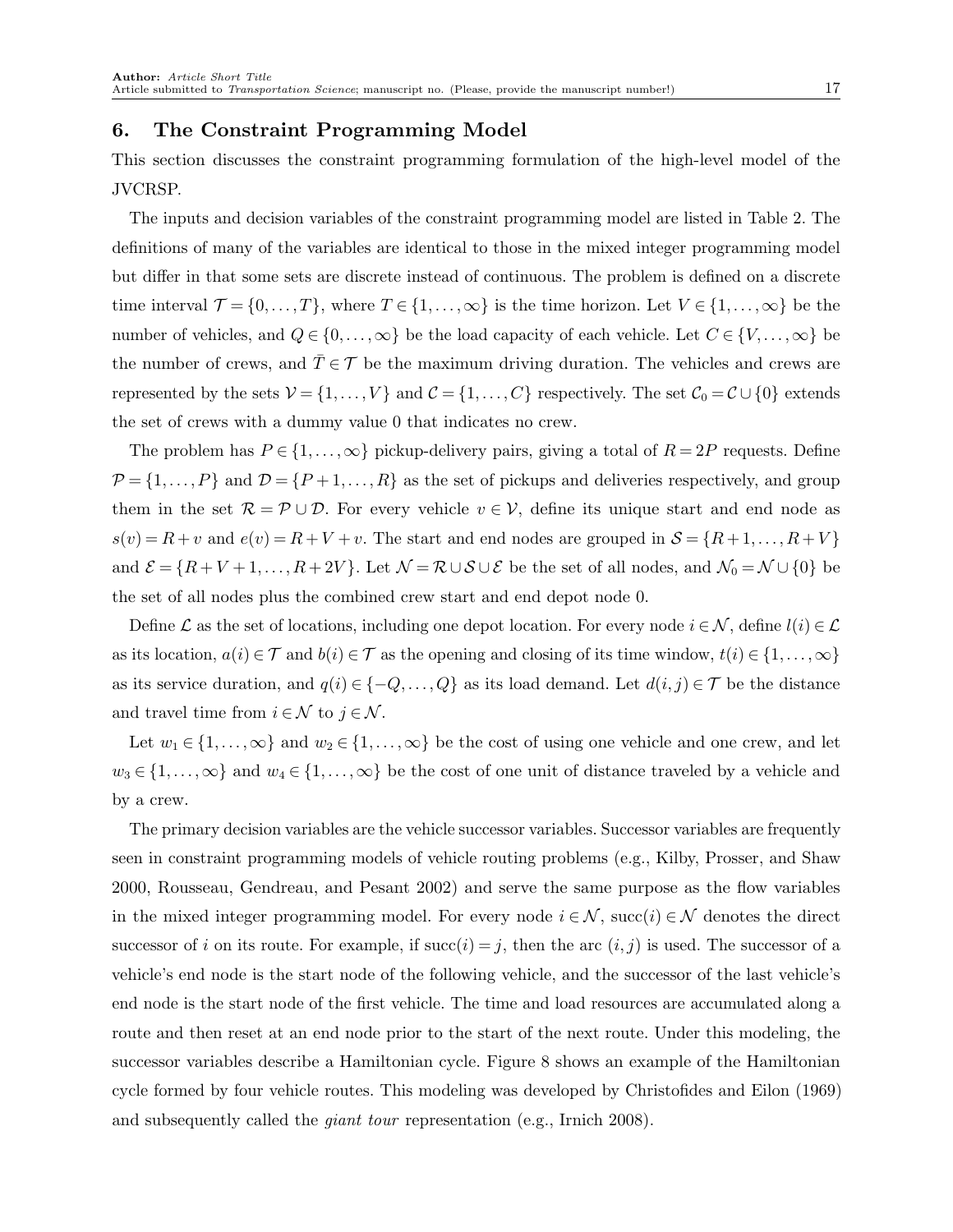<span id="page-17-0"></span>

| Name                                                          | Description                                                                             |
|---------------------------------------------------------------|-----------------------------------------------------------------------------------------|
| $T \in \{1,\ldots,\infty\}$                                   | Time horizon.                                                                           |
| $\mathcal{T} = \{0, \ldots, T\}$                              | Time interval.                                                                          |
| $V \in \{1,\ldots,\infty\}$                                   | Number of vehicles.                                                                     |
| $\mathcal{V} = \{1,\ldots,V\}$                                | Set of vehicles.                                                                        |
| $Q \in \{0, \ldots, \infty\}$                                 | Vehicle capacity.                                                                       |
| $C \in \{V, \ldots, \infty\}$                                 | Number of crews.                                                                        |
| $\mathcal{C} = \{1,\ldots,C\}$                                | Set of crews.                                                                           |
| $\mathcal{C}_0 = \mathcal{C} \cup \{0\}$                      | Set of crews, including a 0 value indicating no crew.                                   |
| $T \in \mathcal{T}$                                           | Maximum driving duration of a crew.                                                     |
| $P \in \{1,\ldots,\infty\}$                                   | Number of pickup-delivery pairs.                                                        |
| $R = 2P$                                                      | Number of requests.                                                                     |
| $\mathcal{P} = \{1, \ldots, P\}$                              | Set of pickup nodes.                                                                    |
| $\mathcal{D} = \{P+1,\ldots,R\}$                              | Set of delivery nodes.                                                                  |
| $R = P \cup D$                                                | Set of all requests.                                                                    |
| $s(v) = R + v$                                                | Start node of vehicle $v \in V$ .                                                       |
| $e(v) = R + V + v$                                            | End node of vehicle $v \in \mathcal{V}$ .                                               |
| $S = \{R+1, , R+V\}$                                          | Set of vehicle start nodes.                                                             |
| $\mathcal{E} = \{R + V + 1, \ldots, R + 2V\}$                 | Set of vehicle end nodes.                                                               |
| $\mathcal{N} = \mathcal{R} \cup \mathcal{S} \cup \mathcal{E}$ | Set of all requests and vehicle start and end nodes.                                    |
| $\mathcal{N}_0 = \mathcal{N} \cup \{0\}$                      | Set of all nodes, including the crew depot node 0.                                      |
| $\mathcal{L}$<br>$l(i) \in \mathcal{L}$                       | Set of locations, including one depot location.<br>Location of $i \in \mathcal{N}$ .    |
|                                                               | Earliest start of service at $i \in \mathcal{N}$ .                                      |
| $a(i) \in \mathcal{T}$<br>$b(i) \in \mathcal{T}$              | Latest start of service at $i \in \mathcal{N}$ .                                        |
| $t(i) \in \{1,\ldots,\infty\}$                                | Service duration of $i \in \mathcal{N}$ .                                               |
| $q(i) \in \{-Q, \ldots, Q\}$                                  | Load demand at $i \in \mathcal{N}$ .                                                    |
| $d(i, j) \in \mathcal{T}$                                     | Distance and travel time from $i \in \mathcal{N}$ to $j \in \mathcal{N}$ .              |
| $w_1 \in \{1,\ldots,\infty\}$                                 | Cost of using one vehicle.                                                              |
| $w_2 \in \{1, \ldots, \infty\}$                               | Cost of using one crew.                                                                 |
| $w_3 \in \{1,\ldots,\infty\}$                                 | Cost of one unit of vehicle distance.                                                   |
| $w_4 \in \{1,\ldots,\infty\}$                                 | Cost of one unit of crew distance.                                                      |
| $succ(i) \in \mathcal{N}$                                     | Successor of $i \in \mathcal{N}$ .                                                      |
| veh $(i) \in \mathcal{V}$                                     | Vehicle that visits $i \in \mathcal{N}$ .                                               |
| $\arctan(i) \in \mathcal{T}$                                  | Arrival time at $i \in \mathcal{N}$ .                                                   |
| $\text{serv}(i) \in \{a(i), \ldots, b(i)\}\$                  | Start of service at $i \in \mathcal{N}$ .                                               |
| $dep(i) \in \mathcal{T}$                                      | Departure time at $i \in \mathcal{N}$ .                                                 |
| $\text{load}(i) \in \{0, \ldots, Q\}$                         | Load of vehicle veh $(i)$ after servicing $i \in \mathcal{N}$ .                         |
| vehUsed $(v) \in \{0,1\}$                                     | Indicates if vehicle $v \in V$ is used.                                                 |
| crewSucc $(c, i) \in \mathcal{N}_0$                           | Successor of $i \in \mathcal{N}_0$ for crew $c \in \mathcal{C}_0$ .                     |
| crewTime(i) $\in \mathcal{T}$                                 | Time when all crews that visit $i \in \mathcal{N}$ is present at i.                     |
| crewUsed $(c) \in \{0,1\}$                                    | Indicates if crew $c \in \mathcal{C}$ is used.                                          |
| crewDist $(c) \in \{0, \ldots, \infty\}$                      | Distance traveled by crew $c \in \mathcal{C}$ .                                         |
| $\text{driver}(i) \in \mathcal{C}_0$                          | Driver of vehicle veh(i) from $i \in \mathcal{R} \cup \mathcal{S}$ to succ(i), with the |
|                                                               | value 0 indicating no driver.                                                           |
| driveStart $(c) \in \mathcal{T}$                              | Start time of driving for crew $c \in \mathcal{C}_0$ .                                  |
| drive $\text{End}(c) \in \mathcal{T}$                         | End time of driving for crew $c \in C_0$ .                                              |
| driveDur(c) $\in \{0, \ldots, \bar{T}\}\$                     | Driving duration of crew $c \in \mathcal{C}$ .                                          |

Table 2 The data and decision variables of the constraint programming model.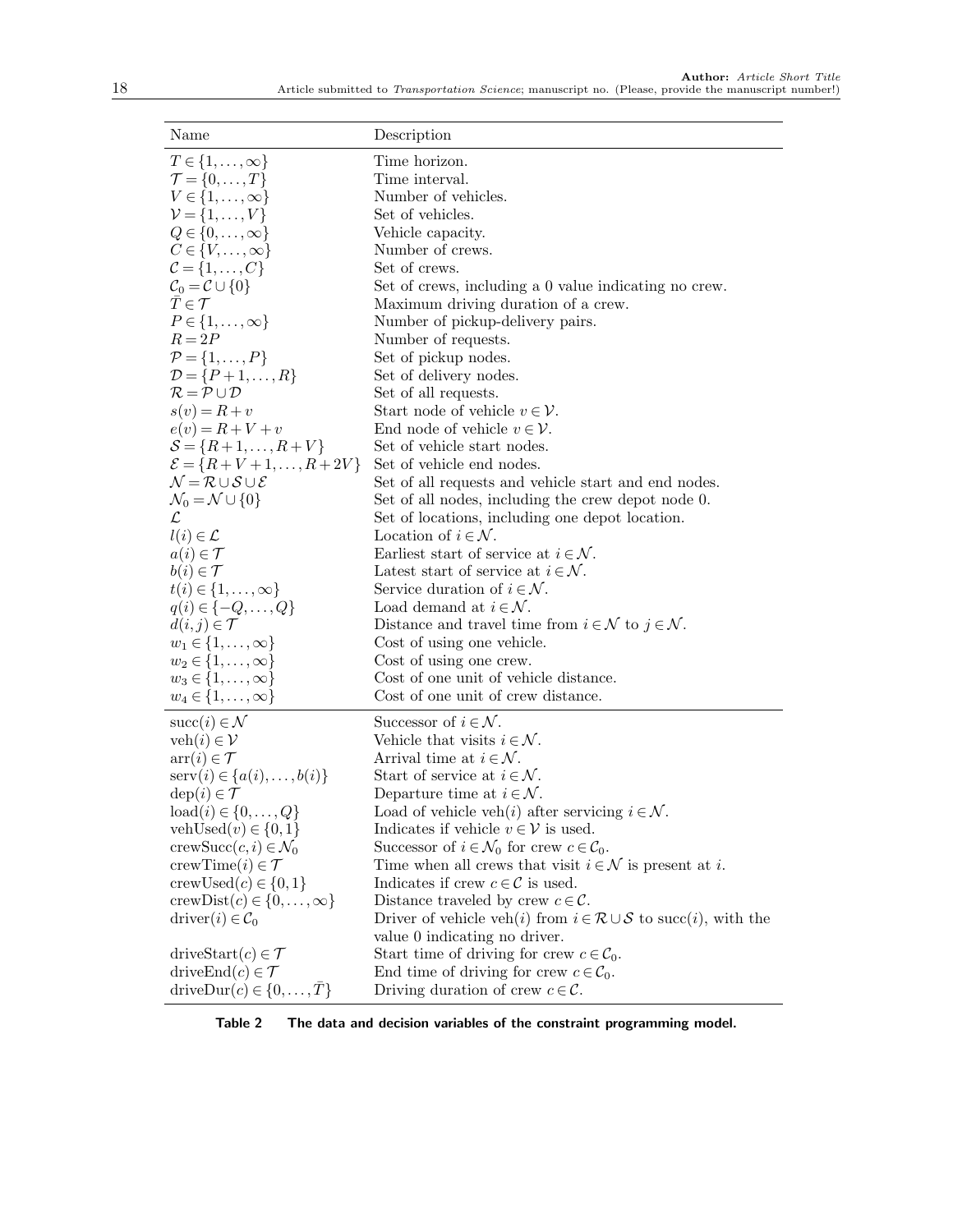<span id="page-18-0"></span>

Figure 8 Example of four vehicle routes as modeled by successor variables. The S nodes and E nodes respectively are the start nodes and end nodes of the four vehicles.

Since the successor variables are not indexed by vehicle, the model uses the veh $(i) \in V$  variable to store the vehicle that visits node  $i \in \mathcal{N}$ . This modeling, which uses only two vectors, is more succinct than the three-dimensional flow variables found in the mixed integer programming model.

Variables  $\text{arr}(i) \in \mathcal{T}$ ,  $\text{serv}(i) \in \{a(i),...,b(i)\}\$ and  $\text{dep}(i) \in \mathcal{T}$  represent the arrival time, service start time and departure time at node  $i \in \mathcal{N}$ . The load after servicing node  $i \in \mathcal{N}$  is stored in load(i) ∈ {0,..., Q}. Variable vehUsed(v) ∈ {0, 1} indicates whether vehicle  $v \in V$  is used.

There is a significant difference between vehicles and crews in terms of routing. For vehicles, every request is visited exactly once, which allows the use of a single set of successor variables. In contrast, multiple crews can be on a vehicle when it visits a node, and hence, it is not possible to associate a single crew successor variable with every node. Instead, the model needs a crew successor variable for every crew and every node. However, for any given crew, its successor variables do not need to cover all requests. The crew successor variables are a matrix crewSucc $(c, i) \in \mathcal{N}_0$  that stores the immediate successor of node  $i \in \mathcal{N}_0$  for crew  $c \in \mathcal{C}_0$ . If crew c does not visit a node i, then crewSucc $(c, i) = i$ . The crewTime $(i) \in \mathcal{T}$  variable stores a moment when every crew that visits  $i \in \mathcal{N}$  is present at i. For every crew  $c \in \mathcal{C}$ , variable crewUsed $(c) \in \{0,1\}$  indicates whether the crew is used, and crewDist $(c) \in \{0, \ldots, \infty\}$  stores the distance traveled by the crew.

Every node  $i \in \mathcal{R} \cup \mathcal{S}$  has an associated driver(i)  $\in \mathcal{C}_0$  variable that either denotes the driver of vehicle veh(i) if the vehicle travels from i to its successor succ(i) at a different location, or takes the value 0, indicating that no driver is necessary, if the successor is at the same location. The variables driveStart $(c) \in \mathcal{T}$  and driveEnd $(c) \in \mathcal{T}$  store the start and end time of driving of crew  $c \in \mathcal{C}_0$ , and driveDur(c)  $\in \{0, ..., T\}$  stores the total driving duration of crew  $c \in \mathcal{C}$ .

Like the mixed integer programming model, the constraints of the constraint programming model are also divided into a vehicle component and a crew component. The vehicle component, depicted in [Figure 9,](#page-20-0) models a PDPTW. [Constraints \(36\)](#page-20-1) to [\(38\)](#page-20-2) restrict the possible values of the successor variables. [Constraint \(36\)](#page-20-1) states that a vehicle can only move from its start node to any pickup node or its end node. [Constraint \(37\)](#page-20-3) states that a vehicle can move from a pickup node to any pickup or delivery node, and [Constraint \(38\)](#page-20-2) states that a vehicle can move from a delivery node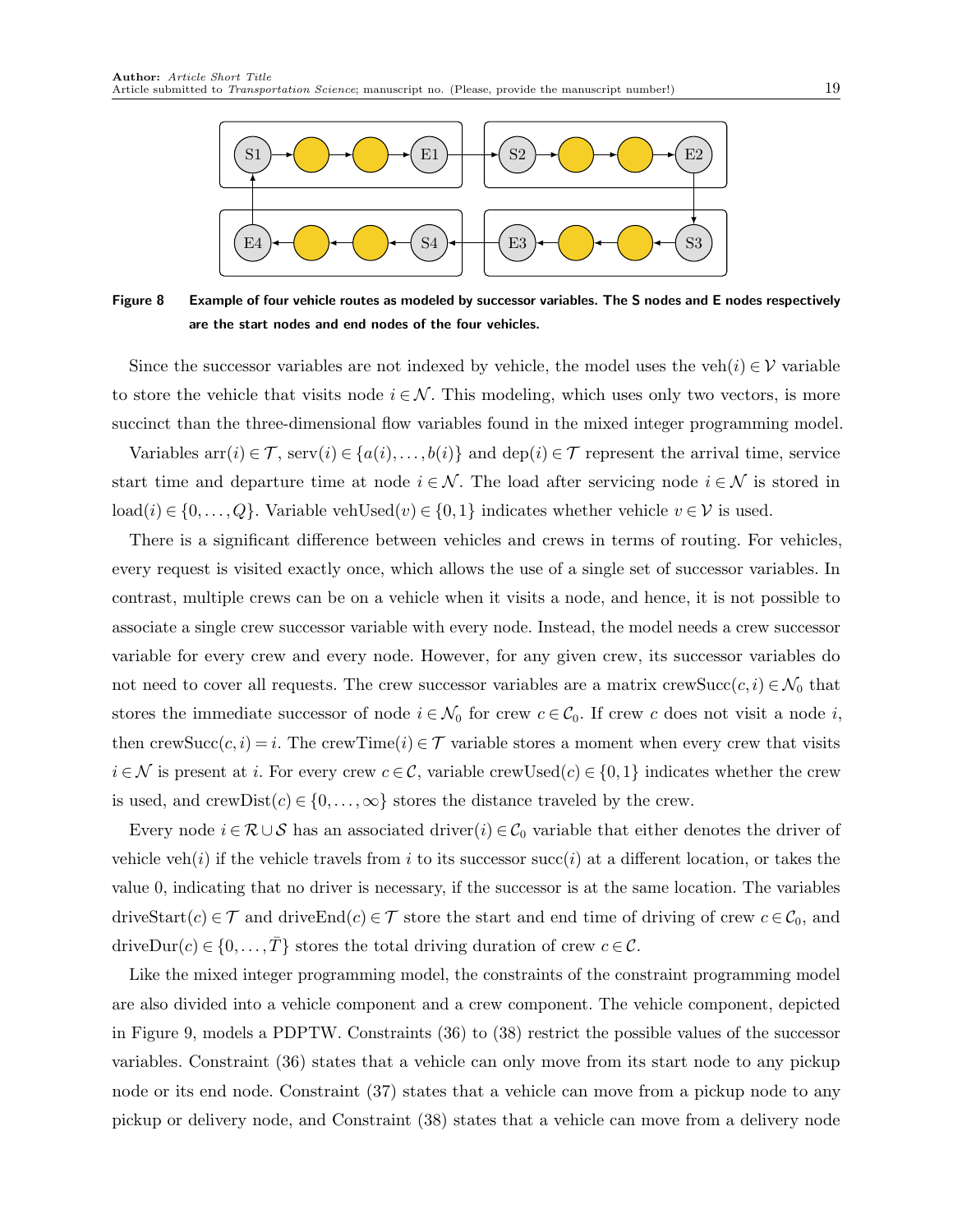to any pickup, delivery or end node. [Constraints \(39\)](#page-20-4) and [\(40\)](#page-20-5) join the end nodes to the start nodes. Using the giant tour modeling, the CIRCUIT global constraint from [Constraint \(41\)](#page-20-6) performs subtour elimination by imposing a Hamiltonian cycle through the succ( $\cdot$ ) variables. [Constraints \(42\)](#page-20-7) and [\(43\)](#page-20-8) allow only the associated vehicle to visit the start nodes and end nodes. [Constraint \(43\)](#page-20-8) is needed to prevent vehicles from visiting the end node of other vehicles, which is permitted by [Constraint \(38\).](#page-20-2) [Constraint \(44\)](#page-20-9) tracks vehicles along their routes. [Constraints \(45\)](#page-20-10) and [\(46\)](#page-20-11) are the pickup and delivery constraints. [Constraints \(47\)](#page-20-12) and [\(48\)](#page-20-13) order the arrival, service and departure times at each request. [Constraint \(49\)](#page-20-14) restricts each start and end node to one common arrival/service/departure time. [Constraint \(50\)](#page-20-15) enforces travel times. [Constraints \(51\)](#page-20-16) to [\(53\)](#page-20-17) bound the vehicle loads. [Constraint \(54\)](#page-20-18) is the load constraint. [Constraints \(55\)](#page-20-19) and [\(56\)](#page-20-20) state that a vehicle is used if and only if it does not travel from its start node to its end node or if it visits any request. Since they are equivalences, only one of these constraints is necessary but, in practice, stating the two constraints achieves stronger propagation. [Constraint \(57\)](#page-20-21) breaks vehicle symmetry in a manner similar to [Constraint \(19\).](#page-13-15)

The crew component, depicted in [Figure 10,](#page-21-0) overlays the vehicle component with crew decisions. [Constraints \(58\)](#page-21-1) to [\(62\)](#page-21-2) are the domain restrictions. [Constraint \(58\)](#page-21-1) requires crews to either leave the crew depot node for a vehicle start node or remain at the crew depot node. [Constraints \(59\)](#page-21-3) to [\(61\)](#page-21-4) are similar to [Constraints \(36\)](#page-20-1) to [\(38\)](#page-20-2) with the exception that the successor of a node is itself if it is not visited. [Constraint \(62\)](#page-21-2) states that a crew either moves from a vehicle end node to the crew depot node or the crew does not visit the end node. The SUBCIRCUIT global constraint of [Constraint \(63\)](#page-21-5) enforces connectivity and eliminates subtours [\(Francis and Stuckey 2014\)](#page-38-9). It differs from the CIRCUIT constraint seen in the vehicle component by allowing some nodes to be excluded from the Hamiltonian cycle.

[Constraint \(64\)](#page-21-6) states that vehicles have no driver when moving within a location. [Constraint \(65\)](#page-21-7) requires drivers to move with their vehicles. [Constraint \(66\)](#page-21-8) requires crews to either move to another node at their current location or move with a vehicle (to a different location). The CREWSHORTCUT global constraint in [Constraint \(67\)](#page-21-9) removes crew subsequence symmetries within locations, and is detailed in [Section 6.1.](#page-21-10) [Constraint \(68\)](#page-21-11) allows crews to be at a node only while a vehicle is present. [Constraint \(69\)](#page-21-12) forces crews to move forward in time only. [Constraint \(70\)](#page-21-13) states that the driver on the arc  $(i,succ(i))$  starts driving at or before departing i. Similarly, [Constraint \(71\)](#page-21-14) states that the driver on the arc  $(i, succ(i))$  ends driving at or after arriving at succ(i). [Constraint \(72\)](#page-21-15) calculates the total driving duration of each crew. [Constraints \(73\)](#page-21-16) and [\(74\)](#page-21-17) state that a crew is used if and only if it visits at least one node or if it drives along any arc. [Constraint \(75\)](#page-21-18) is a symmetry-breaking constraint. [Constraint \(76\)](#page-21-19) is a global optimization constraint, described in [Section 6.2,](#page-22-0) that bounds crew distances and checks whether crews can return to the depot.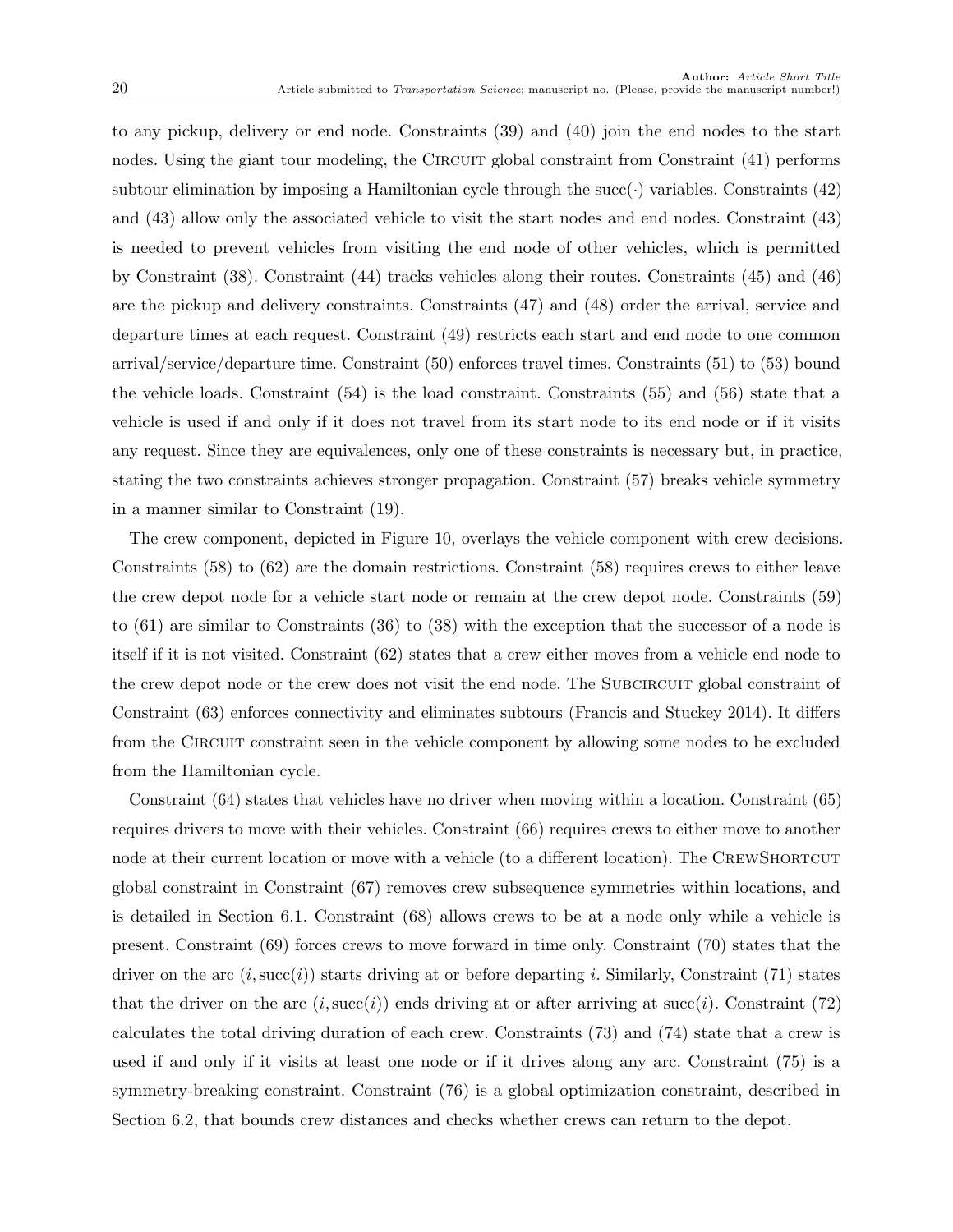<span id="page-20-12"></span><span id="page-20-11"></span><span id="page-20-10"></span><span id="page-20-9"></span><span id="page-20-8"></span><span id="page-20-7"></span><span id="page-20-6"></span><span id="page-20-5"></span><span id="page-20-4"></span><span id="page-20-3"></span><span id="page-20-2"></span><span id="page-20-1"></span><span id="page-20-0"></span>

| $succ(s(v)) \in \mathcal{P} \cup \{e(v)\}\$                        | $\forall v \in \mathcal{V}, (36)$                  |
|--------------------------------------------------------------------|----------------------------------------------------|
| $succ(i) \in \mathcal{P} \cup \mathcal{D}$                         | $\forall i \in \mathcal{P}, (37)$                  |
| $succ(i) \in \mathcal{P} \cup \mathcal{D} \cup \mathcal{E}$        | $\forall i \in \mathcal{D}, (38)$                  |
| $succ(e(v)) = s(v+1)$                                              | $\forall v \in \{1, \ldots, V-1\},\ (39)$          |
| $succ(e(V)) = s(1),$                                               | (40)                                               |
| $CIRCUIT(succ(\cdot)),$                                            | (41)                                               |
| $\text{veh}(s(v)) = v$                                             | $\forall v \in \mathcal{V}, (42)$                  |
| $veh(e(v)) = v$                                                    | $\forall v \in \mathcal{V}, (43)$                  |
| $veh(succ(i)) = veh(i)$                                            | $\forall i \in \mathcal{R} \cup \mathcal{S}, (44)$ |
| $veh(i) = veh(P + i)$                                              | $\forall i \in \mathcal{P}, (45)$                  |
| $\text{dep}(i) + d(i, P + i) \leq \text{arr}(P + i)$               | $\forall i \in \mathcal{P}, (46)$                  |
| $\arctan(i) \leq \text{serv}(i)$                                   | $\forall i \in \mathcal{R}, (47)$                  |
| $\text{serv}(i) + t(i) \leq \text{dep}(i)$                         | $\forall i \in \mathcal{R}, (48)$                  |
| $\arctan(i) = \text{serv}(i) = \text{dep}(i)$                      | $\forall i \in \mathcal{S} \cup \mathcal{E}, (49)$ |
| $dep(i) + d(i, succ(i)) = arr(succ(i))$                            | $\forall i \in \mathcal{R} \cup \mathcal{S}, (50)$ |
| $\text{load}(i) = 0$                                               | $\forall i \in \mathcal{S} \cup \mathcal{E}, (51)$ |
| $q(i) \leq \text{load}(i) \leq Q$                                  | $\forall i \in \mathcal{P}, (52)$                  |
| $0 \leq \text{load}(i) \leq Q + q(i)$                              | $\forall i \in \mathcal{D}, (53)$                  |
| $\text{load}(i) + q(\text{succ}(i)) = \text{load}(\text{succ}(i))$ | $\forall i \in \mathcal{R} \cup \mathcal{S}, (54)$ |
| vehUsed $(v) \leftrightarrow \text{succ}(s(v)) \neq e(v)$          | $\forall v \in \mathcal{V}, (55)$                  |
| vehUsed $(v) \leftrightarrow \bigvee$ veh $(i) = v$                | $\forall v \in \mathcal{V}, (56)$                  |
| vehUsed $(v) \ge$ vehUsed $(v+1)$                                  | $\forall v \in \{1, \ldots, V-1\}.$ (57)           |
|                                                                    |                                                    |

### <span id="page-20-20"></span><span id="page-20-19"></span><span id="page-20-18"></span><span id="page-20-17"></span><span id="page-20-16"></span><span id="page-20-15"></span><span id="page-20-14"></span><span id="page-20-13"></span>Figure 9 The vehicle component of the constraint programming model.

[Objective Function \(77\)](#page-20-22) minimizes a weighted sum of the vehicle and crew counts and the total vehicle and crew travel distances.

<span id="page-20-22"></span><span id="page-20-21"></span>
$$
\min w_1 \sum_{v \in \mathcal{V}} \text{vehUsed}(v) + w_2 \sum_{c \in \mathcal{C}} \text{crewUsed}(c) + w_3 \sum_{i \in \mathcal{R} \cup \mathcal{S}} d(i, \text{succ}(i)) + w_4 \sum_{c \in \mathcal{C}} \text{crewDist}(c). \tag{77}
$$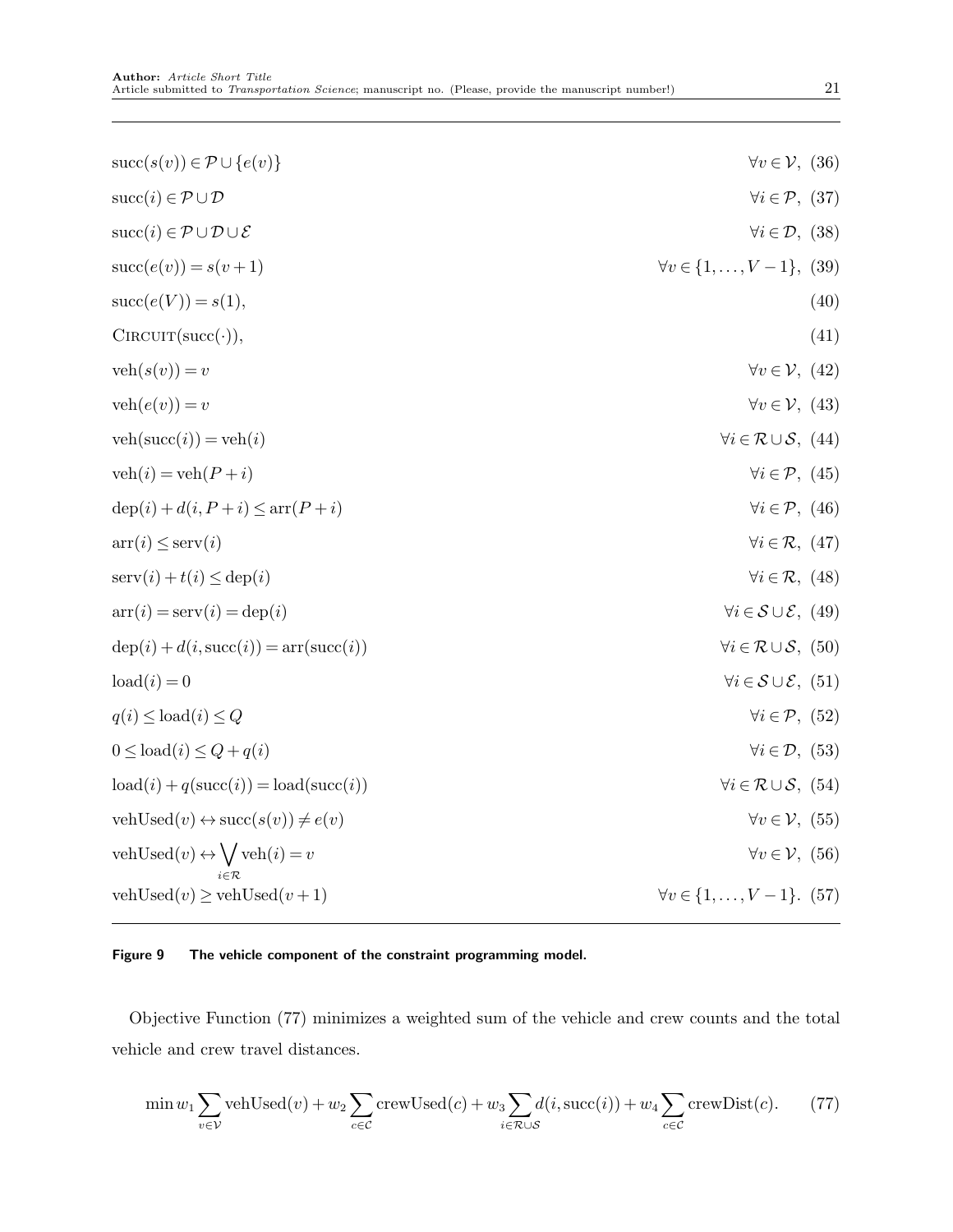<span id="page-21-11"></span><span id="page-21-9"></span><span id="page-21-8"></span><span id="page-21-7"></span><span id="page-21-6"></span><span id="page-21-5"></span><span id="page-21-4"></span><span id="page-21-3"></span><span id="page-21-2"></span><span id="page-21-1"></span><span id="page-21-0"></span>

| crewSucc $(c, 0) \in \mathcal{S} \cup \{0\}$                                                                      | $\forall c \in \mathcal{C}, (58)$                                     |
|-------------------------------------------------------------------------------------------------------------------|-----------------------------------------------------------------------|
| crewSucc $(c, i) \in \mathcal{P} \cup \{i\}$                                                                      | $\forall c \in \mathcal{C}, i \in \mathcal{S}, (59)$                  |
| crewSucc $(c, i) \in \mathcal{P} \cup \mathcal{D}$                                                                | $\forall c \in \mathcal{C}, i \in \mathcal{P}, (60)$                  |
| crewSucc $(c, i) \in \mathcal{P} \cup \mathcal{D} \cup \mathcal{E}$                                               | $\forall c \in \mathcal{C}, i \in \mathcal{D}, (61)$                  |
| crewSucc $(c, i) \in \{0, i\}$                                                                                    | $\forall c \in \mathcal{C}, i \in \mathcal{E}, (62)$                  |
| $SUBCIRCUIT(crewSucc(c, \cdot))$                                                                                  | $\forall c \in \mathcal{C}, (63)$                                     |
| $l(\text{succ}(i)) = l(i) \leftrightarrow \text{driver}(i) = 0$                                                   | $\forall i \in \mathcal{R} \cup \mathcal{S}, (64)$                    |
| $crewSucc(driver(i), i) = succ(i)$                                                                                | $\forall i \in \mathcal{R} \cup \mathcal{S}, (65)$                    |
| $l(\text{crewSucc}(c, i)) = l(i) \vee \text{crewSucc}(c, i) = \text{succ}(i)$                                     | $\forall c \in \mathcal{C}, i \in \mathcal{R} \cup \mathcal{S}, (66)$ |
| CREWSHORTCUT(succ(.), crewSucc(.,.), arr(.), dep(.), $\mathcal{C}, \mathcal{R}, \mathcal{S}, \mathcal{E}, l(.)$ , | (67)                                                                  |
| $\text{arr}(i) \leq \text{crewTime}(i) \leq \text{dep}(i)$                                                        | $\forall i \in \mathcal{N}, (68)$                                     |
| $\text{crewTime}(i) \leq \text{crewTime}(\text{crewSucc}(c, i))$                                                  | $\forall c \in \mathcal{C}, i \in \mathcal{R} \cup \mathcal{S}, (69)$ |
| $\text{driveStart}(\text{driver}(i)) \leq \text{dep}(i)$                                                          | $\forall i \in \mathcal{R} \cup \mathcal{S}, (70)$                    |
| $\text{driveEnd}(\text{driver}(i)) \geq \text{arr}(\text{succ}(i))$                                               | $\forall i \in \mathcal{R} \cup \mathcal{S}, (71)$                    |
| $\text{driveDur}(c) = \text{driveEnd}(c) - \text{driveStart}(c)$                                                  | $\forall c \in \mathcal{C}, (72)$                                     |
| $\text{crewUsed}(c) \leftrightarrow \bigvee \text{crewSucc}(c, i) \neq i$                                         | $\forall c \in \mathcal{C}, (73)$                                     |
| crewUsed $(c) \leftrightarrow \bigvee$ driver $(i) = c$                                                           | $\forall c \in \mathcal{C}, (74)$                                     |
| $\text{crewUsed}(c) \ge \text{crewUsed}(c+1)$                                                                     | $\forall c \in \{1, , C-1\}, (75)$                                    |
| CREWBOUND(crewDist(c), crewSucc(c, ·), crewTime(·), $\mathcal{R}, \mathcal{S}, \mathcal{E}, d(\cdot, \cdot)$      | $\forall c \in \mathcal{C}.$ (76)                                     |

<span id="page-21-19"></span><span id="page-21-18"></span><span id="page-21-17"></span><span id="page-21-16"></span><span id="page-21-15"></span><span id="page-21-14"></span><span id="page-21-13"></span><span id="page-21-12"></span>Figure 10 The crew component of the constraint programming model.

### <span id="page-21-10"></span>6.1. Breaking Crew Subpath Symmetries within Locations

The CREWSHORTCUT global constraint of [Constraint \(67\)](#page-21-9) removes symmetric subsequences of requests within locations, which are previously explained in [Section 4.](#page-6-0) Define  $\text{pred}(i) \in \mathcal{N}$  as the vehicle predecessor of the node  $i \in \mathcal{N}$ , and crewPred $(c, i) \in \mathcal{N}_0$  as the predecessor of  $i \in \mathcal{N}_0$  for crew  $c \in \mathcal{C}_0$ . CREWSHORTCUT implements the following two propagation rules:

<span id="page-21-20"></span>
$$
l(\text{pred}(i)) = l(i) = l(\text{succ}(i)) \leftrightarrow \bigwedge_{c \in \mathcal{C}} \text{crewSucc}(c, i) = i \qquad \forall i \in \mathcal{R}, (78)
$$
  

$$
l(i) = l(\text{crewSucc}(c, i)) \land \text{crewSucc}(c, i) \neq i \rightarrow
$$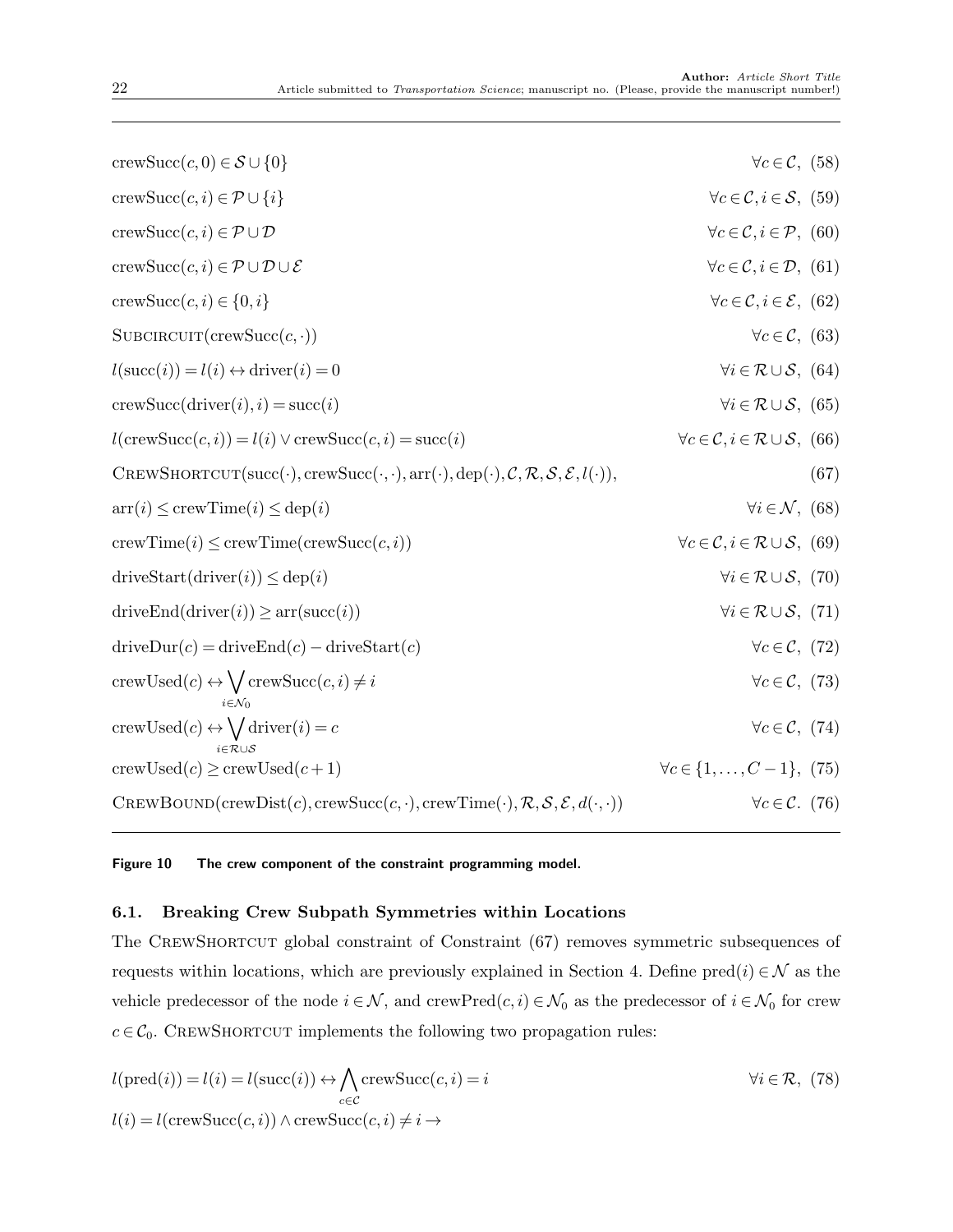<span id="page-22-2"></span><span id="page-22-1"></span>

Figure 11 Example of a partial crew route obtained at an early stage of the search. The S and E nodes are the start node and end node respectively. Solid arrows represent crew assignments and dotted arrows represent possible crew assignments.

$$
l(i) \neq l(\text{crewSucc}(c, \text{crewSucc}(c, i))) \land l(i) \neq l(\text{crewPred}(c, i)) \qquad \forall c \in \mathcal{C}, i \in \mathcal{R}. \tag{79}
$$

[Rule \(78\)](#page-21-20) states that if a vehicle visits a sequence of three requests at the same location, then crews cannot visit the second request of the sequence. Rule  $(79)$  states that if a crew visits a node i and then another node at the same location, then the crew cannot visit a third node at the same location and the crew must reach i from a different location.

#### <span id="page-22-0"></span>6.2. Feasibility and Bounding of Crew Routes

The constraint programming model presented so far has fewer variables than the mixed integer programming model and prunes infeasible solutions effectively. However, removing infeasible arcs by pruning values from the domains of successor variables may have little or no impact on the lower bound of the objective value. This limitation of constraint programming can be addressed using global optimization constraints [\(Focacci, Lodi, and Milano 1999,](#page-38-10) [2000,](#page-38-11) [2002,](#page-38-12) [2004\)](#page-38-13). A global optimization constraint wraps a relaxation within a global constraint, giving a constraint programming model tighter lower bounds. This section presents a global optimization constraint that checks the feasibility of the crew partial routes and computes lower bounds to the crew objectives.

The search procedure of the constraint programming model branches on the vehicle successor variables before the crew successor variables. This means that, while searching for vehicle routes, the domains of the crew successor variables are large, leading to weak lower bounds to the crew distance terms in the objective function. For example, [Figure 11](#page-22-2) shows a partial crew route found in an early stage of the search when the focus is on vehicle routes. The crew is allocated to traverse the arcs  $(1, 2)$  and  $(3, 4)$ , but it is not yet known if a path from the start node S to the end node E via these two arcs exists, and how long this path is if it exists.

A global optimization constraint is used to determine whether each crew has a feasible route and to compute lower bounds to the crew distance. Such a constraint needs to find, for every crew, a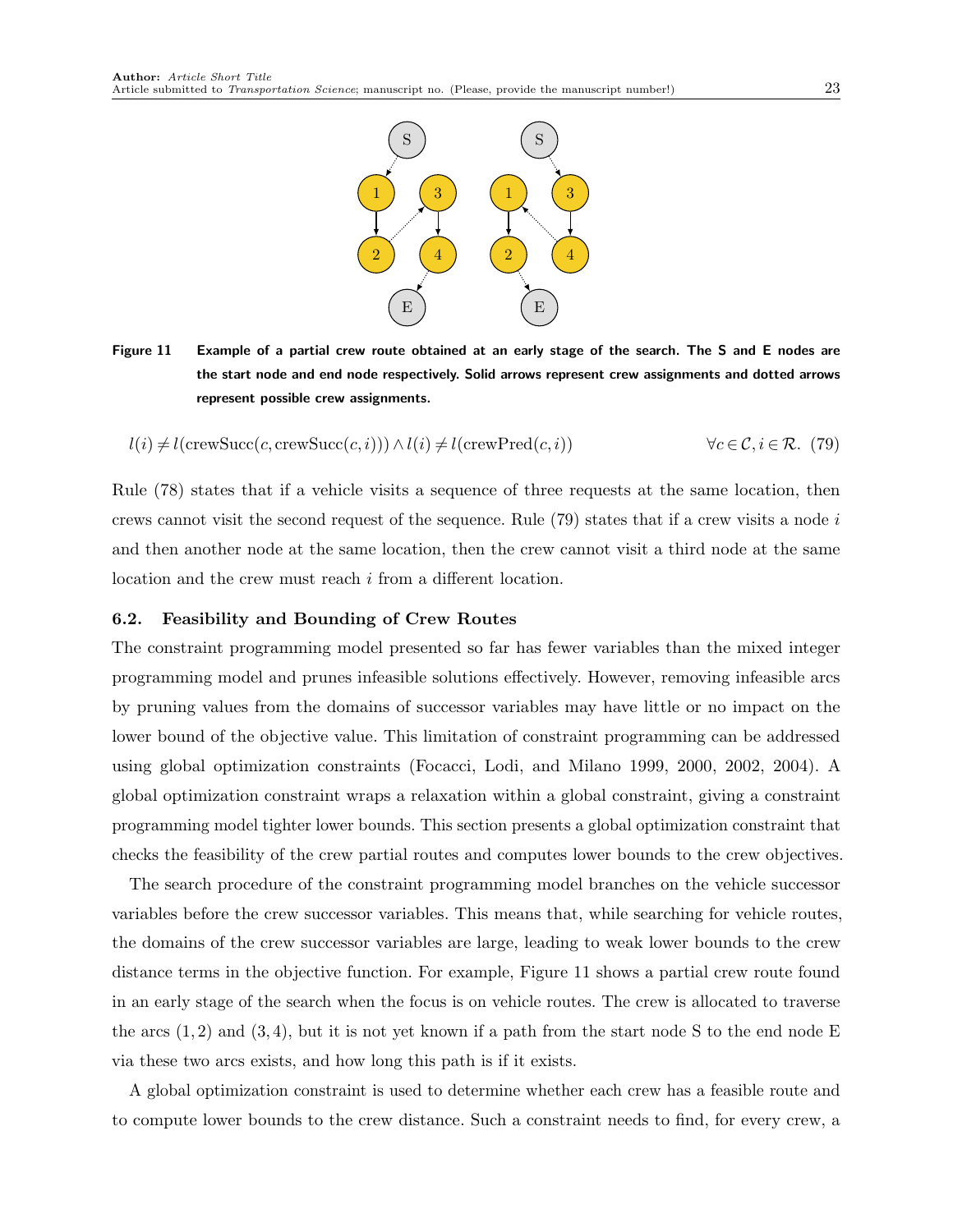<span id="page-23-4"></span><span id="page-23-3"></span><span id="page-23-2"></span><span id="page-23-1"></span><span id="page-23-0"></span>

| $\min \sum d(i,j)x_{i,j}$<br>$(i,j) \in \mathcal{B}$                                              | (80)                                               |
|---------------------------------------------------------------------------------------------------|----------------------------------------------------|
| subject to                                                                                        |                                                    |
| $\min(\text{cDist}) \leq \sum d(i, j)x_{i,j} \leq \max(\text{cDist}),$<br>$(i,j) \in \mathcal{B}$ | (81)                                               |
| $\sum x_{i,j}=1,$<br>$(i,j) \in \mathcal{B}: i \in \mathcal{S}$                                   | (82)                                               |
| $\sum x_{h,i} = \sum x_{i,j}$<br>$h:(h,i){\in}\mathcal{B}$ $j:(i,j){\in}\mathcal{B}$              | $\forall i \in \mathcal{R}, (83)$                  |
| $\sum x_{h,i} = 1,$<br>$(h,i){\in}\mathcal{B}{:}i{\in}\mathcal{E}$                                | (84)                                               |
| $\sum x_{i,j} \leq 1$<br>$j:(i,j)\in\mathcal{B}$                                                  | $\forall i \in \mathcal{R} \cup \mathcal{S}, (85)$ |
| $t_i + d(i, j) - t_i \leq M(1 - x_{i, j})$                                                        | $\forall (i, j) \in \mathcal{B}, (86)$             |
| $x_{i,j} \in [0,1]$                                                                               | $\forall (i, j) \in \mathcal{B}, (87)$             |
| $t_i \in [min(cTime(i)), max(cTime(i))]$                                                          | $\forall i \in \mathcal{N}$ . (88)                 |
|                                                                                                   |                                                    |

#### <span id="page-23-8"></span><span id="page-23-7"></span><span id="page-23-6"></span><span id="page-23-5"></span>Figure 12 The linear relaxation of the shortest path problem in the CrewBound optimization constraint.

shortest path from a start node to an end node that includes all arcs known to be traversed by the crew. Since this problem is NP-hard [\(Laporte, Mercure, and Norbert 1984,](#page-39-8) [Ibaraki 1973,](#page-38-14) [Dreyfus](#page-38-15) [1969,](#page-38-15) [Volgenant and Jonker 1987\)](#page-39-9), the CrewBound constraint, presented below, uses its linear relaxation.

Whenever a crewSucc( $c, \cdot$ ) variable is fixed, the CREWBOUND constraint solves the linear program defined in [Figure 12](#page-23-0) for the crew  $c \in \mathcal{C}$ . The inputs to this linear program include four sets extracted from the current domains of the variables in the main constraint programming model. Let the  $D(\cdot)$ function denote the current domain of a variable, then the four input sets are

- cSucc(i) = D(crewSucc(c, i)) for  $i \in \mathcal{R} \cup \mathcal{S}$ ,
- cTime(i) =  $D(\text{crewTime}(i))$  for  $i \in \mathcal{N}$ ,
- cDist =  $D(\text{crewDist}(c))$ , and

•  $\mathcal{B} = \{(i, j) | i \in \mathcal{R} \cup \mathcal{S}, j \in \text{cSucc}(i), i \neq j\}$ , which represents the current set of arcs that can be traversed by the crew.

The  $x_{i,j}$  variable indicates whether the crew traverses arc  $(i,j) \in \mathcal{B}$ , and the  $t_i$  variable stores the arrival time to node i.

[Objective Function \(80\)](#page-23-1) minimizes the total distance. [Constraint \(81\)](#page-23-2) bounds the objective value using information from the current domains of the variables in the main constraint programming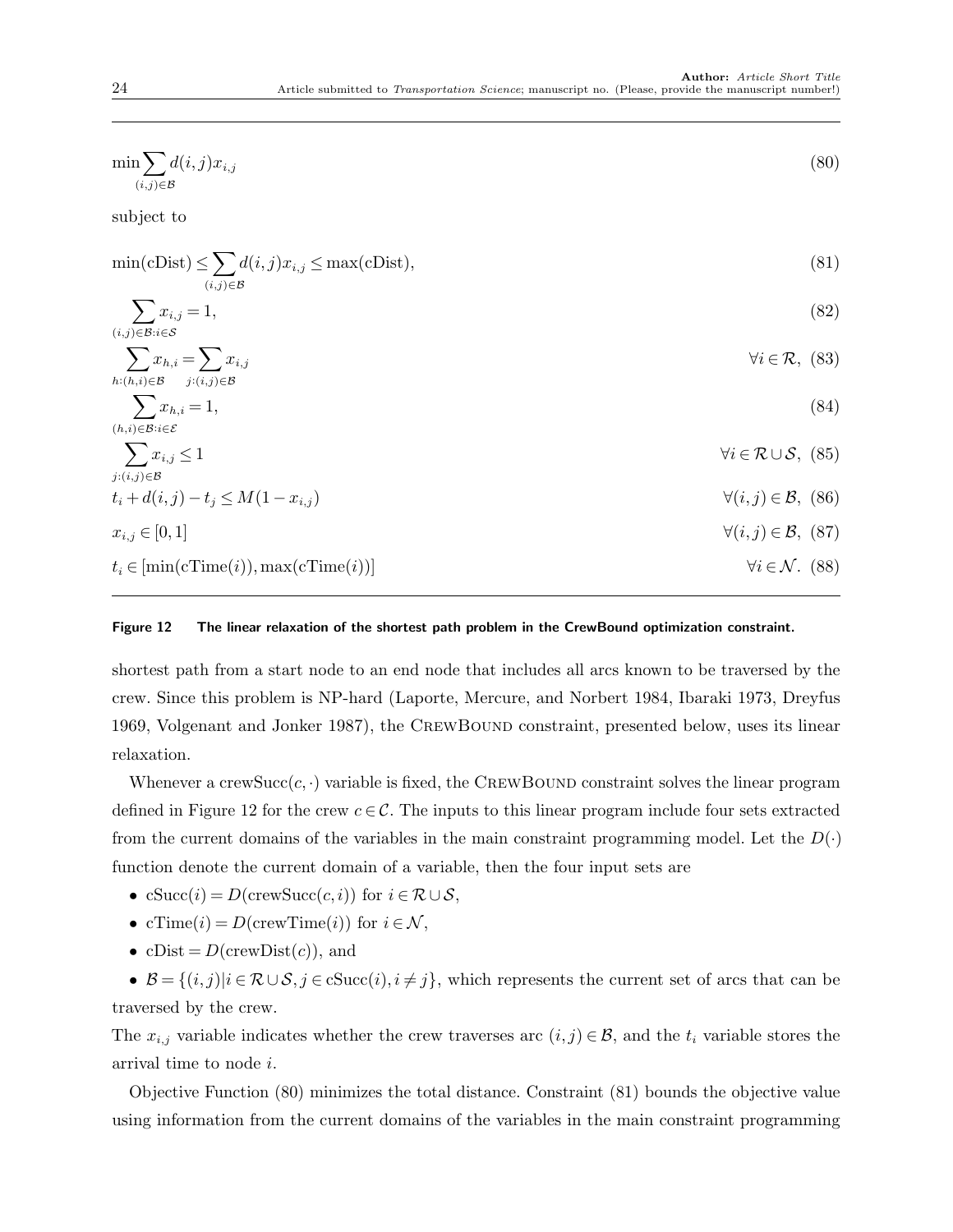<span id="page-24-1"></span>Algorithm 1: Sketch of the procedure that assigns vehicle routes.

<span id="page-24-6"></span><span id="page-24-5"></span><span id="page-24-4"></span><span id="page-24-3"></span><span id="page-24-2"></span>1 for all  $v \in V$ 2  $i \leftarrow s(v)$ 3 while  $i \neq e(v)$ 4 try all  $j \in D(\text{succ}(i))$  ordered by  $\min(l(i) \neq l(j), \min(D(\text{ser}(j))))$ 5 | |  $\sec(i) \leftarrow j$ 6  $i \leftarrow succ(i)$ 

<span id="page-24-0"></span>model. [Constraints \(82\)](#page-23-3) to [\(84\)](#page-23-4) are the flow constraints, which ensure the existence of a path from a start node to an end node. [Constraint \(85\)](#page-23-5) is a redundant constraint that strengthens the linear program. Constraint  $(86)$  is the time-based subtour elimination constraint, where M is a big-M constant. When  $d(i, j) = 0$ , this constraint fails to perform subtour elimination; however, the linear program remains a valid relaxation of the shortest path problem. [Constraints \(87\)](#page-23-7) and [\(88\)](#page-23-8) restrict the domains of the  $x_{i,j}$  and  $t_i$  variables respectively.

The CREWBOUND constraint performs three tasks. First, it checks feasibility, i.e., the existence of a route for the crew that satisfies all constraints. Second, it constrains the lower bound of  $crewDist(c)$  to be greater than the objective value of the linear program. Third, it prunes the search space using the reduced costs at optimality. For every arc  $(i, j) \in \mathcal{B}$ , it prunes j from the domain of  $crewSucc(c, i)$  if

$$
\min(\text{cDist}) + \bar{x}_{i,j} > \max(\text{cDist}),
$$

where  $\bar{x}_{i,j}$  is the reduced cost of  $x_{i,j}$ .

#### 6.3. The Search Procedures

The search procedure first assigns vehicle routes and then crew routes. Once all routes are assigned, it assigns values to the time variables.

Vehicle routes are assigned according to [Algorithm 1.](#page-24-0) The procedure considers each vehicle in turn [\(Line 1\)](#page-24-1) and labels the successor variables from its start node [\(Line 2\)](#page-24-2) to its end node [\(Line 3\)](#page-24-3). To choose successors, the algorithm assigns nodes to successor variables using a heuristic that lexicographically prefers nodes at the same location and then nodes with earlier service start times [\(Line 4\)](#page-24-4). [Line 5](#page-24-5) makes the assignment, and [Line 6](#page-24-6) advances to the chosen successor node. The try all instruction defines a branching decision.

Crew routes assigned using [Algorithm 2.](#page-25-0) The intuition behind the algorithm is to start with a node  $i$  that has no assigned driver, assign a driver c to this node, and then complete the route of this crew. In assigning the route of crew c, preference is given to assigning the crew to drive as much as possible. More precisely, the search procedure begins by ordering all nodes  $i \in \mathcal{R} \cup \mathcal{S}$  that have an unassigned driver(*i*) variable by earliest departure time [\(Line 2\)](#page-25-1). The search procedure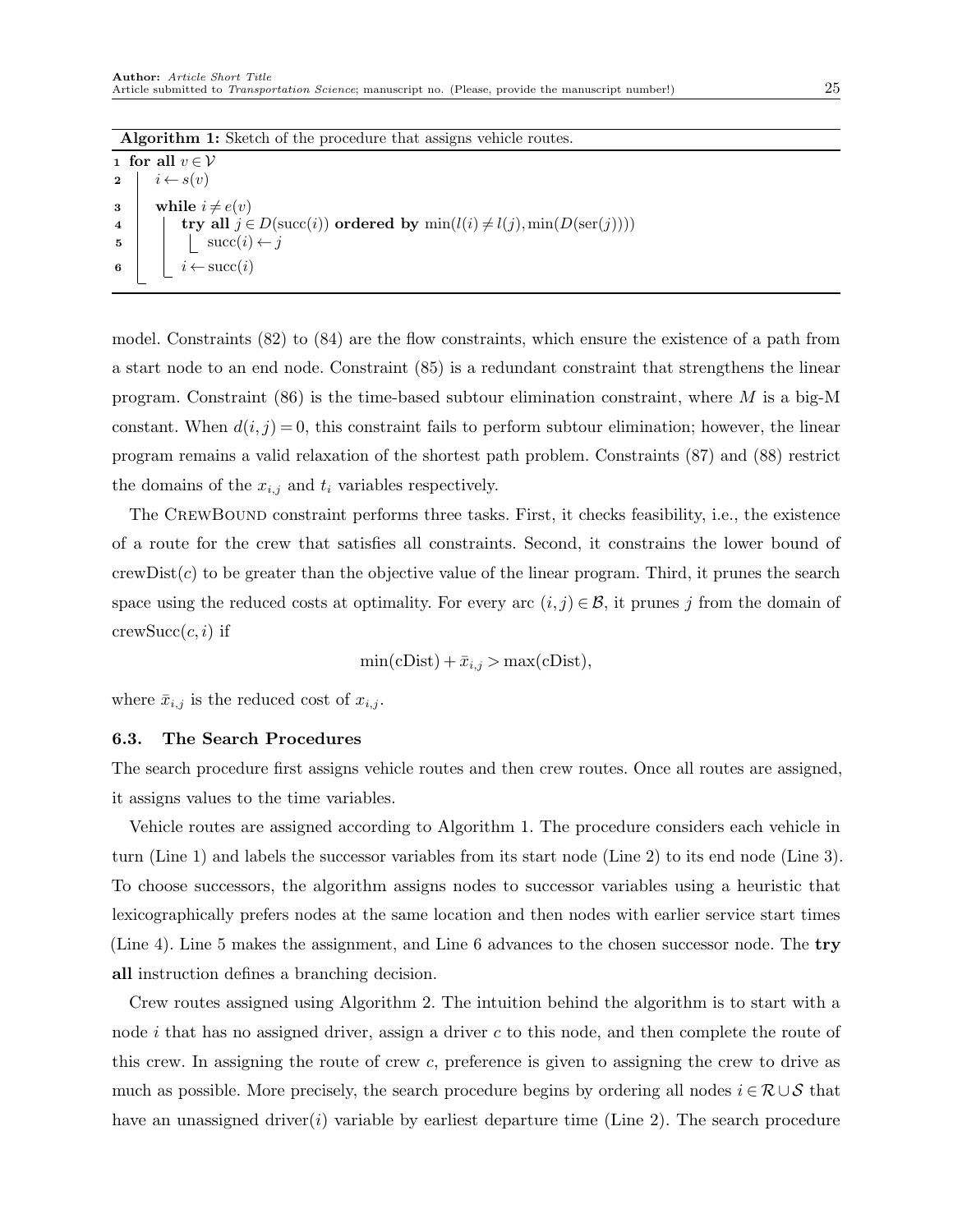Algorithm 2: Sketch of the procedure that assigns drivers and crew routes.

<span id="page-25-6"></span><span id="page-25-5"></span><span id="page-25-4"></span><span id="page-25-3"></span><span id="page-25-2"></span><span id="page-25-1"></span>1 initialize list startDrive of tuples 2 for all  $i \in \mathcal{R} \cup \mathcal{S}$  such that  $|D(\text{driver}(i))| > 1$  ordered by  $\min(D(\text{dep}(i)))$  $\mathbf{3} \mid c \leftarrow \min(D(\text{driver}(i)))$ 4 driver $(i) \leftarrow c$ 5 | startDrive.append $(c, i)$ 6 while  $i \notin \mathcal{E}$ 7 try all  $j \in D(\text{crewSucc}(c, i))$  ordered by  $\max(c \in D(\text{diver}(i)) \land j \in D(\text{succ}(i)), \text{rand}())$ 8 crewSucc $(c, i) \leftarrow j$ 9 try driver $(i) \leftarrow c$ 10  $i \leftarrow \text{crewSucc}(c, i)$ 11 for all  $i \in \mathcal{R} \cup \mathcal{S}$  such that  $c \in D(\text{driver}(i)) \land |D(\text{driver}(i))| > 1$ 12 driver(*i*)  $\neq$  *c* 13 for all  $(c, i) \in \text{start}$ Drive 14 while  $i \notin \mathcal{S}$ 15  $\vert$  try all  $h \in \mathcal{N}$  such that  $i \in D(\text{crewSucc}(c, h))$ 16 | | crewSucc $(c, h) \leftarrow i$ 17  $i \leftarrow h$ 

<span id="page-25-10"></span><span id="page-25-9"></span><span id="page-25-8"></span><span id="page-25-7"></span><span id="page-25-0"></span>then selects the first of these nodes and assigns it a driver [\(Line 4\)](#page-25-2). Only a single driver (here, the one with smallest index) must be considered at this point because all crews are identical [\(Line 3\)](#page-25-3). For this driving crew, the search procedure constructs a path covering the vehicle routes from the node to the depot [\(Line 6\)](#page-25-4). It simultaneously labels the crew successor variables from the node to any vehicle end node [\(Line 8\)](#page-25-5) and the driver variables until the crew exceeds its maximum driving duration [\(Line 9\)](#page-25-6). Note that the **try** instruction in [Line 9](#page-25-6) tries to assign crew c as the driver at node i. If this is not possible, the instruction has no effect. The value selection heuristic for crew successor variables favors the node that is visited next by the current vehicle of the crew, provided that the crew can drive from this node; otherwise, the successor is chosen randomly. Once the crew reaches an end node, it is disallowed from driving at any other node [\(Lines 11](#page-25-7) and [12\)](#page-25-8). This process is repeated until all driver $(\cdot)$  variables are fixed. The search procedure then completes the crew routes by labeling the crew successor variables from the first drive node of each crew back to any vehicle start node [\(Lines 13](#page-25-9) to [17\)](#page-25-10).

[Algorithm 3](#page-26-1) shows the procedure that assigns vehicle schedules and crew schedules. This procedure is best explained using [Figure 2.](#page-7-1) The search procedure selects a vehicle route and divides it into segments consisting of requests at the same location. These segments correspond to requests 1 to 3 and requests 4 to 6 in the example. The search procedure then labels the departure time variable at the exit request in each segment (i.e., requests 3 and 6). It only needs to branch on the departure time variables at these requests because the arrival time at the entry requests (i.e., requests 1 and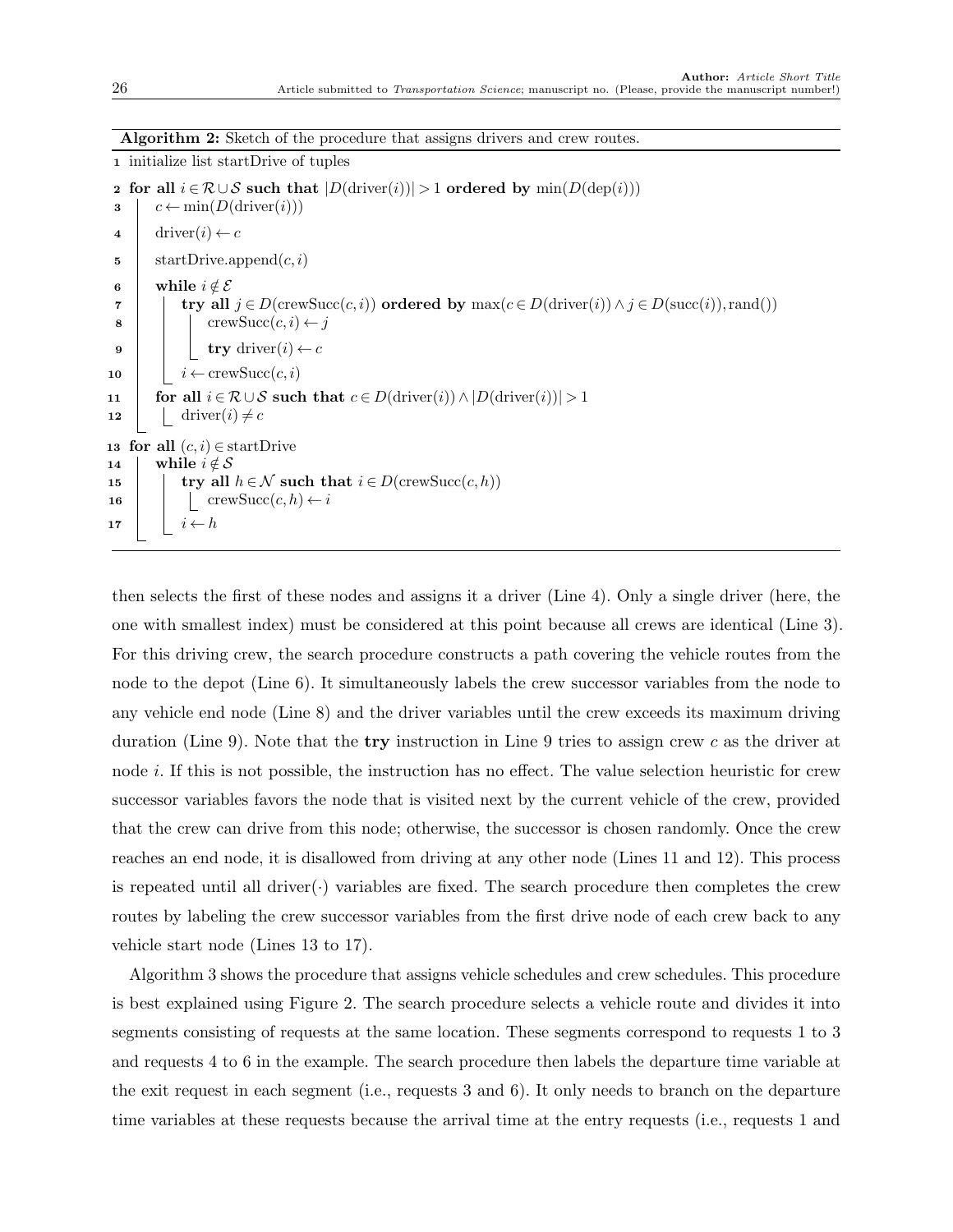Algorithm 3: Sketch of the procedure that assigns vehicle and crew schedules.

| $\mathbf{1}$            | for all $v \in V$ ordered by $min(D(\text{dep}(s(v))))$           |
|-------------------------|-------------------------------------------------------------------|
| $\mathbf 2$             | $i \leftarrow s(v)$                                               |
| 3                       | while $i \notin \mathcal{E}$                                      |
| $\overline{\mathbf{4}}$ | while $l(i) = l(\text{succ}(i))$                                  |
| 5                       | $dep(i) \leftarrow min(D(dep(i)))$                                |
| 6                       | $\operatorname{ser}(i) \leftarrow \min(D(\operatorname{ser}(i)))$ |
| 7                       | $i \leftarrow \text{succ}(i)$                                     |
| 8                       | try all $t \in D(\text{dep}(i))$                                  |
| 9                       | $\text{dep}(i) \leftarrow t$                                      |
| 10                      | $\operatorname{ser}(i) \leftarrow \min(D(\operatorname{ser}(i)))$ |
| 11                      | $i \leftarrow \text{succ}(i)$                                     |
|                         | 12 for all $c\!\in\!\mathcal{C}$                                  |
| 13                      | $i \leftarrow \text{crewSucc}(c, 0)$                              |
| 14                      | while $i \neq 0$                                                  |
| 15                      | $\text{crewTime}(i) \leftarrow \min(D(\text{crewTime}(i)))$       |
| 16                      | $i \leftarrow \text{crewSucc}(c, i)$                              |

<span id="page-26-1"></span>4) are specified by the travel time constraints, and all three time variables at the intermediate nodes (i.e., requests 2 and 5) are bounded by the arrival time at entry requests and the departure time at the exit requests. Once the arrival and departure time of each segment is known, the search procedure simply fixes the time variables at intermediate nodes to their earliest possible. This is always feasible since the travel time and service time constraints already bound the time variables at intermediate requests during the construction of the routes. Crew schedules are simply fixed to their earliest possible since they are tied to the vehicle schedules.

Note that branching on the departure times is essential because of the constraint that limits the maximum driving duration. This constraint is a simple subtraction and propagates extremely weakly unless its variables are fixed.

# <span id="page-26-0"></span>7. The Large Neighborhood Search

A large neighborhood search is also applied to the mixed integer programming and constraint programming models. Large neighborhood search aims to iteratively find a sequence of improving solutions by destroying parts of a solution and reconstructing it using an underlying solution method. In particular, large neighborhood search uses a neighborhood to fix a number of variables to their values in the incumbent solution and then calls the underlying solver to determine values for the remaining relaxed variables. The solver is given a limited run time since large neighborhood search is an incomplete method and no proof of optimality is available. The large neighborhood search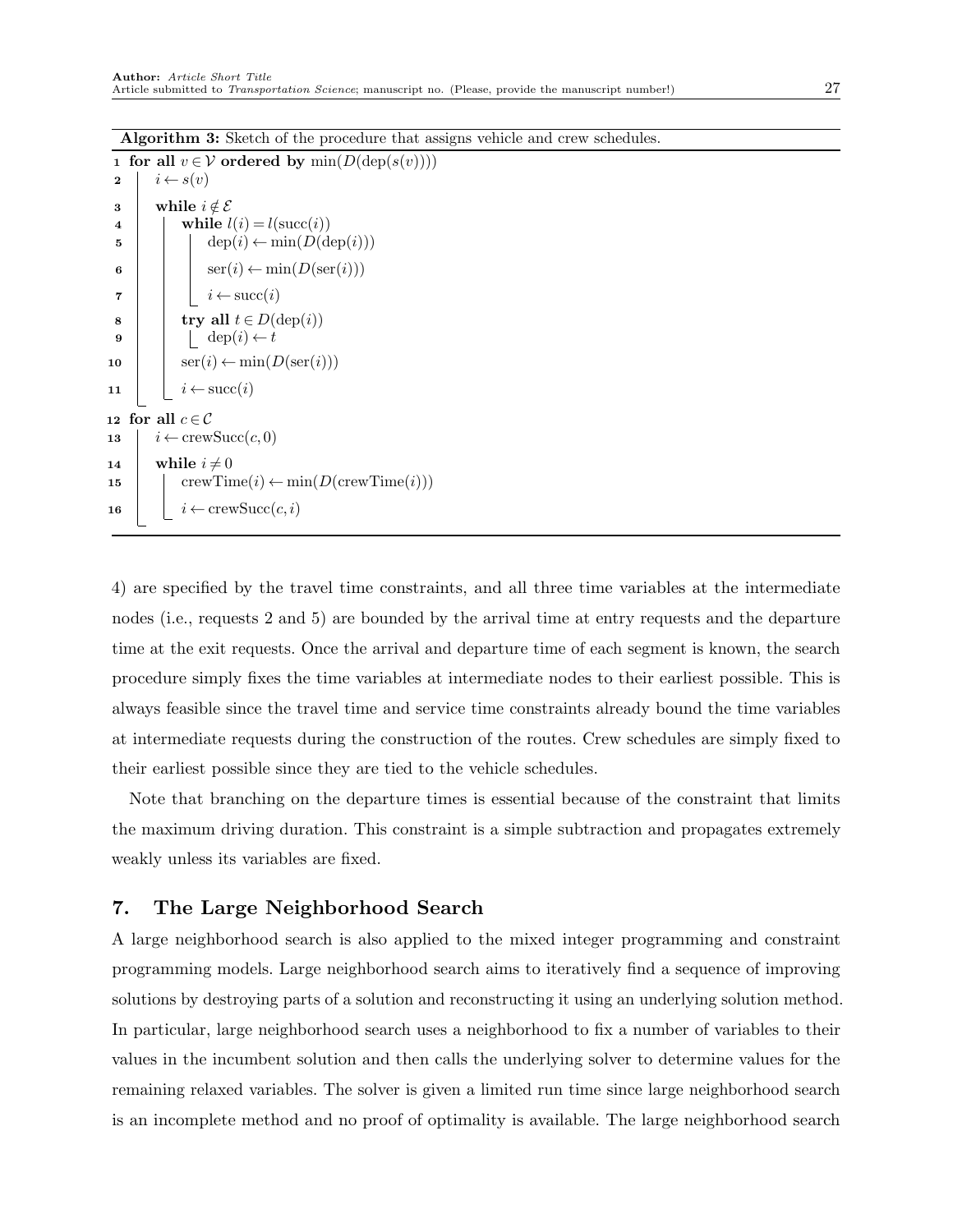is applied to both the mixed integer programming and constraint programming models with the following four neighborhoods:

• Vehicle Route Neighborhood: This neighborhood fixes a number of vehicle routes and destroys all other vehicle routes and all existing crew routes. This neighborhood destroys large portions of an existing solution, and hence, has the potential to explore diverse parts of the search space. However, the neighborhood is difficult to explore exhaustively because of its size. Because of this, this neighborhood performs better early in optimization and has difficulty improving the solutions near optimality.

• Request Neighborhood: This neighborhood relaxes several pickup-delivery pairs and all crew routes. The relaxed requests are then inserted into existing routes. This neighborhood complements the vehicle route neighborhood since it attempts to obtain incremental improvement to an existing solution by destroying small portions of the solution. This neighborhood performs better than the vehicle routing neighborhood later in the solution process because it is significantly smaller and can be explored more exhaustively.

• Crew Route Neighborhood: This neighborhood fixes all vehicle routes and relaxes a number of crew routes. It aims to improve the crew objectives using the same reasoning as for the Vehicle Route Neighborhood.

• Crew Passenger Neighborhood: This neighborhood fixes all vehicle routes and the driving segments of all crews, and relaxes the passenger segments before and after the driving segment of each crew. This neighborhood attempts to obtain minor improvement to an existing solution by optimizing the pre-driving and post-driving passenger segments of crews. These two segments are only loosely coupled to the vehicles, whereas the driving segment of each crew is tightly coupled to the vehicles. This means that there is more opportunity to optimize these two segments.

# <span id="page-27-0"></span>8. Experimental Results

This section describes the experiments and analyzes the results. The full tables are given in the online appendix.

### 8.1. The Instances

The instances are generated to capture the essence of applications in humanitarian and military logistics. These problems typically feature fewer locations than traditional vehicle routing applications but comprise multiple requests at each location. First, five sets of seven locations and five sets of eleven locations are generated on a  $50 \times 50$  Euclidean grid. Next, 5, 10, 20, 30, 40 and 50 pickup-delivery pairs are generated and assigned to the locations. The instances are then duplicated using three different cost functions:

•  $w_1 = 1000, w_2 = 1000, w_3 = 1, w_4 = 1,$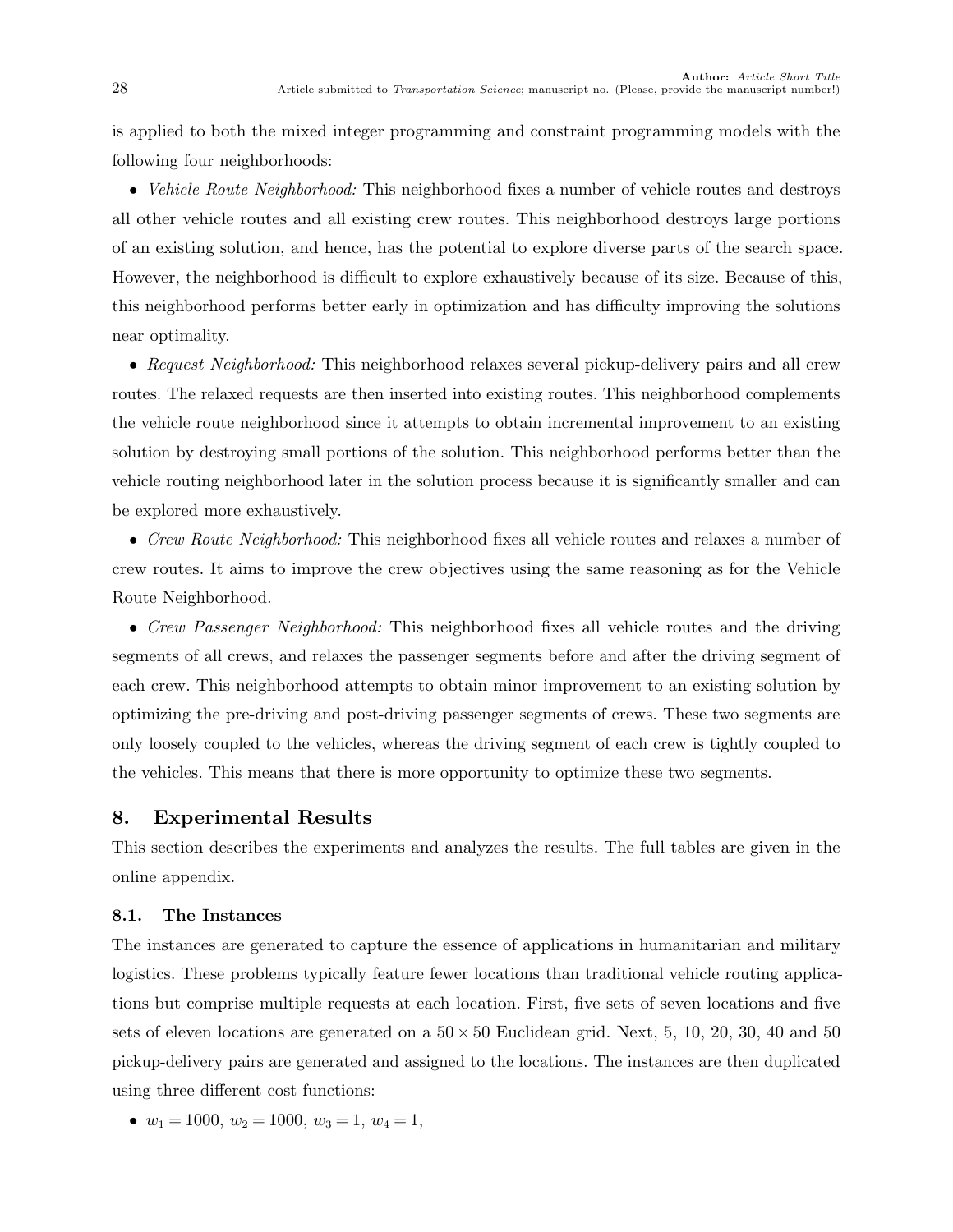- $w_1 = 1000, w_2 = 5000, w_3 = 1, w_4 = 1, \text{ and}$
- $w_1 = 5000, w_2 = 1000, w_3 = 1, w_4 = 1.$

In total, there are  $10 \times 6 \times 3 = 180$  instances. Service durations vary between 1 and 20, and load demands vary between 1 and 15. The time windows of requests are randomly chosen.

### 8.2. The Methods

Both the mixed integer programming and constraint programming models are solved in two stages. First, the vehicle component is solved to produce an initial set of feasible vehicle routes. Then the full model, consisting of the vehicle and crew components, is started using these vehicle routes. If the vehicle routing stage is unable to find a feasible solution, the main model is started with a solution consisting of one pickup-delivery pair per vehicle.

Additionally, the full model is solved with (1) the vehicle route variables fixed according to the initial solution, and (2) the vehicle route variables fixed according to the initial solution and the vehicle time variables fixed to their earliest possible. These two models are respectively named Fixed and Semi-flexible. The original model with both variable vehicle routes and schedules is named Flexible.

All three models are started using the same vehicle routes, enabling any improvement in the objective value to be attributed to the joint vehicle and crew optimization rather than to other causes, such as the branching decisions used to obtain an initial solution. Because the vehicle routes in Fixed and Semi-flexible are fixed to the initial vehicle routing solution but Semi-flexible also searches over vehicle schedules, any improvement in crew routing objectives seen in Semi-flexible can be attributed to better vehicle scheduling. Similarly, the impact of rerouting vehicles according to the crew objectives can be examined by comparing Flexible against Semi-flexible since Semi-flexible has fixed vehicle routes but Flexible does not.

The mixed integer programming models and constraint programming models are respectively implemented in Gurobi and Objective-CP [\(Van Hentenryck and Michel 2013\)](#page-39-10). All six models are solved using branch-and-bound and the large neighborhood search procedures detailed in [Section 7.](#page-26-0) The two search techniques are respectively named BB and LNS.

The following parameters are used for the large neighborhood search:

• The four neighborhoods are selected with equal probability. For the first stage of the sequential methods, there is an equal probability of selecting any of the two vehicle neighborhoods.

• For the vehicle route neighborhood, between two and five vehicle routes are destroyed. If the current solution has fewer than the chosen number of vehicle routes to destroy, one route will be retained and the rest destroyed.

• For the request neighborhood, between two and seven pickup-delivery pairs are destroyed but at least one is retained.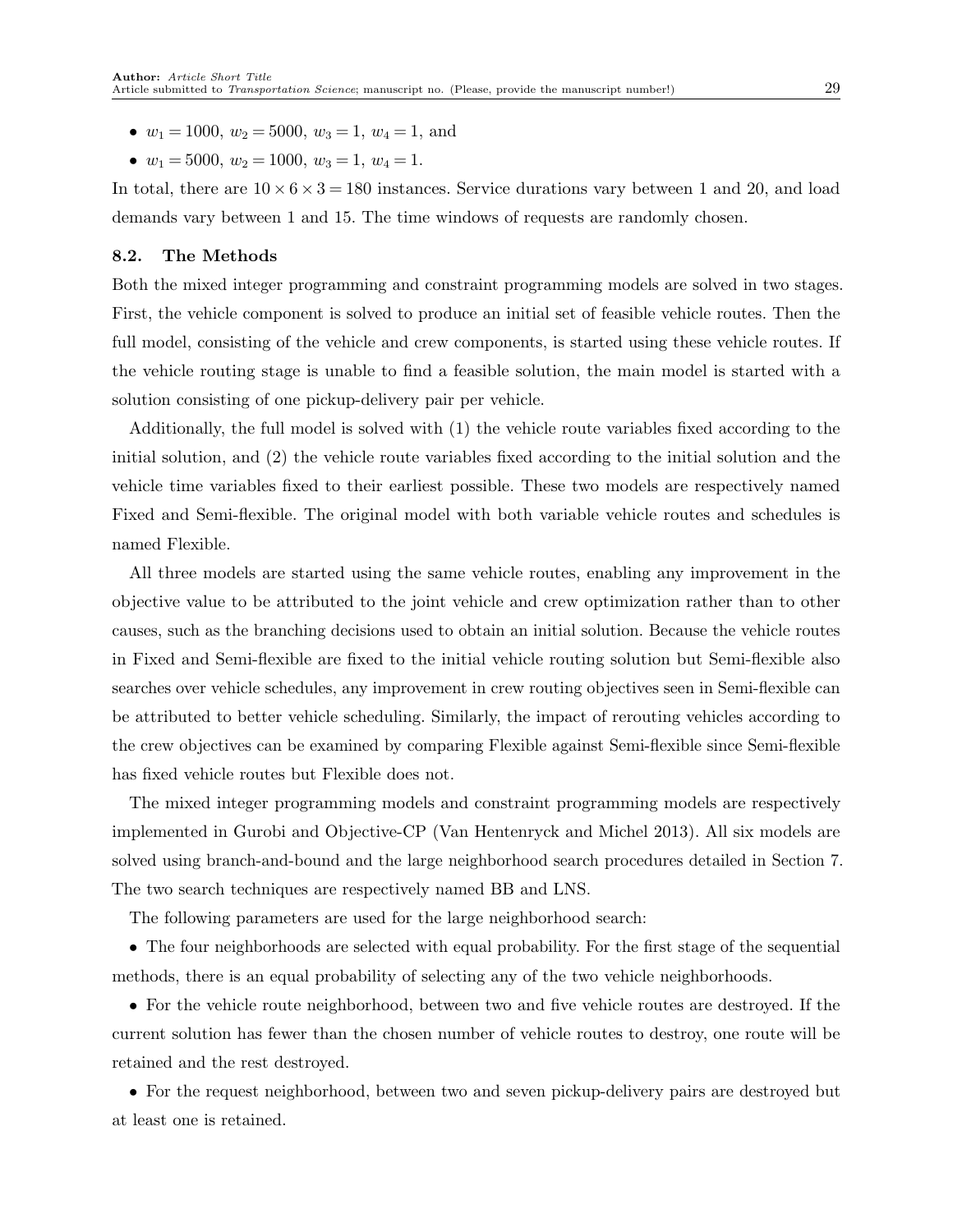|               |     |     | MIP-BB CP-BB MIP-LNS CP-LNS |     |
|---------------|-----|-----|-----------------------------|-----|
| Fixed         | 118 | 180 | 151                         | 180 |
| Semi-flexible | 121 | 180 | 144                         | 180 |
| Flexible      | 94  | 180 | 143                         | 180 |

Table 3 Number of instances with feasible solutions for each method.

<span id="page-29-0"></span>• For the crew route neighborhood, between two and seven crew routes are destroyed but at least one is retained.

• For the crew passenger neighborhood, the passenger segments of all crews are destroyed but the driving segments are retained.

• For MIP-LNS, Gurobi is called to determine values for the relaxed variables until it reaches a time limit of one minute.

• For CP-LNS, Objective-CP is used to fix values for the relaxed variables until it reaches a failure limit of 800.

The vehicle routing initialization is solved for one hour and the main model is solved for three hours on an Intel Xeon E5-2660 V3 CPU at 2.6 GHz.

#### 8.3. Feasible Solutions

[Table 3](#page-29-0) shows the number of instances for which the methods find at least one feasible solution. The CP-based methods find feasible solutions to all 180 instances but the MIP-based methods face significant difficulties in even finding feasible solutions.

### 8.4. The Impacts of Rescheduling Vehicles

[Table 4](#page-30-0) compares the four Semi-flexible models against the Fixed models. The advantages seen in Semi-flexible in comparison to Fixed can be attributed to the ability to co-optimize vehicle schedules and crews. The results show that the four Semi-flexible approaches perform substantially better than their Fixed counterparts, achieving overall cost reductons of between 4.40% and 12.82%. The difference is most apparent in MIP-LNS, which performs up to 50.32% better than Fixed MIP-LNS. However, it also performs up to 129.03% worse. Semi-flexible MIP-BB performs up to 1.22% worse than Fixed MIP-BB, while Semi-flexible CP-BB and CP-LNS perform no worse than their Fixed variants.

A comparison of the four Semi-flexible methods against the a posteriori best Fixed method of each instance is also presented in the table. The results indicate that Semi-flexible MIP-BB  $(98.59\%)$ , CP-BB  $(12.19\%)$  and MIP-LNS  $(28.69\%)$  all perform worse than the best Fixed method on average. Only Semi-flexible CP-LNS improves on the best Fixed approach on average (9.28%). In fact, CP-LNS only performs up to 0.06% worse than the best Fixed approach on difficult instances, whereas the other three methods perform from five to over nine times worse. However, all four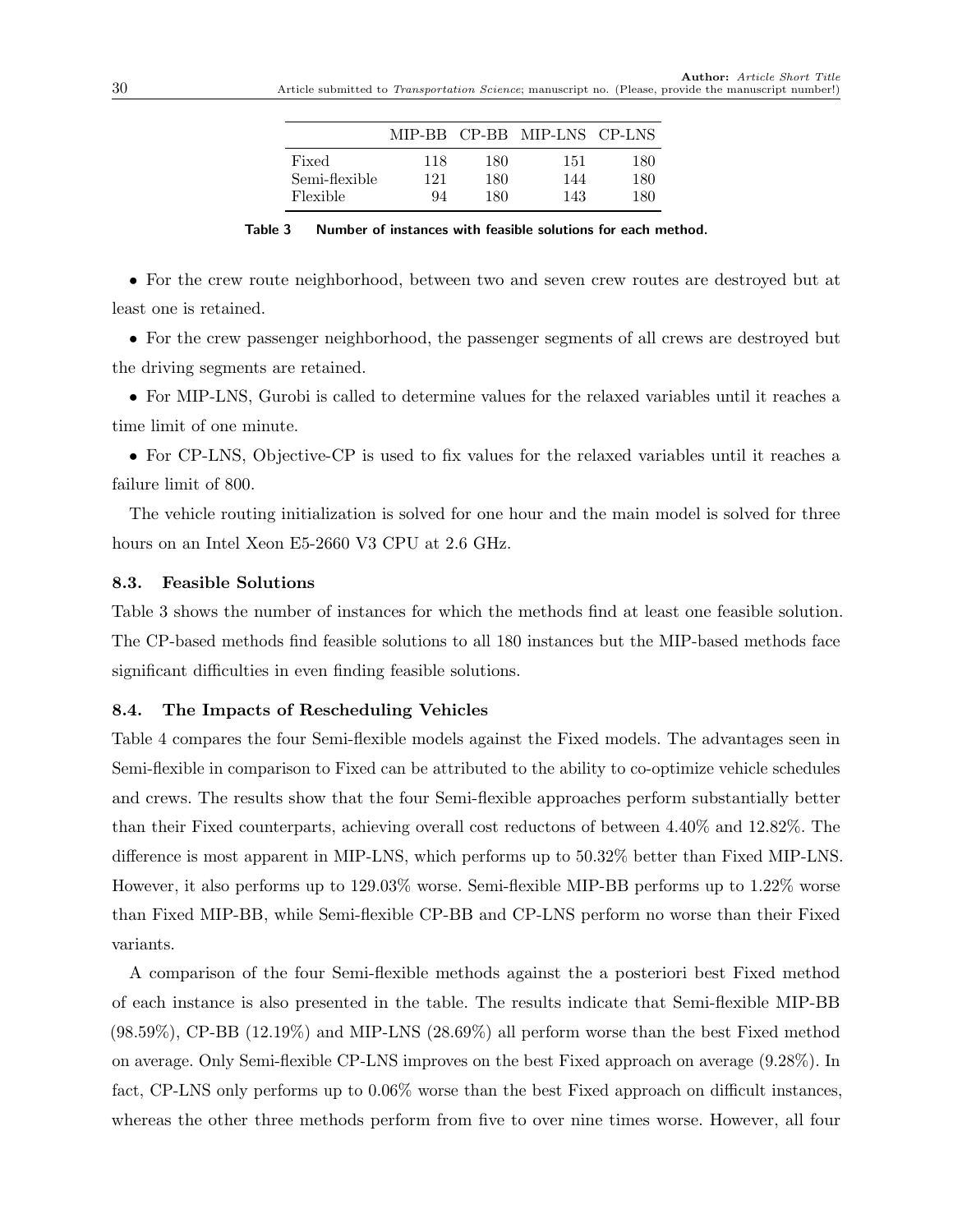<span id="page-30-0"></span>

|                    |                                                     | MIP-BB                 |                                                                    | CP-BB MIP-LNS CP-LNS         |                                                              |
|--------------------|-----------------------------------------------------|------------------------|--------------------------------------------------------------------|------------------------------|--------------------------------------------------------------|
| Fixed              | Average<br>Minimum<br>Maximum<br>Standard deviation | $-12.82\%$<br>$1.22\%$ | $-9.64\%$<br>$-45.36\%$ $-45.68\%$<br>$0.00\%$<br>$10.96\%$ 8.11\% | $-4.40\%$<br>$129.03\%$      | $-9.52\%$<br>$-50.32\% -31.12\%$<br>$0.00\%$<br>22.38% 7.83% |
| Best Fixed Average | Minimum<br>Maximum<br>Standard deviation            | 98.59%<br>918.69%      | 12.19\%<br>$-31.02\%$ $-31.02\%$<br>754.83%<br>173.77% 71.24%      | 28.69%<br>560.02\%<br>95.37% | $-9.28\%$<br>$-31.02\% -31.05\%$<br>$0.06\%$<br>$7.60\%$     |

Table 4 Comparison of the four Semi-flexible methods against their Fixed counterparts and the best Fixed method of each instance.

Semi-flexible approaches can perform up to 31% better. The standard deviations of comparing MIP-BB, CP-BB and MIP-LNS against the best Fixed approach is particularly large, indicating that their performance is highly dependent on the instances. The standard deviation of CP-LNS is much smaller, suggesting that this method is more consistent in its performance.

The excellent behavior of Semi-flexible CP-LNS indicates that there is significant value in jointly optimizing vehicle schedules and crew routes in a two-stage approach consisting of an initial vehicle routing phase and a vehicle scheduling and crew routing and scheduling step.

### 8.5. The Impacts of Rerouting Vehicles

The effects of rerouting vehicles according to crew objectives can be observed by comparing Flexible to Semi-flexible. [Table 5](#page-31-0) provides statistics comparing the four Flexible models against the Semiflexible models. On average, Flexible MIP-BB (0.49%), CP-BB (0.30%) and CP-LNS (1.61%) perform better than their Semi-flexible counterparts. However, allowing variable vehicle routes is detrimental to Flexible MIP-LNS. It displays significant difficulties in finding good feasible solutions, performing 3.67% worse than Semi-flexible MIP-LNS overall. Flexible MIP-BB, CP-BB and MIP-LNS can all perform up to 22.52% better than their Semi-flexible variants, while CP-LNS can reach 30.76% better. Due to the short time limit and the larger search space, all four Flexible methods can perform worse than their Semi-flexible counterparts. In particular, Flexible MIP-LNS can be up to 58.89% worse off than Semi-flexible MIP-LNS.

The trends seen in comparing Flexible against the best Semi-flexible model is similar to comparing Semi-flexible against the best Fixed method in the previous subsection. On average, only Flexible CP-LNS performs better than the best Semi-flexible model (1.45%), and the other three approaches perform significantly worse (24.45% to 103.08%). Even on difficult instances, Flexible CP-LNS only performs up to 9.02% worse than the best Semi-flexible model; the other three models perform from seven to over ten times worse. The standard deviation is again small for CP-LNS, indicating that its performance is much more consistent than the other three methods.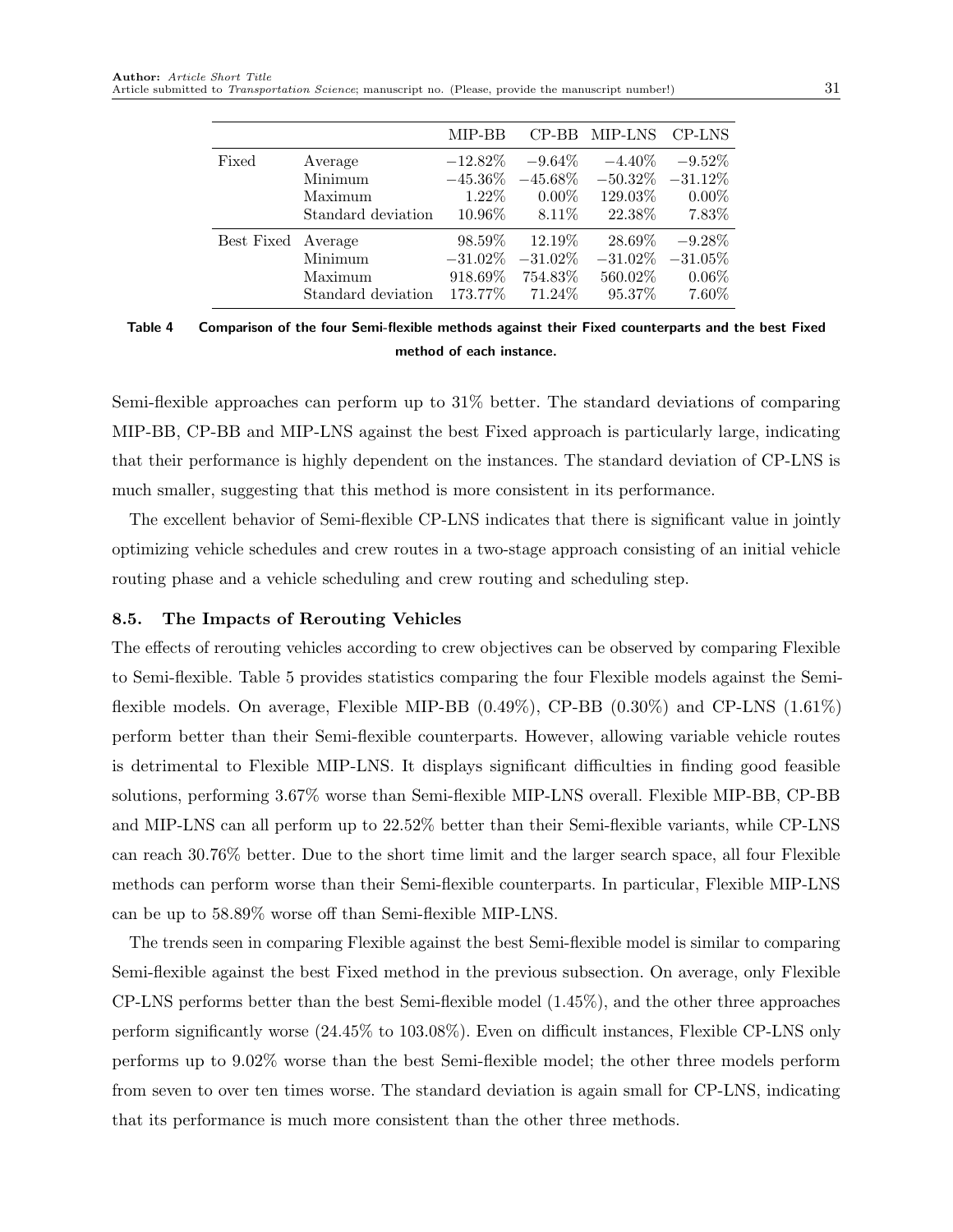<span id="page-31-0"></span>

|                            |                                          | MIP-BB                                          |                                               | CP-BB MIP-LNS CP-LNS                                    |                            |
|----------------------------|------------------------------------------|-------------------------------------------------|-----------------------------------------------|---------------------------------------------------------|----------------------------|
| Semi-flexible              | Average<br>Minimum                       | $-0.49\%$                                       | $-0.30\%$                                     | $3.67\%$<br>$-22.52\%$ $-22.52\%$ $-22.52\%$ $-30.76\%$ | $-1.61\%$                  |
|                            | Maximum<br>Standard deviation            | $5.73\%$                                        | $1.55\%$<br>$3.34\%$ $2.14\%$                 | 58.89%<br>$10.73\%$                                     | $9.02\%$<br>4.80%          |
| Best Semi-flexible Average | Minimum<br>Maximum<br>Standard deviation | 103.08%<br>$-22.52\%$<br>1054.08%<br>$215.79\%$ | 24.45\%<br>$-22.52\%$<br>867.52%<br>$83.86\%$ | 48.48%<br>$-22.52\% -30.66\%$<br>$739.96\%$<br>117.43%  | $-1.45%$<br>9.02%<br>4.72% |

Table 5 Comparison of the four Flexible methods against their Semi-flexible counterparts and the best Semi-flexible method of each instance.

It appears that the concepts of rerouting vehicles for crew optimization are only realized by Flexible CP-LNS, which improves upon the best Semi-flexible method with cost reductions of up to 30.66% and 1.45% on average. These results indicate that improvements can be found by rerouting vehicles but are computationally demanding, warranting further investigation on the consequences of vehicle rerouting for crew routing and scheduling.

### 8.6. The Impacts of Rerouting and Rescheduling Vehicles

The combined effects of both rerouting and rescheduling vehicles can be analyzed in a comparison between the Flexible and Fixed methods. [Table 6](#page-32-0) shows summary statistics of this comparison. Note that there is some inconsistency with the MIP results in [Tables 4](#page-30-0) and [5](#page-31-0) due to the different instances for which feasible solutions are available. The results demonstrate that Flexible MIP-BB and MIP-LNS are inferior to Semi-flexible MIP-BB and MIP-LNS on average. Flexible MIP-BB and MIP-LNS find fewer feasible solutions and improve less on Fixed MIP-BB and MIP-LNS. Contrastingly, Flexible CP-BB and CP-LNS perform 9.90% and 11.01% better than Fixed CP-BB and CP-LNS, which are more than the 9.64% and 9.52% improvements found by Semi-flexible CP-BB and CP-LNS. MIP-BB, CP-BB and CP-LNS achieve benefits of up to 45.36%, 45.68% and 47.04% at their best, and never perform worse than their Fixed counterparts. Flexible MIP-LNS improves on its own Fixed variant the most (50.32%), probably because Fixed MIP-LNS performed poorly. Flexible MIP-LNS is also the only method not dominating its Fixed counterpart, finding solutions up to 131.06% worse.

A comparison of Flexible against the a posteriori best Fixed results is also almost identical to the previous discussions. Flexible MIP-BB, CP-BB and MIP-LNS average 78.56%, 11.94% and 33.25% worse than the best Fixed result, and can exceed nine times worse. Only Flexible CP-LNS improves on its Fixed variant on average (10.77%) and never performs any worse.

These results indicate that given an appropriate formulation and search technique, it is possible to find improved solutions by rerouting and rescheduling vehicles. Considering that Flexible CP-LNS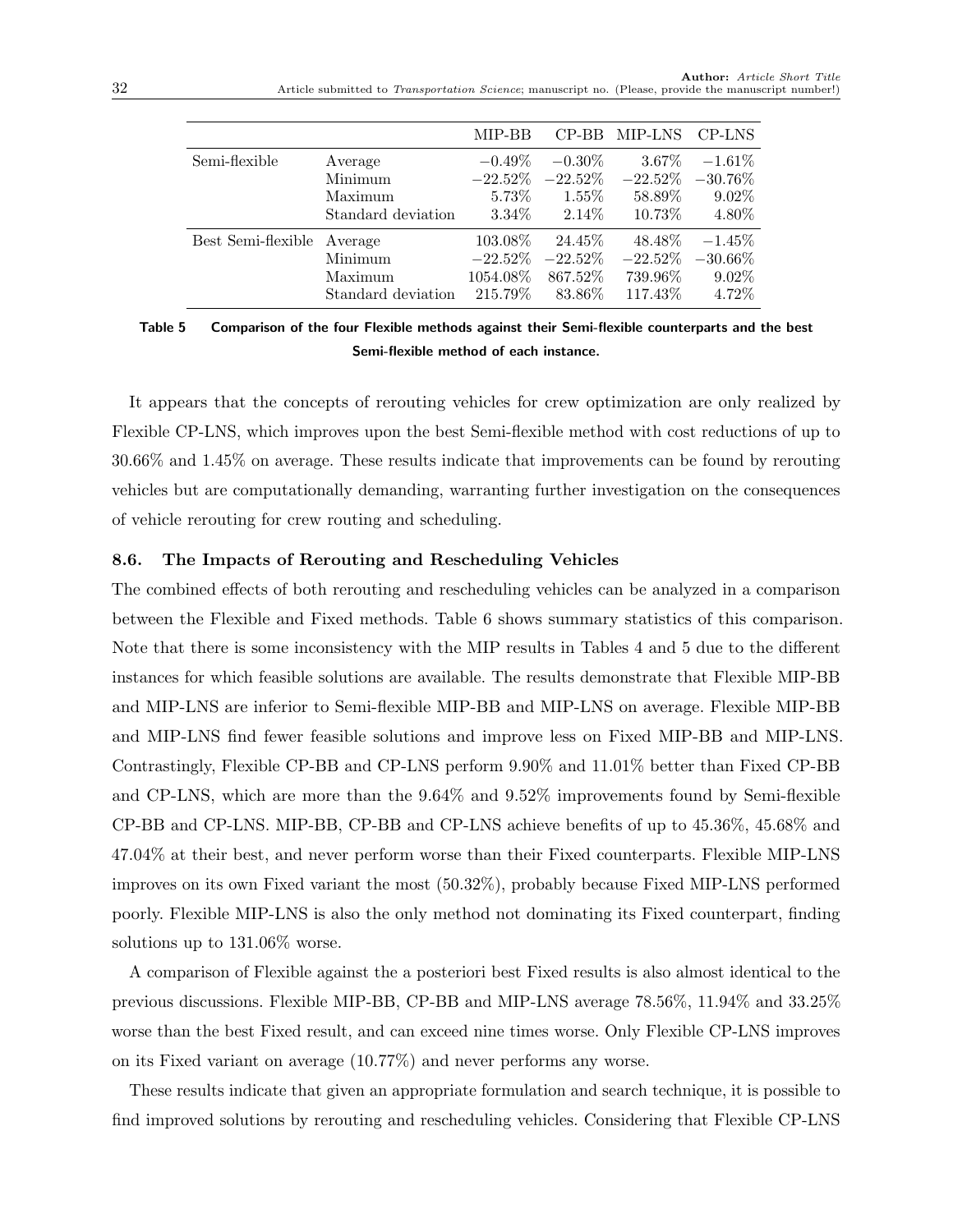<span id="page-32-0"></span>

Table 6 Comparison of the four Flexible methods against their Fixed counterparts and the best Fixed method of each instance.

dominates the best Fixed and improves on Semi-flexible as discussed previously, it is easy to conclude that Flexible CP-LNS is the best method of those evalulated.

### 8.7. Detailed Analysis

This section presents the main discoveries for each method. All solutions from MIP-BB, CP-BB, MIP-LNS and CP-LNS are reported in the accompanying online appendix.

Analysis of MIP-BB A number of findings related to MIP-BB are listed below:

• Fixed is only able to find feasible solutions to 118 of the 180 instances despite being initialized with feasible vehicle routes. Semi-flexible and Flexible respectively find feasible solutions to 121 and 94 instances. MIP-BB performs particularly poorly on the instances with 40 and 50 pickup-delivery pairs. Fixed, Semi-flexible and Flexible are only able to find feasible solutions to 7, 10 and 9 of the 60 largest instances respectively.

• Semi-flexible does not dominate Fixed; Semi-flexible performs worse on two instances  $(1.22\%$ and 0.42%). On average, Semi-flexible performs 12.82% better than Fixed on the 106 instances for which they both find feasible solutions. For the cost functions  $w_1 = 1000$  and  $w_2 = 1000$ ,  $w_1 = 1000$ and  $w_2 = 5000$ , and  $w_1 = 5000$  and  $w_2 = 1000$ , Semi-flexible respectively averages 14.48%, 17.48% and 6.76% better than Fixed on the 36, 34 and 36 instances with feasible solutions from both models. As discussed previously, these improvements are likely a consequence of allowing variable vehicle schedules.

• There are 82 instances for which Semi-flexible reschedules the vehicles for an improved overall cost and a reduction in the number of crews. For these instances, 7.52 fewer crews are needed on average, resulting in cost savings of 16.55%.

• Flexible dominates Fixed. It finds savings of 11.13% better overall, at least 20% savings on 16 instances, and 45.36% savings on one instance. For the three cost functions, Flexible performs 12.46%, 15.41% and 5.94% better than Fixed on average on the 29, 25 and 28 instances for which both models find feasible solutions.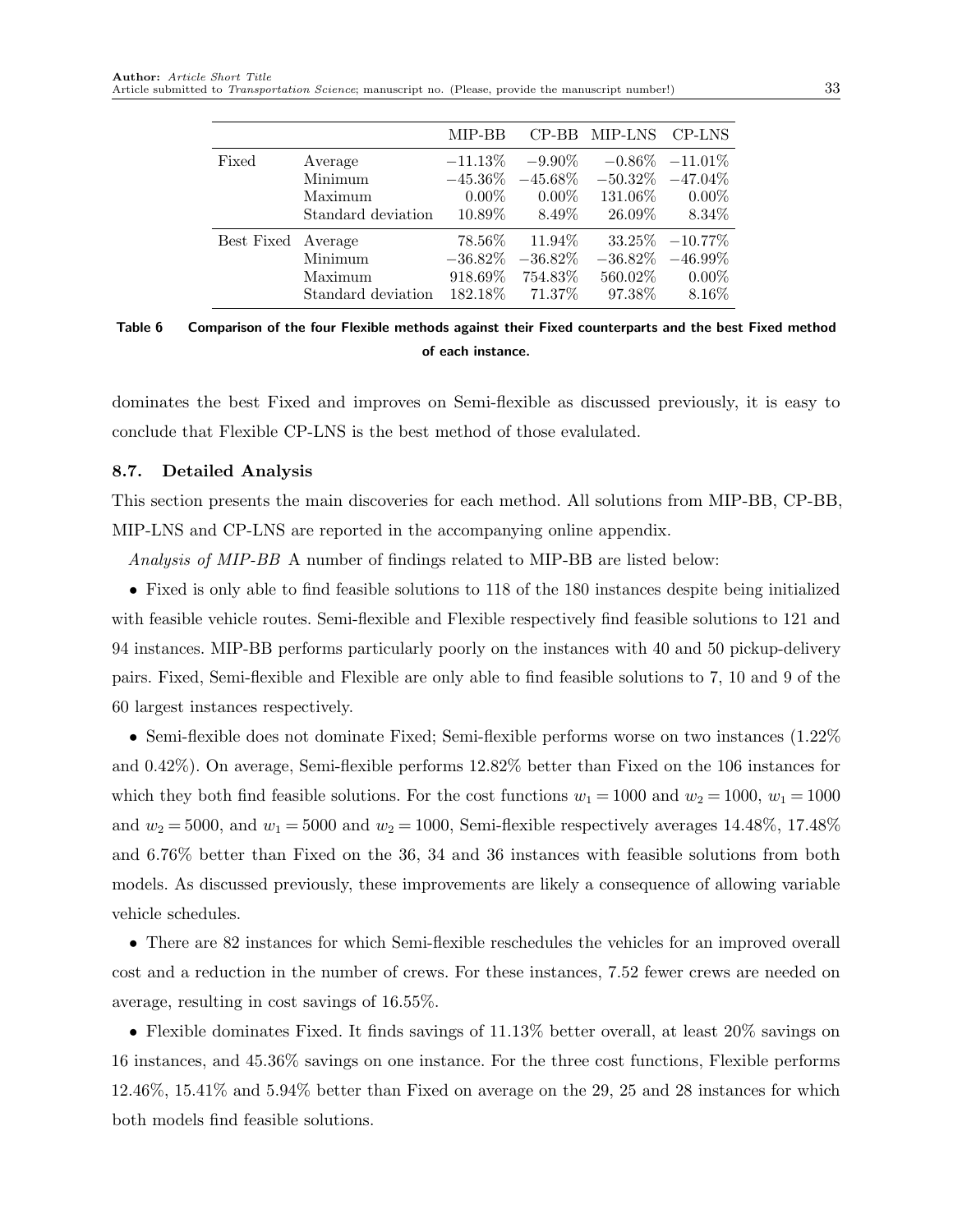• There are 25 instances for which Flexible trades crew costs for vehicle costs in order to find overall better solutions. On these instances, overall costs reduced by 12.97%, vehicle costs increased by 4.20% and crew costs reduced by 19.18%. Two of these 25 instances require one more vehicle but one fewer crew, resulting in 0.50% and 10.49% cost savings overall, which comprises of an increase in vehicle costs of 44.93% and 48.01%, and a decrease in crew costs of 13.98% and 14.13%.

• Flexible performs 0.49% better on average than Semi-flexible. There are 12 instances for which Flexible performs worse than Semi-flexible, and 28 instances for which it performs better. For the three cost functions, Flexible averages 0.49%, 0.70% and 0.26% better than Semi-flexible on the 31, 31 and 30 instances for which both approaches find feasible solutions.

• There are 80 instances for which all three variants find feasible solutions. On these instances, Semi-flexible and Flexible perform 10.77% and 11.41% better than Fixed respectively, and Flexible improves upon Semi-flexible by 0.72%. These results suggest that Flexible MIP-BB is superior to Semi-flexible; although it is difficult to definitively argue this case considering that Flexible only finds feasible solutions to 94 instances whereas Semi-flexible finds feasible solutions to 121 instances.

Analysis of CP-BB Several findings focusing on CP-BB are discussed below:

• Fixed, Semi-flexible and Flexible find feasible solutions to all 180 instances.

• CP-BB Fixed, Semi-flexible and Flexible averages 10.81%, 8.72% and 8.62% better than MIP-BB Fixed, Semi-flexible and Flexible on the 80 instances where the three variants of MIP-BB find solutions. CP-BB Fixed performs better than MIP-BB Fixed on 20 instances and worse on 15 instances. CP-BB Semi-flexible performs better than MIP-BB Semi-flexible on 20 instances and worse on 15. CP-BB Flexible performs better than MIP-BB Flexible on 21 instances and worse on 16 instances.

• Semi-flexible performs 9.64% better overall than Fixed. For the three cost functions, it averages 10.39%, 12.96% and 5.59% better. These numbers are not as pronounced as MIP-BB because Fixed CP-BB already performs better than Fixed MIP-BB.

• Semi-flexible dominates Fixed, which shows that CP-BB can improve crew optimization by searching over vehicle schedules. On 144 instances, Semi-flexible finds solutions with 4.47 fewer crews on average and reductions of 12.03% in cost compared to Fixed.

• Flexible dominates Fixed and averages 9.90% better overall, and 10.70%, 13.28% and 5.71% better for the three cost functions.

• Flexible performs almost identically to Semi-flexible, achieving 0.30% better solutions in general. It performs better than Semi-flexible on 28 instances, achieving reductions of 14.20% in cost. It also performs worse on three instances, with increased costs of 0.54% on average.

• There are 24 instances on which Flexible finds improved solutions compared to Fixed by increasing vehicle costs. Increasing vehicle costs by 0.25% allows crew costs to be decreased by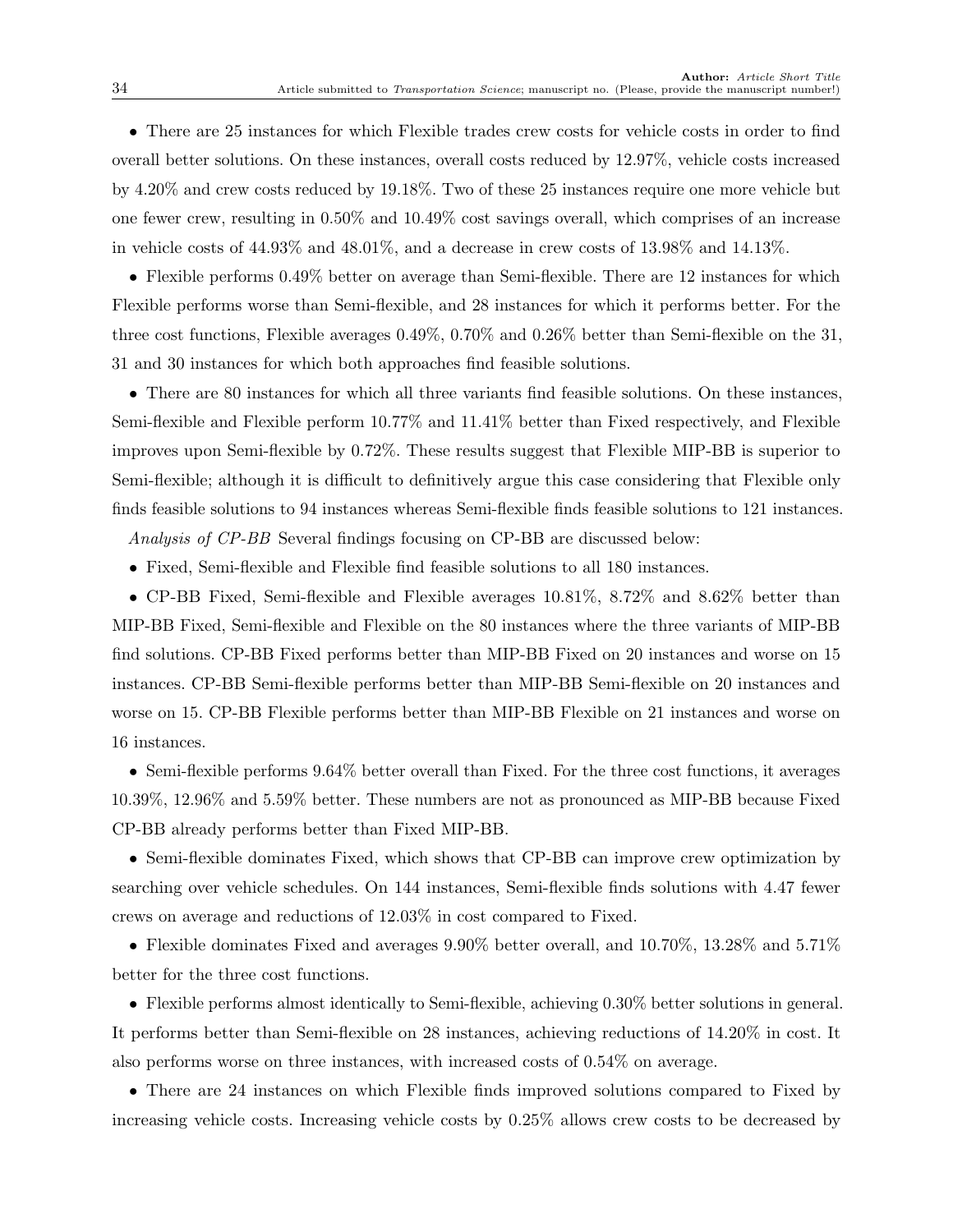21.20%, achieving an overall reduction of 14.65%. On the same instances, relaxing the vehicle routes allows Flexible to improve upon Semi-flexible by decreasing crew costs by 3.81%, resulting in an overall decrease of 2.26% in costs.

Analysis of MIP-LNS An analysis of MIP-LNS is presented below:

• Fixed, Semi-flexible and Flexible find feasible solutions to 151, 144 and 143 instances respectively; that is, 33, 23 and 49 more than MIP-BB.

• Semi-flexible sees benefits of 4.40% compared to Fixed. It performs worse (23.18%) on five instances and better (11.62%) on 115 instances. For the three cost functions, Semi-flexible finds cost savings of 5.27%, 5.05% and 2.88%.

• Semi-flexible is able to reschedule the vehicles to reduce the total cost and the total number of crews compared to Fixed on 99 instances. On these instances, 2.97 fewer crews are required and 13.11% cost savings are available.

• Flexible improves upon Fixed by 0.86% overall. The cost reductions on 13 instances exceed 20%, and reaches 50.32% on one instance. For the three cost functions, it performs 2.59% better, 1.24% worse and 1.31% better.

• Flexible performs 3.67% worse than Semi-flexible overall. The solutions are 2.77%, 6.29% and 1.83% worse when separated into the three cost functions.

• Flexible reroutes vehicles to increase vehicle costs but decrease crew costs on 36 instances. Vehicle costs are increased by 0.28% on average when compared to Fixed. In return, crew costs are decreased by up to 39.97% but averages 18.20%. On these 36 instances, overall costs are reduced by 13.05%.

• MIP-LNS Fixed, Semi-flexible and Flexible averages 11.06%, 5.94% and 4.84% better than MIP-BB on the 80 instances that all six variants find feasible solutions, and 8.58%, 16.40% and 21.23% worse than CP-BB on the 140 instances with feasible solutions.

Analysis of CP-LNS A number of key results are highlighted below:

• Fixed, Semi-flexible and Flexible find feasible solutions to all 180 instances.

• Semi-flexible dominates Fixed, performing 9.52% better on average, and 10.29%, 12.79% and 5.49% better for the three cost functions.

• Semi-flexible reschedules the vehicles on 141 instances to find lower total costs, which are reduced by 12.13%. On average, 2.98 fewer crews are necessary.

• Flexible dominates Fixed, improving upon Fixed by 11.01% overall, and 11.70%, 14.72% and 6.62% for the three cost functions.

• There are 30 instances for which Flexible performs worse (1.84%) and 98 instances for which it performs better (3.51%) than Semi-flexible. Generally, Flexible improves on Semi-flexible by 1.61%, unlike the other three search methods, for which Flexible performs nearly identically or worse than Semi-flexible.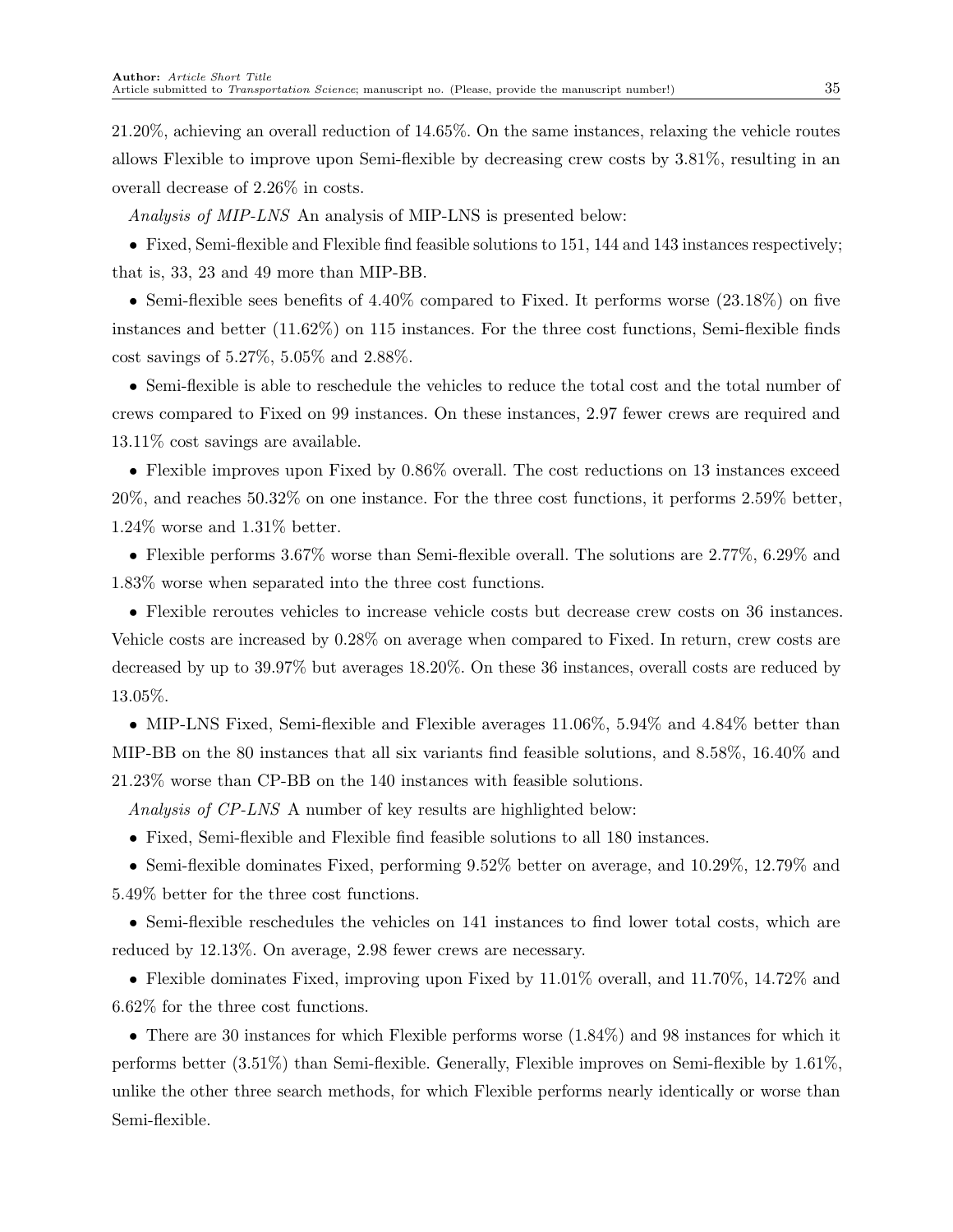<span id="page-35-0"></span>

Figure 13 Plots of the objective value, the percentage change and the number of vehicles and crews over time for Flexible CP-LNS on an instance with  $|\mathcal{L}| = 11$ ,  $|\mathcal{P}| = 30$ ,  $w_1 = 1000$  and  $w_2 = 5000$ . Lines colored blue represent vehicles, red represent crews and black represent the total objective.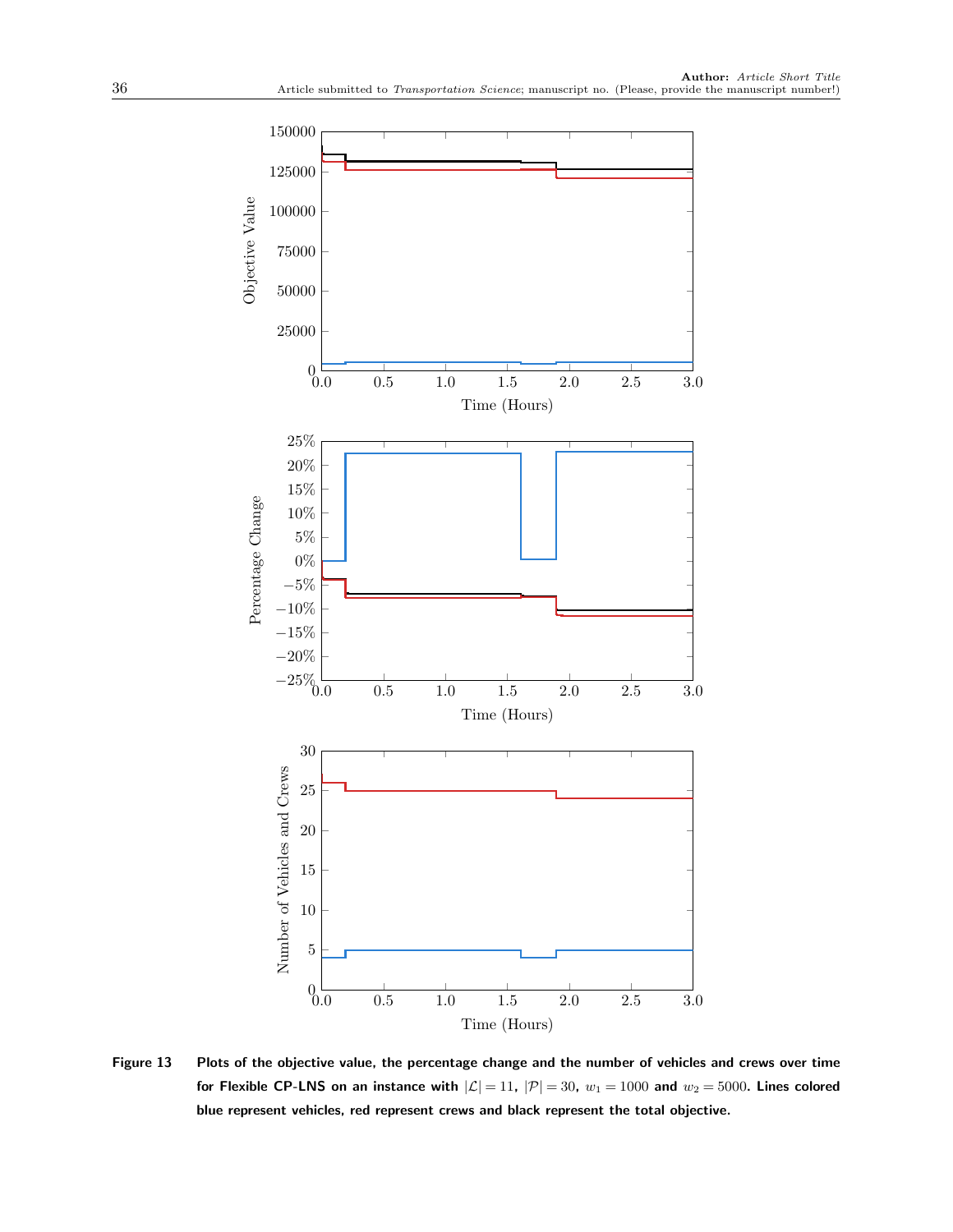• Flexible often finds solutions in which vehicle costs are higher than those from Fixed. On 75 instances, it increases vehicle costs by 1.48% and decreases crew costs by 17.83%, resulting in savings of 12.82% on average.

• [Figure 13](#page-35-0) shows three plots related to Flexible CP-LNS on an instance with  $|\mathcal{L}| = 11$ ,  $|\mathcal{P}| = 30$ ,  $w_1 = 1000$  and  $w_2 = 5000$ . Notice that the vehicle costs and crew costs do not monotonically decrease. Furthermore, the plots show that the solver twice finds a solution that uses one additional vehicle to decrease overall costs. The final solutions from Fixed and Semi-flexible require 4 vehicles and 29 and 26 crews respectively. The final solution of Flexible requires 5 vehicles but only 24 crews. This solution is 16.09% better than Fixed and 6.76% better than Semi-flexible. Vehicle costs are increased by 22.81% but crew costs are decreased by 17.27% compared to Fixed and 7.76% compared to Semi-flexible.

• On average, CP-LNS Fixed, Semi-flexible and Flexible respectively perform 12.35%, 11.37% and 13.07% better than MIP-BB, 12.17%, 12.32% and 13.62% better than CP-BB and 11.93%, 13.41% and 17.41% better than MIP-LNS on the instances for which the six variants in each comparison find feasible solutions.

## <span id="page-36-0"></span>9. Conclusion

This paper presents the Joint Vehicle and Crew Routing and Scheduling Problem, which is motivated by applications arising in humanitarian and military logistics. The problem routes and schedules vehicles and crews to pick up and deliver requests. Because crews are able to interchange vehicles, both vehicle routes and crew routes become highly interdependent in space and time.

This paper develops a high-level model of the problem, which is formulated as a mixed integer programming model and a constraint programming model. The two models overlay crew routing constraints over the Pickup and Delivery Problem with Time Windows. The constraint programming model features a symmetry-breaking global constraint and a global optimization constraint to detect infeasibility and to bound crew objectives. Both the mixed integer programming and constraint programming models are solved using a regular branch-and-bound search and a large neighborhood search. In order to compare the effects of rerouting and rescheduling vehicles on crew optimization, both models are extended with constraints that (1) fix the vehicle routes and (2) fix the vehicle routes and vehicle schedules. Comparing the full model, called Flexible, against one with fixed vehicle routes, called Semi-flexible, allows the impacts of rerouting vehicles for crew optimization to be quantified. Similarly, comparing Semi-flexible to the model with fixed vehicle routes and schedules, named Fixed, allows the benefits of rescheduling vehicles to be observed.

Experimental results indicate that jointly optimizing vehicle and crew routing and scheduling achieves significant benefits, and that the constraint programming model coupled with large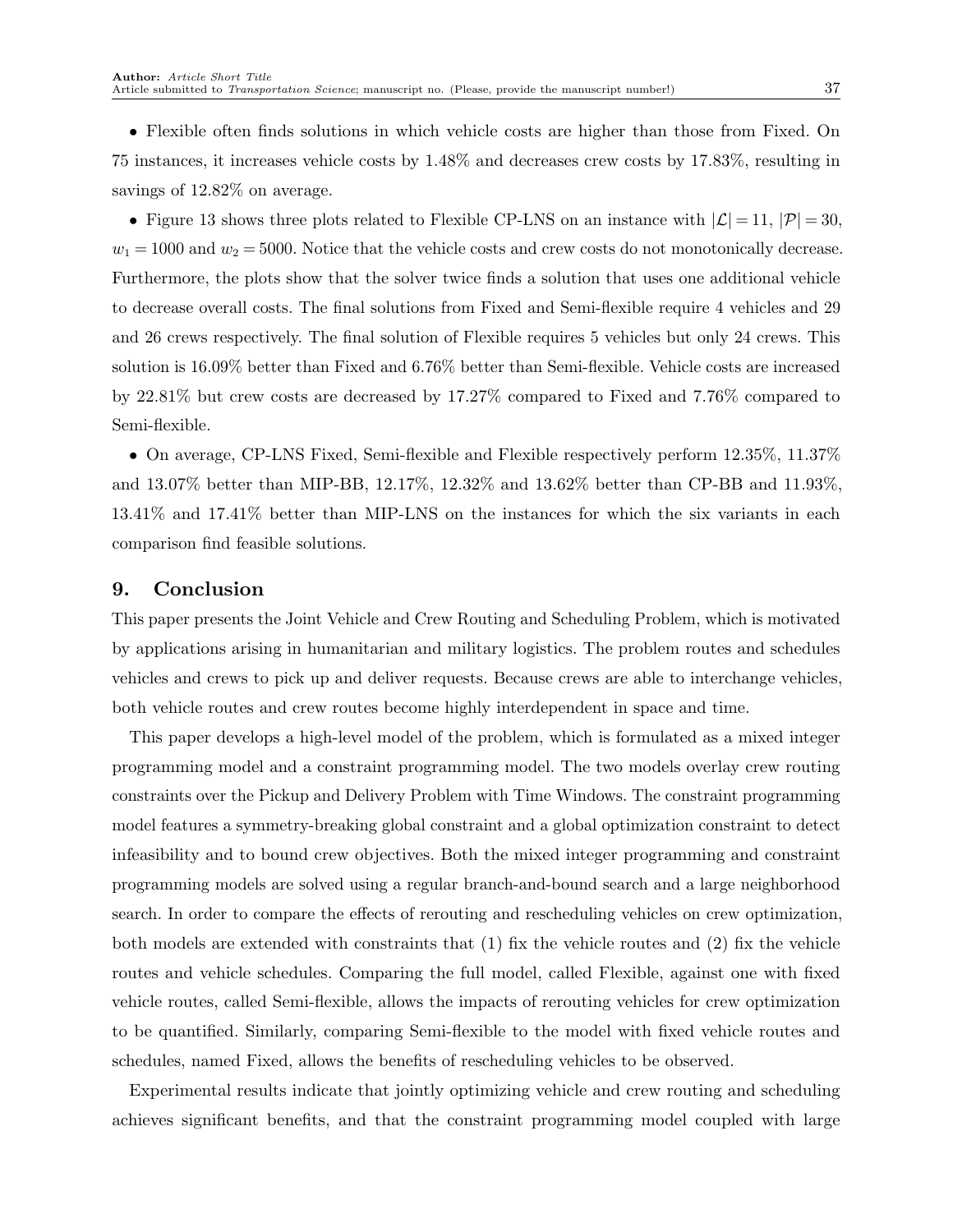neighborhood search finds the greatest reductions in costs compared to the other approaches. In particular, it produces average improvements of 10.77% compared to the a posteriori best Fixed sequential method and 1.45% compared to the a posteriori best partially sequential Semi-flexible method.

All models and search methods found solutions that trade crew costs for vehicle costs in order to produce an overall improved solution. The ability to use fewer crews at the expense of more vehicles is a key feature of integrated models and is highly difficult, if not impossible, to replicate in sequential methods.

These results highlight the benefits of jointly optimizing vehicles and crew, and in particular, suggest that many of the benefits of jointly optimizing vehicle and crew routing originate in the ability to reschedule vehicles according to crew objectives. There are also benefits in rerouting vehicles for crew optimization but, at this stage, they seem much more computationally demanding.

There are several interesting research avenues going forward. Given the strong performance of the Semi-flexible methods, it would be interesting to study whether vehicle scheduling and crew routing can be solved to optimality using combinations of constraint programming and mathematical programming. Another direction for future research is to evaluate a three-stage optimization process that runs Fixed, Semi-flexible and Flexible in sequence with each stage initialized using the solution from the previous stage. Furthermore, another promising direction for future research is to develop neighborhoods that span vehicle and crew routes and/or schedules because the existing neighborhoods only consider vehicle routes or crew routes independently. Finally, it will also be interesting to compare the existing routing models against state-of-the-art scheduling models based on constraint programming.

## <span id="page-37-0"></span>References

- Barnhart C, Lu F, Shenoi R, 1998 Integrated Airline Schedule Planning, chapter 13, 384–403. Operations Research in the Airline Industry (Springer US).
- <span id="page-37-5"></span>Christofides N, Eilon S, 1969 An algorithm for the vehicle-dispatching problem. Journal of the Operational Research Society 20(3):309–318.
- <span id="page-37-4"></span>Cordeau JF, Stojković G, Soumis F, Desrosiers J, 2001 Benders decomposition for simultaneous aircraft routing and crew scheduling. Transportation Science 35(4):375–388.
- <span id="page-37-2"></span>Drexl M, 2007 On some generalized routing problems. Ph.D. thesis, RWTH Aachen University.
- <span id="page-37-1"></span>Drexl M, 2012 Synchronization in vehicle routing—a survey of VRPs with multiple synchronization constraints. Transportation Science 46(3):297–316.
- <span id="page-37-3"></span>Drexl M, 2013 Applications of the vehicle routing problem with trailers and transshipments. European Journal of Operational Research 227(2):275–283.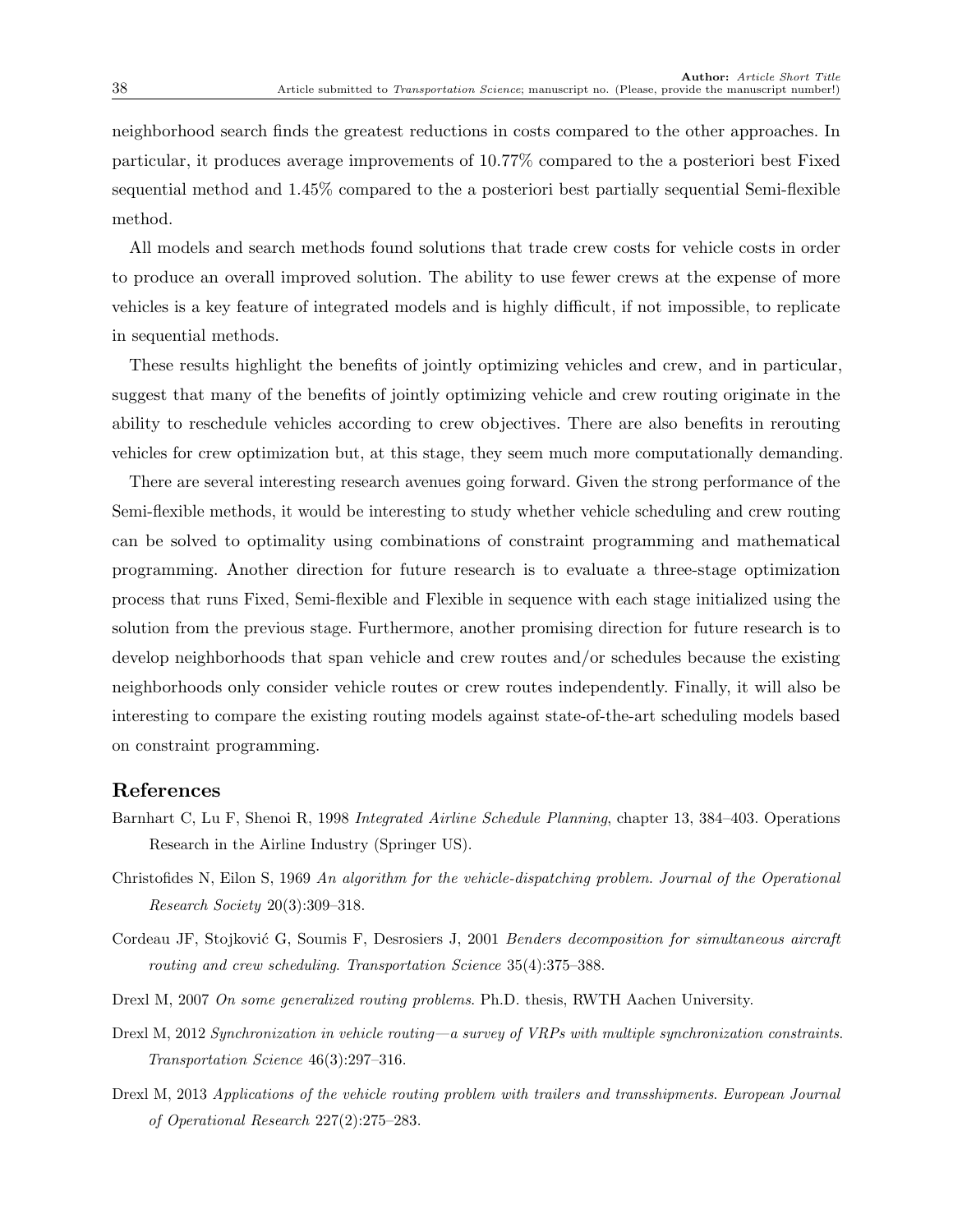- <span id="page-38-2"></span>Drexl M, 2014 Branch-and-cut algorithms for the vehicle routing problem with trailers and transshipments. Networks 63(1):119–133.
- <span id="page-38-1"></span>Drexl M, Rieck J, Sigl T, Press B, 2013 Simultaneous vehicle and crew routing and scheduling for partialand full-load long-distance road transport. BuR - Business Research 6(2):242–264.
- <span id="page-38-15"></span>Dreyfus SE, 1969 An appraisal of some shortest-path algorithms. Operations Research 17(3):395–412.
- <span id="page-38-10"></span>Focacci F, Lodi A, Milano M, 1999 Cost-based domain filtering. Jaffar J, ed., Principles and Practice of Constraint Programming – CP'99: 5th International Conference, CP'99, Alexandria, VA, USA, October 11-14, 1999. Proceedings, 189–203 (Berlin, Heidelberg: Springer Berlin Heidelberg).
- <span id="page-38-11"></span>Focacci F, Lodi A, Milano M, 2000 Cutting planes in constraint programming: An hybrid approach. Dechter R, ed., Principles and Practice of Constraint Programming - CP 2000, volume 1894 of Lecture Notes in Computer Science, 187–201 (Springer Berlin Heidelberg).
- <span id="page-38-12"></span>Focacci F, Lodi A, Milano M, 2002 Optimization-oriented global constraints. Constraints 7(3-4):351–365.
- <span id="page-38-13"></span>Focacci F, Lodi A, Milano M, 2004 Exploiting relaxations in CP. Milano M, ed., Constraint and Integer Programming, volume 27 of Operations Research/Computer Science Interfaces Series, 137–167 (Springer US).
- <span id="page-38-9"></span>Francis KG, Stuckey PJ, 2014 Explaining circuit propagation. Constraints 19(1):1–29.
- <span id="page-38-5"></span>Freling R, Huisman D, Wagelmans AP, 2001 Applying an integrated approach to vehicle and crew scheduling in practice. Voß S, Daduna JR, eds., *Computer-Aided Scheduling of Public Transport*, volume 505 of Lecture Notes in Economics and Mathematical Systems, 73–90 (Springer Berlin Heidelberg).
- <span id="page-38-6"></span>Freling R, Huisman D, Wagelmans AP, 2003 Models and algorithms for integration of vehicle and crew scheduling. Journal of Scheduling 6(1):63–85.
- <span id="page-38-4"></span>Freling R, Wagelmans AP, Paixão JMP, 1999 An overview of models and techniques for integrating vehicle and crew scheduling. Wilson NH, ed., Computer-Aided Transit Scheduling, volume 471 of Lecture Notes in Economics and Mathematical Systems, 441–460 (Springer Berlin Heidelberg).
- <span id="page-38-3"></span>Haase K, Desaulniers G, Desrosiers J, 2001 Simultaneous vehicle and crew scheduling in urban mass transit systems. Transportation Science 35(3):286–303.
- <span id="page-38-0"></span>Hollis B, Forbes M, Douglas B, 2006 Vehicle routing and crew scheduling for metropolitan mail distribution at Australia Post. European Journal of Operational Research 173(1):133–150.
- <span id="page-38-14"></span>Ibaraki T, 1973 Algorithms for obtaining shortest paths visiting specified nodes. SIAM Review 15(2):309–317.
- <span id="page-38-8"></span>Irnich S, 2008 A unified modeling and solution framework for vehicle routing and local search-based metaheuristics. INFORMS Journal on Computing 20(2):270–287.
- <span id="page-38-7"></span>Kilby P, Prosser P, Shaw P, 2000 A comparison of traditional and constraint-based heuristic methods on vehicle routing problems with side constraints. Constraints 5(4):389–414.